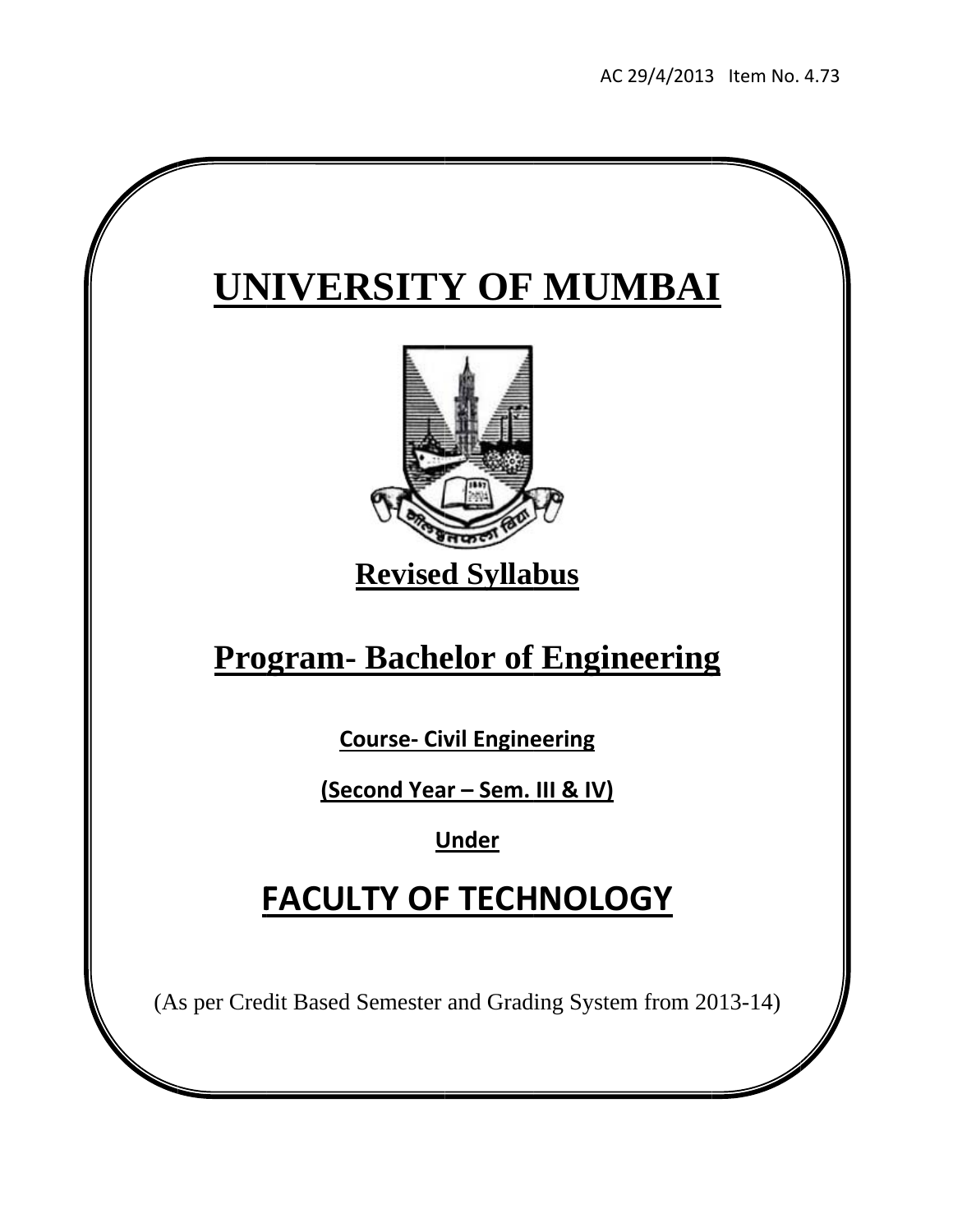# **From Dean's Desk:**

To meet the challenge of ensuring excellence in engineering education, the issue of quality needs to be addressed, debated and taken forward in a systematic manner. Accreditation is the principal means of quality assurance in higher education.The major emphasis of accreditation process is to measure the outcomes of the program that is being accredited. In line with this Faculty of Technology of University of Mumbai has taken a lead in incorporating philosophy of outcome based education in the process of curriculum development.

Faculty of Technology, University of Mumbai, in one of its meeting unanimously resolved that, each Board of Studies shall prepare some Program Educational Objectives (PEO's) and give freedom to affiliated Institutes to add few (PEO's) and course objectives and course outcomes to be clearly defined for each course, so that all faculty members in affiliated institutes understand the depth and approach of course to be taught, which will enhance learner's learning process. It was also resolved that, maximum senior faculty from colleges and experts from industry to be involved while revising the curriculum. I am happy to state that, each Board of studies has adhered to the resolutions passed by Faculty of Technology, and developed curriculum accordingly. In addition to outcome based education, semester based credit and grading system is also introduced to ensure quality of engineering education.

Semester based Credit and Grading system enables a much-required shift in focus from teacher-centric to learner-centric education since the workload estimated is based on the investment of time in learning and not in teaching. It also focuses on continuous evaluation which will enhance the quality of education. University of Mumbai has taken a lead in implementing the system through its affiliated Institutes and Faculty of Technology has devised a transparent credit assignment policy and adopted ten points scale to grade learner's performance.Credit assignment for courses is based on 15 weeks teaching learning process, however content of courses is to be taught in 12-13 weeks and remaining 3-2 weeks to be utilized for revision, guest lectures, coverage of content beyond syllabus etc.

Credit and grading based system was implemented for First Year of Engineering from the academic year 2012-2013. Subsequently this system will be carried forward for Second Year Engineering in the academic year 2013-2014, for Third Year and Final Year Engineering in the academic years 2014-2015 and 2015-2016 respectively.

**Dr. S. K. Ukarande** Dean, **Faculty of Technology, Member ‐ Management Council, Senate, Academic Council University of Mumbai, Mumbai**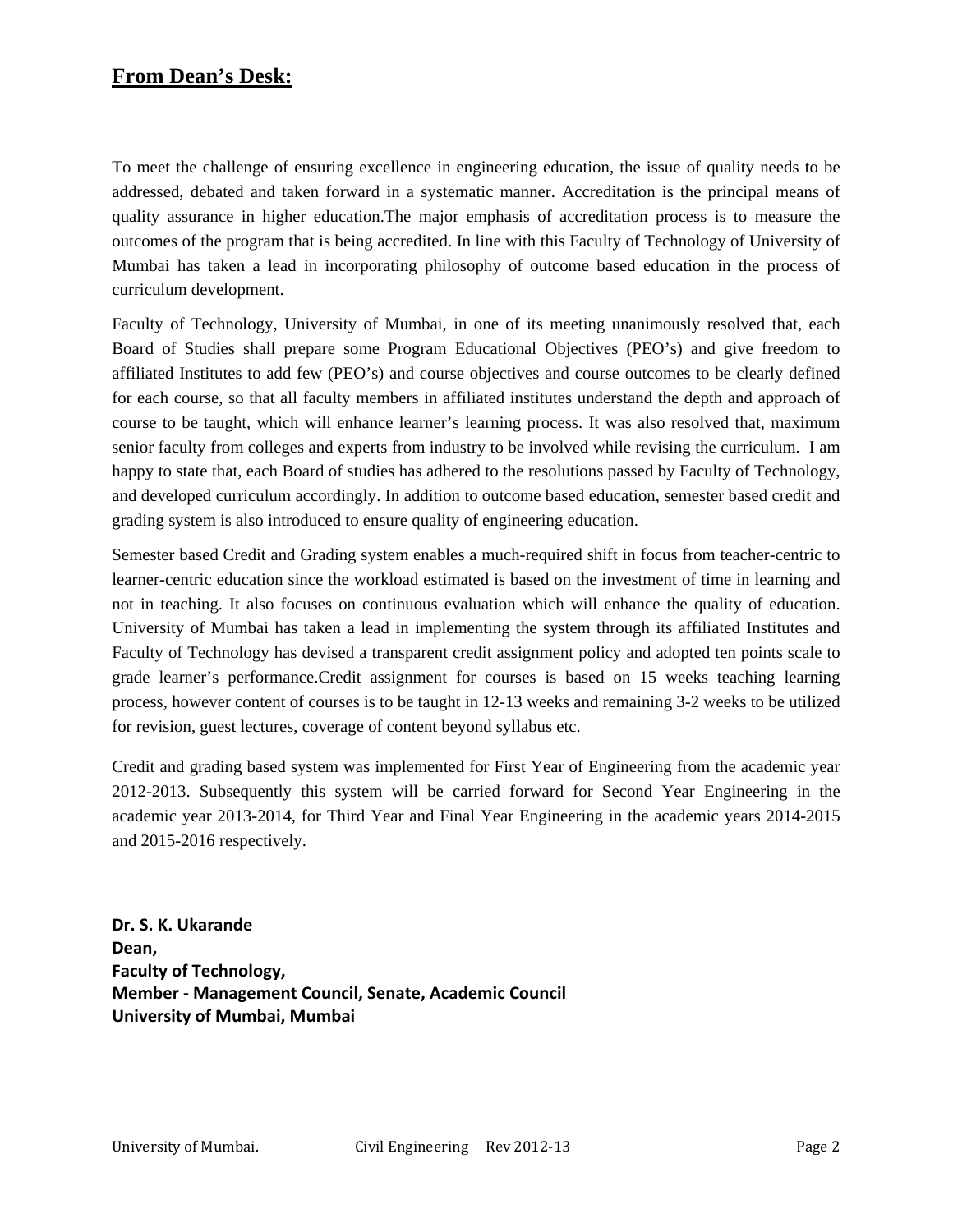# **Preamble**

The engineering education in India in general is expanding in manifolds. Now, the challenge is to ensure its quality to the stakeholders along with the expansion. To meet this challenge, the issue of quality needs to be addressed, debated and taken forward in a systematic manner. Accreditation is the principal means of quality assurance in higher education and reflects the fact that in achieving recognition, the institution or program of study is committed and open to external review to meet certain minimum specified standards. The major emphasis of this accreditation process is to measure the outcomes of the program that is being accredited. Program outcomes are essentially a range of skills and knowledge that a student will have at the time of graduation from the program. In line with this Faculty of Technology of University of Mumbai has taken a lead in incorporating philosophy of outcome based education in the process of curriculum development.

I am happy to state here that, Program Educational Objectives were finalized in a meeting where syllabus committee members were also present. The Program Educational Objectives finalized for undergraduate program in civil Engineering are as follows:

- 1. To prepare Learner's with a sound foundation in the mathematical, scientific and engineering fundamentals
- 2. To prepare Learner's to use effectively modern tools to solve real life problems
- 3. To prepare Learner's for successful career in Indian and Multinational Organisations and to excel in Postgraduate studies
- 4. To encourage and motivate Learner's for self-learning
- 5. To inculcate professional and ethical attitude, good leadership qualities and commitment to social responsibilities in the Learner's

In addition to above each institute is free to add few (2 to 3) more Program Educational Objectives of their own. In addition to Program Educational Objectives, course objectives and expected course outcomes from learner's point of view are also included in the curriculum for each course of undergraduate program to support the philosophy of outcome based education. I believe strongly that small step taken in right direction will definitely help in providing quality education to the stake holders.

**Dr. S. K. Ukarande Chairman, Board of studies in Civil Engineering University of Mumbai, Mumbai**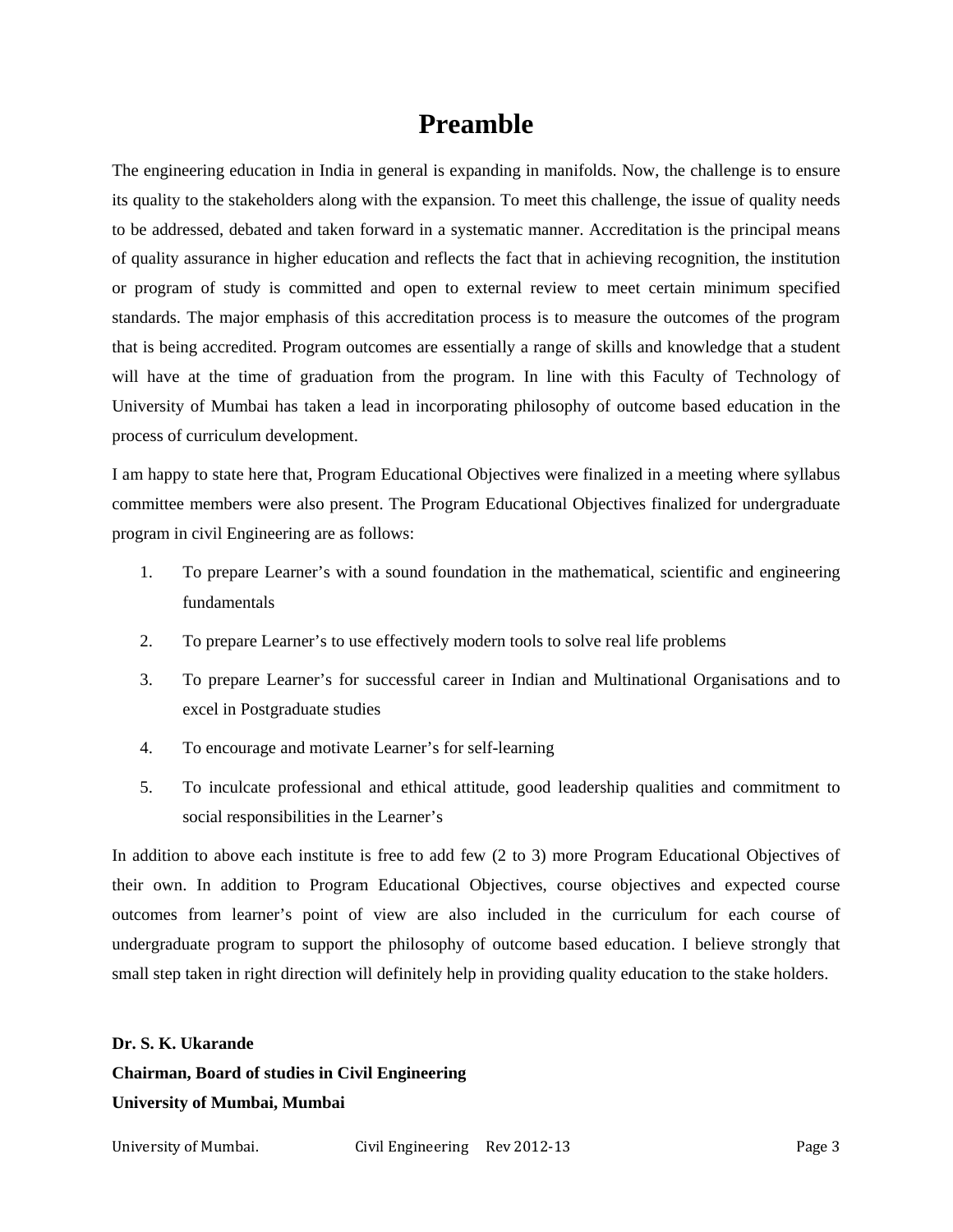# **University of Mumbai Scheme of Instructions and Examination**

# **Second Year Engineering (Civil Engineering)**

## **(With Effect from 2013-2014)**

## **Semester III**

| <b>Subject</b><br>Code | <b>Subject Name</b>                           |                | <b>Teaching Scheme</b><br>(Contact Hours) |                |                |                              |                | <b>Credits Assigned</b> |                          |                |  |
|------------------------|-----------------------------------------------|----------------|-------------------------------------------|----------------|----------------|------------------------------|----------------|-------------------------|--------------------------|----------------|--|
|                        |                                               | <b>Theory</b>  |                                           | Pract.         | Tut.           | <b>Theory</b>                | Pract.         | Tut.                    |                          | <b>Total</b>   |  |
| <b>CE-C301</b>         | Applied Mathematics-III*                      | $\overline{4}$ |                                           | $-$            | $\overline{a}$ | $\overline{4}$               | $-$            |                         |                          | $\overline{4}$ |  |
| <b>CE-C302</b>         | Surveying $-I$                                |                |                                           | $\overline{2}$ | $-$            | 3                            | $\mathbf{1}$   | $-$                     |                          | $\overline{4}$ |  |
| <b>CE-C303</b>         | <b>Strength of Materials</b>                  | $\overline{4}$ |                                           | $\overline{2}$ | $-$            | $\overline{4}$               | $\mathbf{1}$   | $-$                     |                          | 5              |  |
| <b>CE-C304</b>         | <b>Building Materials and</b><br>Construction | 3              |                                           | $\overline{2}$ | $-$            | 3                            | $\mathbf{1}$   | $-$                     |                          | $\overline{4}$ |  |
| <b>CE-C305</b>         | <b>Engineering Geology</b>                    | 3              |                                           | $\overline{2}$ | $\overline{a}$ | 3                            | $\mathbf{1}$   | $\overline{a}$          |                          | $\overline{4}$ |  |
| <b>CE-C306</b>         | Fluid Mechanics - I                           | 3              |                                           | $\overline{2}$ | $\overline{a}$ | 3                            | $\mathbf{1}$   |                         |                          | $\overline{4}$ |  |
| <b>CE-C307</b>         | Database and Information<br>Retrieval System* | $-$            |                                           | 4‡             | $ -$           | $\overline{2}$<br>$-$<br>$-$ |                |                         | $\overline{2}$           |                |  |
|                        | <b>Total</b>                                  | 20             |                                           | 15             | --             | 20                           | $\overline{7}$ | --                      |                          | 27             |  |
|                        |                                               |                |                                           |                |                | <b>Examination Scheme</b>    |                |                         |                          |                |  |
|                        |                                               | <b>Theory</b>  |                                           |                |                |                              |                |                         |                          |                |  |
| <b>Subject</b><br>Code | <b>Subject Name</b>                           |                | <b>Internal Assessment</b>                |                | End            | Exam.                        | <b>Term</b>    | Pract.                  | Oral                     | <b>Total</b>   |  |
|                        |                                               | <b>Test</b>    | <b>Test</b>                               | Avg.           | Sem.           | <b>Duration</b>              |                | Work                    |                          |                |  |
|                        |                                               | $\mathbf{1}$   | $\overline{2}$                            |                | Exam.          | (in Hrs)                     |                |                         |                          |                |  |
| <b>CE-C301</b>         | Applied Mathematics-III*                      | 20             | 20                                        | 20             | 80             | $\overline{3}$               | $-$            | $-$                     | $\overline{a}$           | 100            |  |
| <b>CE-C302</b>         | Surveying $-I$                                | 20             | 20                                        | 20             | 80             | 3                            | 25             | $-$                     | 25                       | 150            |  |
| <b>CE-C303</b>         | <b>Strength of Materials</b>                  | 20             | 20                                        | 20             | 80             | 3                            | 25             | $-$                     | 25                       | 150            |  |
| <b>CE-C304</b>         | <b>Building Materials and</b><br>Construction | 20             | 20                                        | 20             | 80             | 3                            | 25             | $-$                     | 25                       | 150            |  |
| <b>CE-C305</b>         | <b>Engineering Geology</b>                    | 20             | 20                                        | 20             | 80             | 3                            | 25             | $-$                     | 25                       | 150            |  |
| <b>CE-C306</b>         | Fluid Mechanics $- I$                         | 20             | 20                                        | 20             | 80             | 3                            | 25             | $-$                     | $\overline{\phantom{a}}$ | 125            |  |
| <b>CE-C307</b>         | Database and Information<br>Retrieval System* | $-$            | $-$                                       | $-$            | $-$            | $-$                          | 25             | 25                      |                          | 50             |  |
|                        | 120                                           | 120            | 120                                       | 480            | $-$            | 150                          | 25             | 100                     | 875                      |                |  |

‡ For the subject 'Database and Information Retrieval System' although 4 (Four) clock hours are mentioned under the head of Practical, 2 (Two) clock hours out of these 4 (Four) clock hours may be utilized as the Theory at the Institute/ College level to impart the theoretical aspects of the said subject; and accordingly, provision may be made in the Time Table. \* Course common for Civil Mechanical, Automobile & Production Engineering.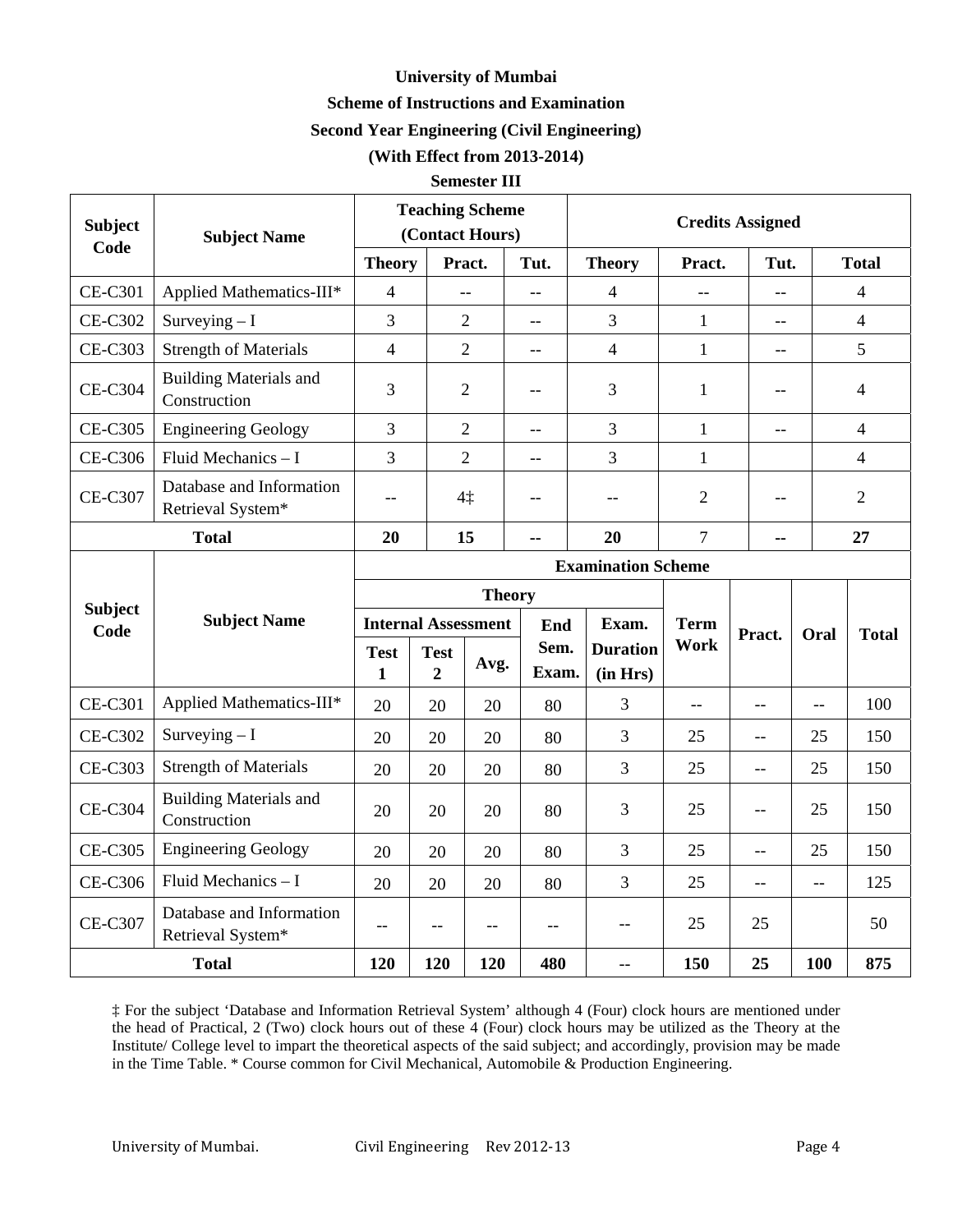| <b>Semester IV</b> |  |
|--------------------|--|
|--------------------|--|

| <b>Subject</b><br>Code | <b>Subject Name</b>                        |                  |                               | <b>Teaching Scheme</b><br>(Contact Hours) |               |                             | <b>Credits Assigned</b>                       |                          |                          |                |
|------------------------|--------------------------------------------|------------------|-------------------------------|-------------------------------------------|---------------|-----------------------------|-----------------------------------------------|--------------------------|--------------------------|----------------|
|                        |                                            | <b>Theory</b>    |                               | Pract.                                    | Tut.          | <b>Theory</b>               |                                               | Pract.                   | Tut.                     | <b>Total</b>   |
| <b>CE-C401</b>         | Applied Mathematics -<br>IV $*$            | $\overline{4}$   |                               | $-$                                       | $-$           | 4                           |                                               | $-$                      | $-$                      | $\overline{4}$ |
| <b>CE-C402</b>         | $Surveying - II$                           | $\overline{3}$   |                               | 3                                         | $-$           | 3                           |                                               | 1.5                      | $-$                      | 4.5            |
| <b>CE-C403</b>         | Structural Analysis - I                    | 5                |                               | $\overline{2}$                            |               | 5                           |                                               | $\mathbf{1}$             | $-$                      | 6              |
| <b>CE-C404</b>         | <b>Building Design and</b><br>Drawing $-I$ | $\mathbf{2}$     |                               | 3                                         | $-$           | $\overline{2}$              |                                               | 1.5                      | $-$                      | 3.5            |
| <b>CE-C405</b>         | <b>Concrete Technology</b>                 | $\overline{3}$   |                               | $\overline{2}$                            | $-$           | 3                           |                                               | $\mathbf{1}$             | $-$                      | $\overline{4}$ |
| <b>CE-C406</b>         | Fluid Mechanics - II                       | 3                |                               | $\overline{2}$                            | $-$           | 3                           |                                               | $\mathbf{1}$             | $-$                      | $\overline{4}$ |
|                        | <b>Total</b>                               | 20               |                               | 12                                        | --            | 20                          | 6                                             |                          | --                       | 26             |
|                        |                                            |                  |                               |                                           |               |                             | <b>Examination Scheme</b>                     |                          |                          |                |
|                        |                                            | <b>Theory</b>    |                               |                                           |               |                             |                                               |                          |                          |                |
| <b>Subject</b><br>Code | <b>Subject Name</b>                        |                  |                               | <b>Internal Assessment</b>                |               | Exam.                       | <b>Term</b>                                   | Pract                    | Oral                     | <b>Total</b>   |
|                        |                                            | <b>Test</b><br>1 | <b>Test</b><br>$\overline{2}$ | Avg.                                      | Sem.<br>Exam. | <b>Duration</b><br>(in Hrs) | Work                                          |                          |                          |                |
| <b>CE-C401</b>         | Applied Mathematics -<br>$IV*$             | 20               | 20                            | 20                                        | 80            | 3                           | $\mathord{\hspace{1pt}\text{--}\hspace{1pt}}$ | $-$                      | $\overline{\phantom{m}}$ | 100            |
| <b>CE-C402</b>         | $Surveying - II$                           | 20               | 20                            | 20                                        | 80            | 3                           | 25                                            | $\mathbb{Z}^2$           | $25^*$                   | 150            |
| <b>CE-C403</b>         | Structural Analysis - I                    | 20               | 20                            | 20                                        | 80            | 3                           | 25                                            | $\overline{a}$           | 25                       | 150            |
| <b>CE-C404</b>         | <b>Building Design and</b><br>Drawing $-I$ | 20               | 20                            | 20                                        | 80            | $\overline{4}$              | 25                                            | $\overline{\phantom{a}}$ | $25^{#}$                 | 150            |
| <b>CE-C405</b>         | <b>Concrete Technology</b>                 | 20               | 20                            | 20                                        | 80            | 3                           | 25                                            | $-$                      | 25                       | 150            |
| <b>CE-C406</b>         | Fluid Mechanics - II                       | 20               | 20                            | 20                                        | 80            | 3                           | 25                                            | $\overline{a}$           | 25                       | 150            |
|                        | <b>Total</b>                               | 120              | 120                           | 120                                       | 480           | $-$                         | 125                                           | --                       | 125                      | 850            |

**\*Oral & Practical # Oral & Sketching** 

\* Course common for Civil Mechanical, Automobile & Production Engineering.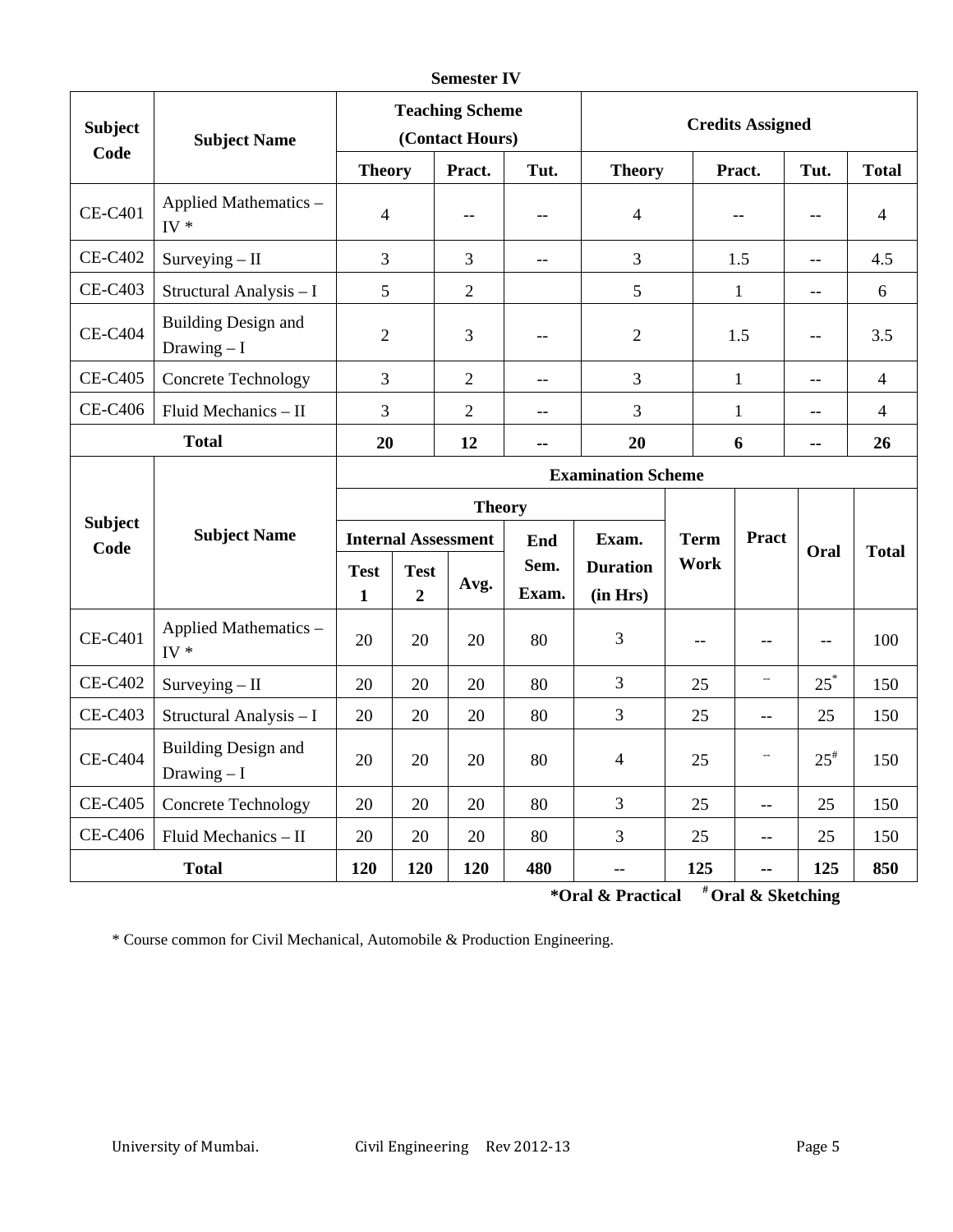|                     | <b>Semester III</b>            |                |
|---------------------|--------------------------------|----------------|
| <b>Subject Code</b> | <b>Subject Name</b>            | <b>Credits</b> |
| CE-C 301            | <b>Applied Mathematics-III</b> |                |

## **Teaching Scheme**

| <b>Contact Hours</b> |  |    | Credits Assigned                                               |                          |    |    |  |
|----------------------|--|----|----------------------------------------------------------------|--------------------------|----|----|--|
| Theory               |  |    | Practical   Tutorial   Theory   Practical   Tutorials<br>Total |                          |    |    |  |
| 04                   |  | -- | 04                                                             | $\overline{\phantom{0}}$ | -- | 04 |  |

## **Evaluation Scheme**

|        | Theory              |         |      |                            |       |    | Term Work/ Practical/Oral |     |  |  |
|--------|---------------------|---------|------|----------------------------|-------|----|---------------------------|-----|--|--|
|        | Internal Assessment |         |      | Duration of End<br>End Sem | TW    | PR | OR                        |     |  |  |
| Test 1 | Test 2              | Average | Exam | Sem Exam                   |       |    |                           |     |  |  |
| 20     | 20                  | 20      | 80   | 03 Hrs.                    | $- -$ |    |                           | 100 |  |  |

## **Rationale**

The study of mathematics is necessary to develop in the students the skills essential for studying new technical developments. This subject introduces some applications of engineering, through which the students can understand the link of mathematics with engineering principles. The course deals with the topics such as Laplace Transform, Complex Variables, Fourier Series and Partial Differential Equations.

## **Objectives**

- To provide students with a sound foundation in the mathematical fundamentals necessary to formulate, solve and analyze engineering problems.
- The make the students understand the basic principles of Laplace Transform, Fourier series, Complex Variables.

# **Detailed Syllabus**

| <b>Module</b> |     | <b>Sub-Modules/Contents</b>                                                   | <b>Periods</b> |
|---------------|-----|-------------------------------------------------------------------------------|----------------|
|               |     | 1. Laplace Transform                                                          |                |
|               | 1.1 | Function of bounded variation, Laplace Transform of standard functions        |                |
|               |     | such as 1, $t^n$ , $e^{at}$ , $\sin at$ , $\cos at$ , $\sinh at$ , $\cosh at$ |                |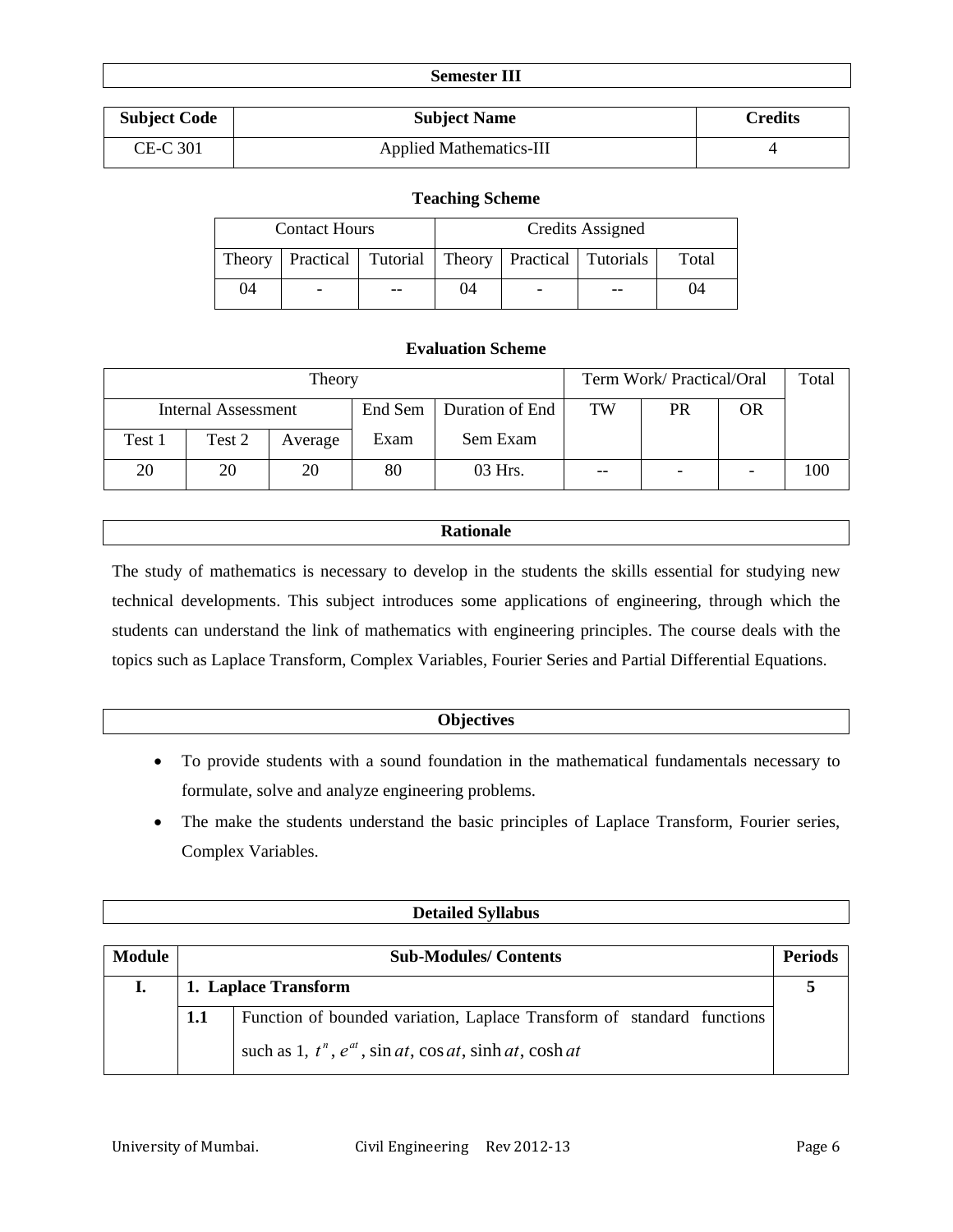|      | 1.2 |                                                                                                                                              |    |
|------|-----|----------------------------------------------------------------------------------------------------------------------------------------------|----|
|      |     | Linearity property of Laplace Transform, First Shifting property, Second<br>Shifting property, Change of Scale property of L.T.,             |    |
|      |     | $L\{t^n f(t)\}, L\left\{\frac{f(t)}{t}\right\}, L\left\{\int_{0}^{t} f(u) du\right\}, L\left\{\frac{d^n f(t)}{dt^n}\right\}$ (without proof) |    |
|      |     | Heaviside Unitstep function, Direct Delta function, Periodic functions and<br>their Laplace Transform                                        |    |
| II.  |     | 2. Inverse Laplace Transform                                                                                                                 | 5  |
|      | 2.1 | Inverse Laplace Transform: Linearity property, use of theorems to find                                                                       |    |
|      |     | inverse Laplace Transform, Partial fractions method and convolution                                                                          |    |
|      |     | theorem (without proof).                                                                                                                     |    |
|      | 2.2 | Applications to solve initial and boundary value problems involving                                                                          |    |
|      |     | ordinary differential equations with one dependent variable.                                                                                 |    |
| III. |     | <b>Complex variables</b>                                                                                                                     | 10 |
|      | 3.1 | Functions of complex variable, Analytic function, necessary and sufficient                                                                   |    |
|      |     | conditions for $f(z)$ to be analytic (without proof), Cauchy-Riemann                                                                         |    |
|      |     | equations inpolar coordinates.                                                                                                               |    |
|      | 3.2 | Milne- Thomson method to determine analytic function $f(z)$ when it's real                                                                   |    |
|      |     | or imaginary or its combination is given. Harmonic function, orthogonal                                                                      |    |
|      |     | trajectories.                                                                                                                                |    |
|      | 3.3 | Mapping: Conformal mapping, linear, bilinear mapping, cross ratio, fixed                                                                     |    |
|      |     | points and standard transformations such as Rotation and magnification,                                                                      |    |
|      |     | inversion and reflection, translation.                                                                                                       |    |
| IV.  |     | <b>4. Complex Integration</b>                                                                                                                | 10 |
|      | 4.1 | Line integral of a function of a complex variable, Cauchy's theorem for                                                                      |    |
|      |     | analytic function, Cauchy's Goursat theorem (without proof), properties of                                                                   |    |
|      |     | line integral, Cauchy's integral formula and deductions.                                                                                     |    |
|      | 4.2 | Singularities and poles:                                                                                                                     |    |
|      | 4.3 | Taylor's and Laurent's series development (without proof)                                                                                    |    |
|      | 4.4 | Residue at isolated singularity and its evaluation.                                                                                          |    |
|      | 4.5 | Residue theorem, application to evaluate real integral of type                                                                               |    |
|      |     | $\int_{0}^{2\pi} f(\cos\theta, \sin\theta) d\theta, \& \int_{-\infty}^{\infty} f(x) dx$                                                      |    |
| V.   |     | <b>5. Fourier Series</b>                                                                                                                     | 10 |
|      | 5.1 | Orthogonal and orthonormal functions, Expressions of a function in a series                                                                  |    |
|      |     | of orthogonal functions, Dirichlet's conditions, Fourier series of periodic                                                                  |    |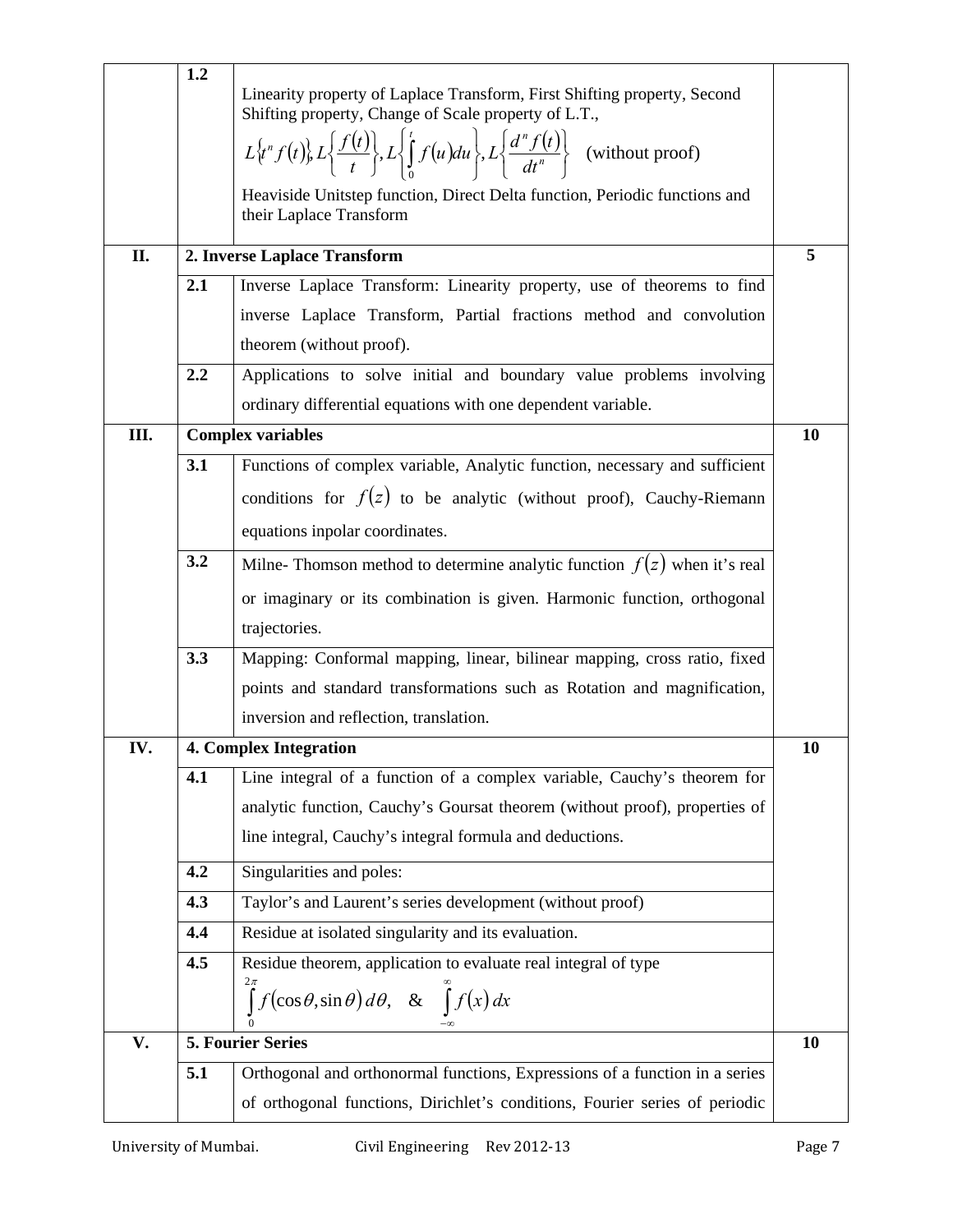|     |     | function with period $2\pi \& 2l$ .                                              |    |
|-----|-----|----------------------------------------------------------------------------------|----|
|     | 5.2 | Dirichlet's theorem (only statement), even and odd functions, Half range         |    |
|     |     | sine and cosine series, Parsvel's identities (without proof)                     |    |
|     | 5.3 | Complex form of Fourier series.                                                  |    |
| VI. |     | <b>6. Partial Differential Equations</b>                                         | 12 |
|     | 6.1 | Numerical Solution of Partial differential equations using Bender Schmidt        |    |
|     |     | Explicit Method, Implicit method (Crank- Nicolson method) Successive             |    |
|     |     | over relaxation method.                                                          |    |
|     | 6.2 | Partial differential equations governing transverse vibrations of elastic string |    |
|     |     | its solution using Fourier series.                                               |    |
|     | 6.3 | Heat equation, steady-state configuration for heat flow.                         |    |
|     | 6.4 | Two and Three dimensional Laplace equations.                                     |    |

On successful completion of this course, the students will be able to:

- Demonstrate the ability of using Laplace Transform and Fourier Series in solving the Ordinary Differential Equations and Partial Differential Equations.
- Identify the analytic function, harmonic function, orthogonal trajectories and to apply bilinear transformations and conformal mappings.
- Identify the applicability of theorems and evaluate the contour integrals.

## **Theory examination:**

- 1. The question paper will comprise of **six** questions; each carrying 20 marks.
- 2. The **first** question will be **compulsory** and will have short questions having weightage of 4-5 marks covering the entire syllabus.
- 3. The remaining five questions will be based on all the modules of the entire syllabus. For this, the modules shall be divided proportionately and further, the weightage of the marks shall be judiciously awarded in proportion to the importance of the sub-module and contents thereof.
- 4. The students will have to attempt **any three** questions out of remaining five questions.
- 5. Total **four** questions need to be solved.

## **Term Work:**

The term work shall comprise of the assignments (minimum eight numbers) solved by the students during the tutorial class.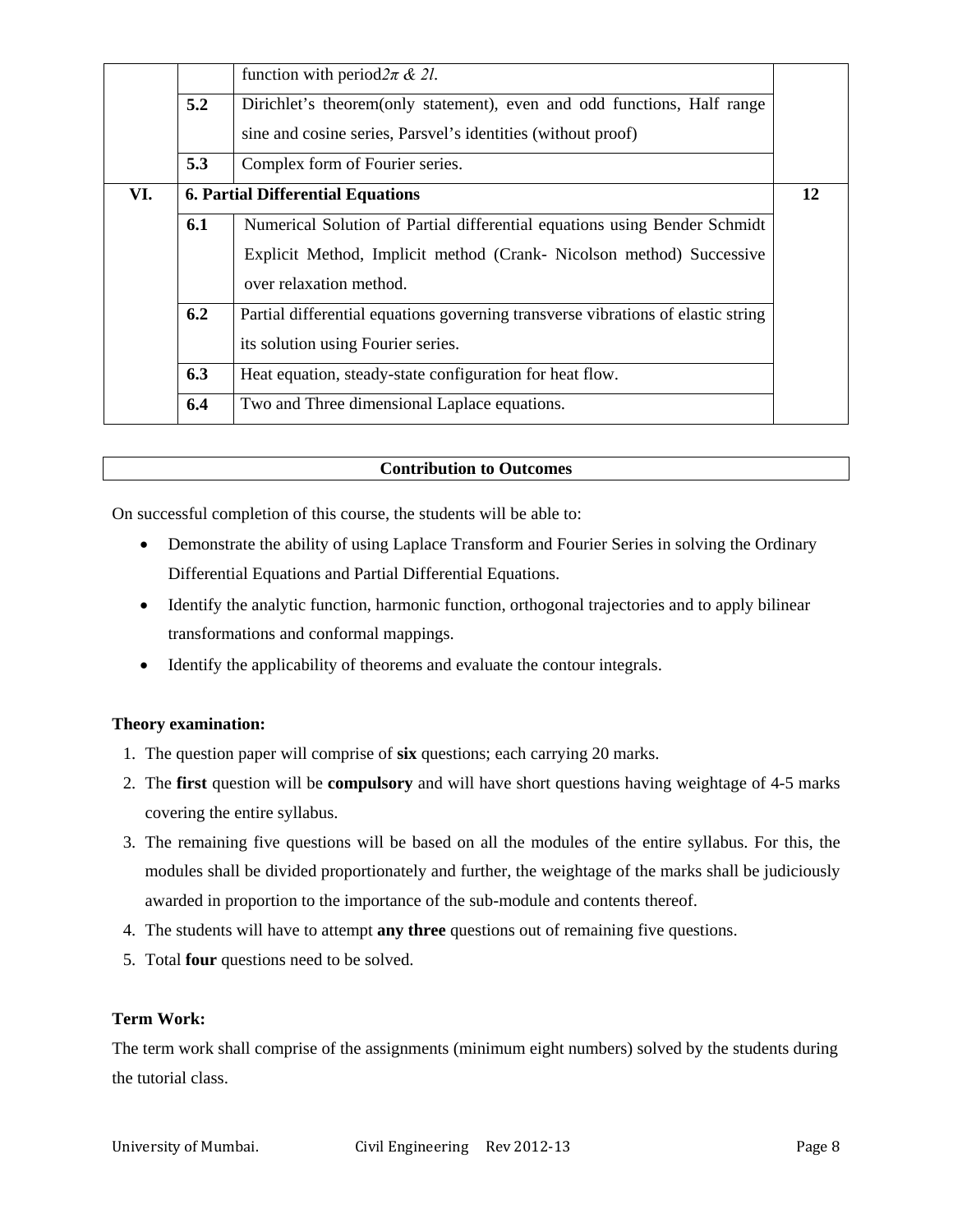## **Distribution of the Term Work Marks:**

The marks of the term work shall be judiciously awarded depending upon the quality of the term work. The final certification and acceptance of the term work ensures the satisfactory performance during tutorials.

## **Recommended Books:**

- 1. Elements of Applied Mathematics: *P N Wartikar and J N Wartikar*; Pune Vidyarthi Griha Prakashan.
- 2. Higher Engineering Mathematics: *Dr B. S. Grewal*; Khanna Publications.
- 3. Advanced Engineering Mathematics: *E Kreyszing*, Wiley Eastern Limited.

## **Reference Books:**

- 1. Complex Variables: *Churchill*, Tata Mc-Graw Hill Publications
- 2. Numerical Methods: *Kandasamy*
- 3. Integral Transforms and their Engineering Applications, Dr B. B. Singh, Synergy Knowledgeware, Mumbai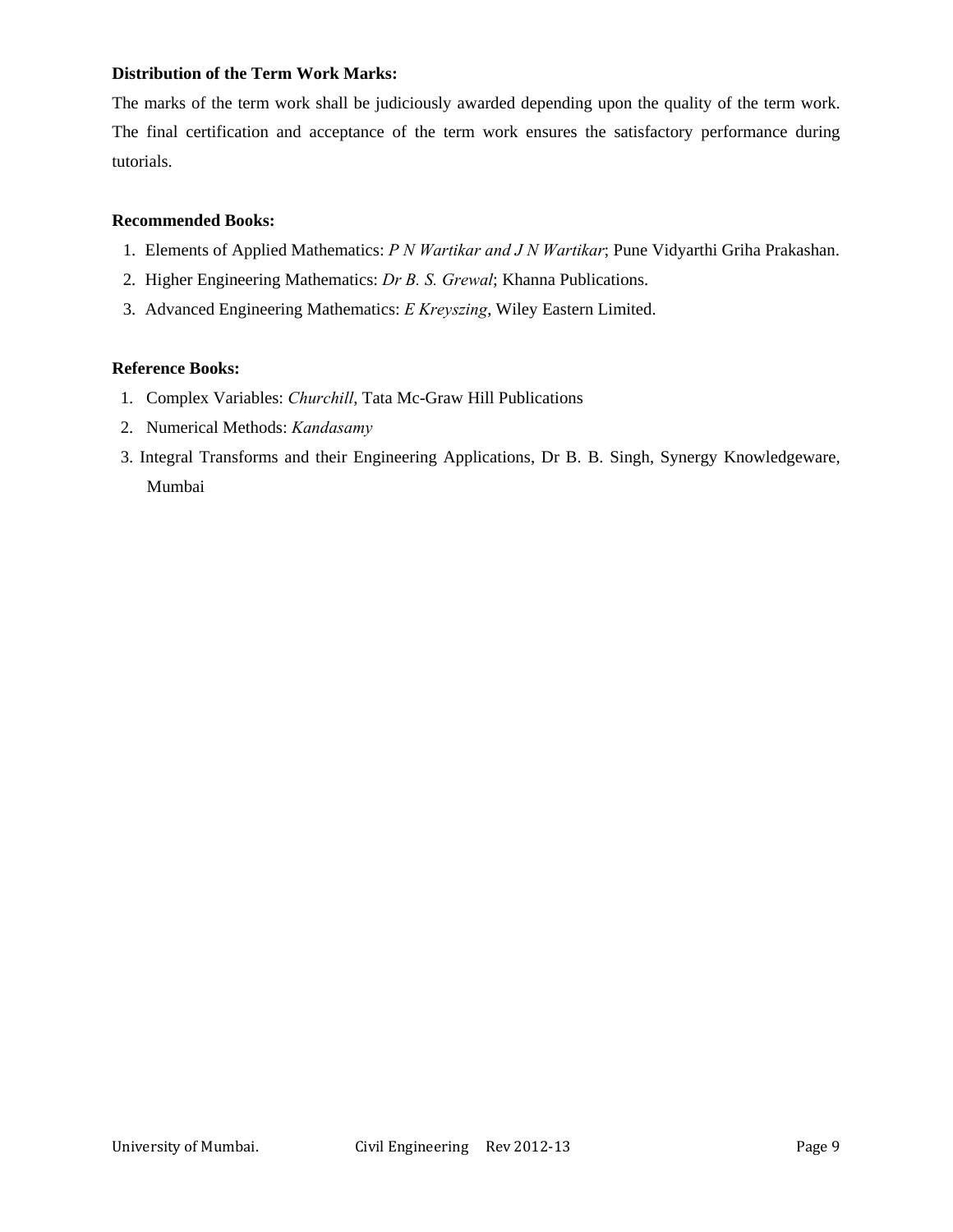#### **Semester III**

| <b>Subject Code</b> | <b>Subject Name</b> | <b>Credits</b> |
|---------------------|---------------------|----------------|
| CE- C 302           | Surveying -I        |                |

#### **Teaching Scheme**

|    | <b>Contact Hours</b> | Credits Assigned                                                        |  |  |    |  |
|----|----------------------|-------------------------------------------------------------------------|--|--|----|--|
|    |                      | Theory   Practical   Tutorial   Theory   Practical   Tutorials<br>Total |  |  |    |  |
| 03 |                      |                                                                         |  |  | 04 |  |

## **Evaluation Scheme**

|                            | Term Work/ Practical/Oral | Total   |      |                           |    |    |    |     |
|----------------------------|---------------------------|---------|------|---------------------------|----|----|----|-----|
| <b>Internal Assessment</b> |                           |         |      | End Sem   Duration of End | TW | PR | OR |     |
| Test 1                     | Test 2                    | Average | Exam | Sem Exam                  |    |    |    |     |
| 20                         | 20                        | 20      | 80   | 03 Hrs.                   | 25 |    | 25 | 150 |

## **Rationale**

Surveying is a core subject for civil engineers. It is the first step towards all civil engineering projects. A good surveyor is an asset to the company, organization or establishment. All the civil engineering projects such as buildings, transportation systems including roads, bridges, railways, airports along with dams and water/ sewage treatment plants start with surveying as the basic operations. Hence, the knowledge of surveying is very essential to all the civil engineering professionals. In this subject, the students get acquainted with the basic methods and equipments that are used in surveying and it helps them to produce plans and sections. It is also useful in setting out civil engineering structures on construction sites.

#### **Objectives**

Students will be able to:

- Apply principles of surveying and levelling for civil engineering works
- Use the appropriate methods of surveying.
- Perform various projects using different instruments skillfully.
- Take linear and angular measurements.
- Record the data in field book.
- Draw the plans and sections.
- Compute areas and volumes.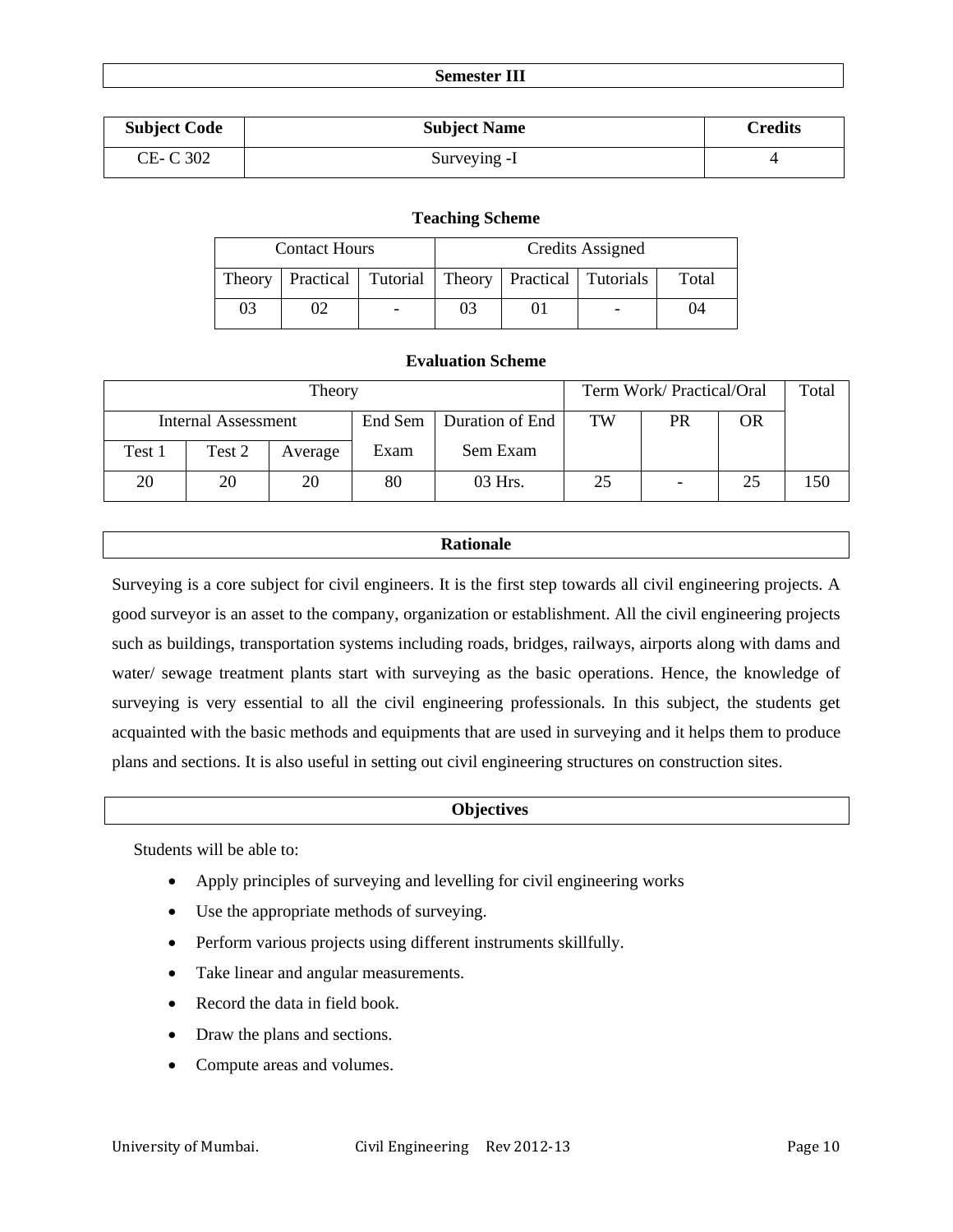| <b>Module</b> | <b>Sub-Modules/Contents</b><br><b>Periods</b>                                |                                                                                 |    |  |  |  |  |
|---------------|------------------------------------------------------------------------------|---------------------------------------------------------------------------------|----|--|--|--|--|
| 1.            |                                                                              | <b>Introduction</b>                                                             | 05 |  |  |  |  |
|               | 1.1                                                                          | Definition, principles, object, uses and necessity of surveying.                |    |  |  |  |  |
|               |                                                                              | Various types of surveying- based on methods and instruments,                   |    |  |  |  |  |
|               |                                                                              | classifications-Plane surveying and geodetic surveying, Scales, Plain and       |    |  |  |  |  |
|               |                                                                              | diagonal scale, use of various types of verniers and micrometers in survey      |    |  |  |  |  |
|               |                                                                              | instruments.                                                                    |    |  |  |  |  |
|               | 1.2                                                                          | Chain surveying, study of ranging, Instruments required for linear              |    |  |  |  |  |
|               |                                                                              | measurements and setting out right angles.                                      |    |  |  |  |  |
| 2.            | <b>Levelling</b>                                                             |                                                                                 |    |  |  |  |  |
|               | 2.1                                                                          | Definitions, technical terms, principle of levelling, different types of levels |    |  |  |  |  |
|               | such as dumpy, tilting, wye level, auto level and laser level, temporary and |                                                                                 |    |  |  |  |  |
|               |                                                                              | permanent adjustments of level                                                  |    |  |  |  |  |
|               | 2.2                                                                          | Levelling staff - Different types, classification of levelling, reduction of    |    |  |  |  |  |
|               |                                                                              | levels. Precise level and levelling staff, and field procedure for precise      |    |  |  |  |  |
|               |                                                                              | levelling.                                                                      |    |  |  |  |  |
|               |                                                                              | Difficulties in levelling work, corrections and precautions in levelling work,  |    |  |  |  |  |
|               |                                                                              | problems, corrections due to curvature and refraction.                          |    |  |  |  |  |
| 3.            |                                                                              | <b>Contouring</b>                                                               | 03 |  |  |  |  |
|               | 3.1                                                                          | Contouring: definitions, contour interval, equivalent, uses and characteristics |    |  |  |  |  |
|               |                                                                              | lines, direct and<br>indirect<br>of<br>contour<br>methods<br>of<br>contouring.  |    |  |  |  |  |
|               |                                                                              | Grade contour: definition and use.                                              |    |  |  |  |  |
|               | 3.2                                                                          | Computation of volume by trapezoidal and prismoidal formula, volume from        |    |  |  |  |  |
|               |                                                                              | spot levels, volume from contour plans.                                         |    |  |  |  |  |
| 4.            |                                                                              | <b>Traversing</b>                                                               | 13 |  |  |  |  |
|               | 4.1                                                                          | Compass survey:                                                                 |    |  |  |  |  |
|               |                                                                              | Bearings: Definition, different types and designations, compass- prismatic      |    |  |  |  |  |
|               |                                                                              | and surveyor's, declination, local attraction, plotting of compass survey by    |    |  |  |  |  |
|               |                                                                              | different methods.                                                              |    |  |  |  |  |
|               | 4.2                                                                          | Theodolite traverse:                                                            |    |  |  |  |  |
|               |                                                                              | Various parts and axis of transit, technical terms, temporary and permanent     |    |  |  |  |  |
|               |                                                                              | adjustments of a transit, horizontal and vertical angles, methods of repetition |    |  |  |  |  |
|               |                                                                              | and reiteration.                                                                |    |  |  |  |  |
|               | 4.3                                                                          | Different methods of running a theodolite traverse, Gales traverse table,       |    |  |  |  |  |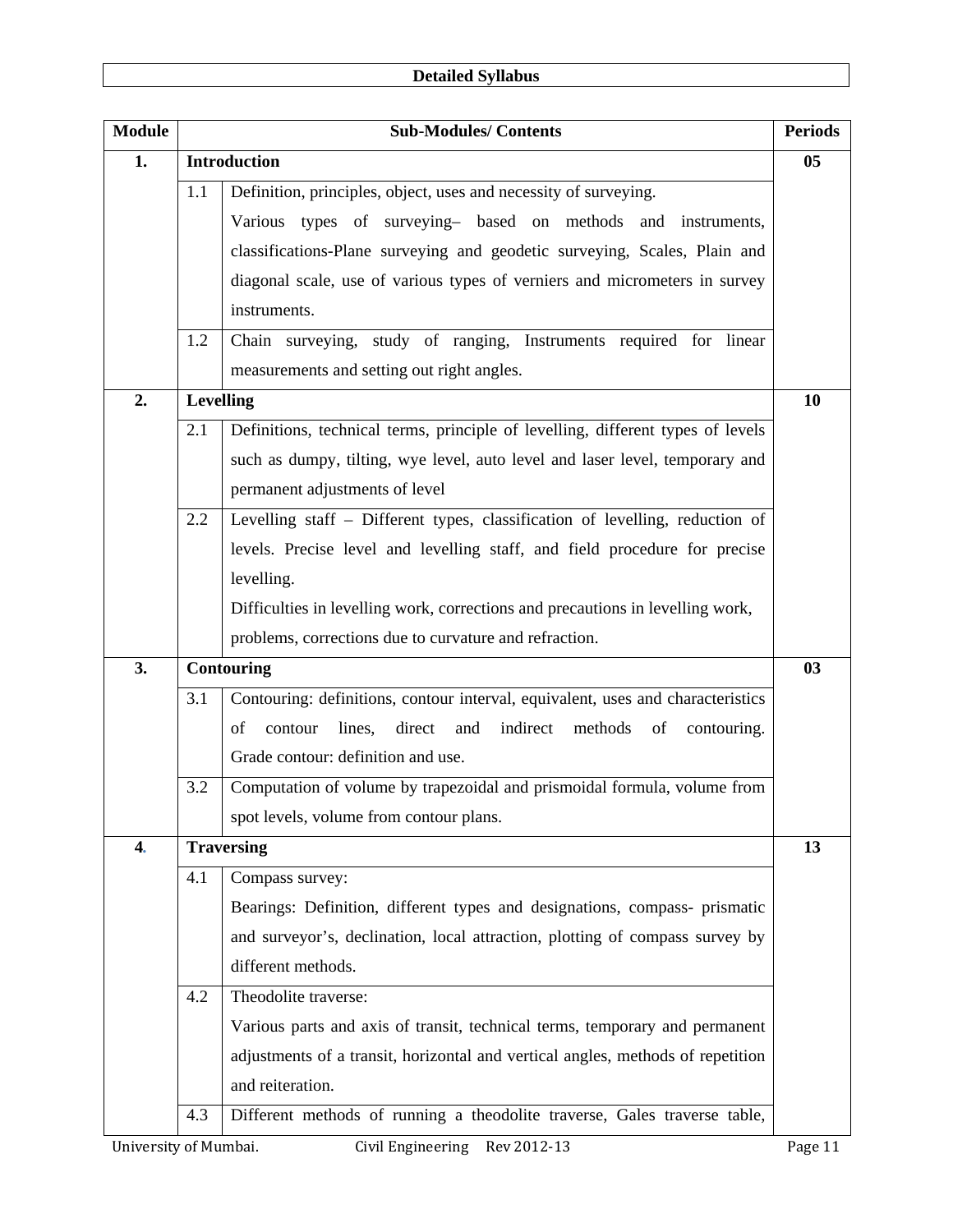|    |              | balancing of traverse by Bow-Ditch's, transit and modified transit rules         |    |
|----|--------------|----------------------------------------------------------------------------------|----|
|    |              |                                                                                  |    |
|    | 4.4          | Problems on one plane and two plane methods, omitted measurements,               |    |
|    |              | Precautions in using transit, errors in theodolite traversing; Use of theodolite |    |
|    |              | for various works such as prolongation of a straight line, setting out an angle, |    |
|    |              | bearing measurements.                                                            |    |
| 5. | <b>Areas</b> |                                                                                  | 04 |
|    | 5.1          | Area of a irregular figure by trapezoidal rule, average ordinate rule,           |    |
|    |              | Simpson's 1/3 rule, various coordinate methods.                                  |    |
|    | 5.2          | Planimeter: types including digital planimeter, area of zero circle, use of      |    |
|    |              | planimeter.                                                                      |    |
| 6. |              | <b>Plane Table Surveying</b>                                                     | 04 |
|    | 6.1          | Definition, uses and advantages, temporary adjustments                           |    |
|    | 6.2          | Different methods of plane table surveying                                       |    |
|    | 6.3          | Errors in plane table surveying                                                  |    |
|    | 6.4          | Use of telescopic alidade                                                        |    |
|    |              |                                                                                  |    |

On completion of the course, the students will be able to:

- Take linear and angular measurements
- Record the various measurements in the field book
- Find the areas of irregular figures.
- Prepare the plans and sections required for civil engineering projects.

The successful completion of the course shall equip the students to undertake the course Surveying-II.

#### **Theory examination:**

- 1. The question paper will comprise of **six** questions; each carrying 20 marks.
- 2. The **first** question will be **compulsory** and will have short questions having weightage of 4-5 marks covering the entire syllabus.
- 3. The remaining five questions will be based on all the modules of the entire syllabus. For this, the modules shall be divided proportionately and further, the weightage of the marks shall be judiciously awarded in proportion to the importance of the sub-module and contents thereof.
- 4. The students will have to attempt **any three** questions out of remaining five questions.
- 5. Total **four** questions need to be solved.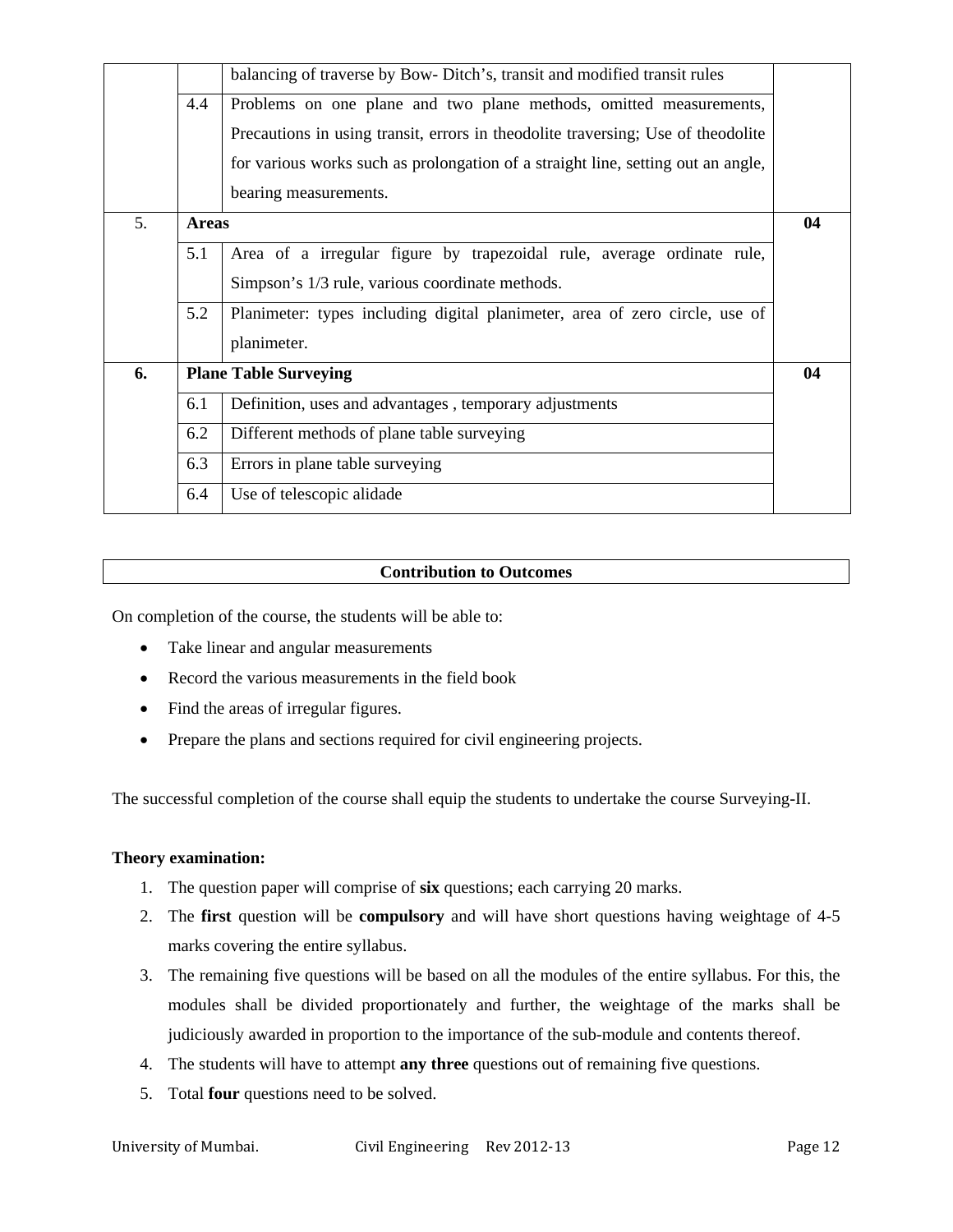## **Oral Examination:**

The oral examination shall be based on the entire syllabus and the term work.

#### **List of Practicals**:

- 1. Chaining Ranging and offsetting.
- 2. Measuring Bearing of survey lines using Prismatic compass.
- 3. Measuring bearing of survey lines using Surveyor's compass.
- 4. Measurement of horizontal angle by Repetition Method.
- 5. Measurement of horizontal angle by Reiteration Method.
- 6. Measurement of vertical Angle using theodolite.
- 7. Determination of R.L of points using Auto level and Dumpy level.
- 8. Determination of areas of irregular figures by planimeter.
- 9. Plane table surveying by various methods.

**Term work:** It shall consist of the following:

- 1. Field book submission on afore-mentioned practicals conducted on and off the field.
- 2. Drawing sheets of a three day projects on compass / theodolite traversing and plane table surveying.
- 3. The assignments shall comprise of the minimum 20 problems covering the entire syllabus divided properly module wise.

## **Distribution of the Term Work Marks:**

The marks of the term work shall be judiciously awarded for the various components of the term work and depending upon the quality of the term work. The final certification and acceptance of term work warrants the satisfactory performance of laboratory and field work by the student, appropriate completion of the assignments.

#### **Recommended Books**:

- 1. Surveying and Levelling: Vol-I and II: *Kanetkar and Kulkarni*, Pune Vidyarthi Griha, Pune.
- 2. Surveying and Levelling: *N N Basak*, Tata McGraw Hill, New Delhi.
- 3. Surveying*: R. Agor*, Khanna Publishers.
- 4. Surveying: Vol-I: *Dr K.R. Arora*, Standard Book House.
- 5. Surveying and Levelling (2nd Edition): *R. Subramanian*; Oxford Higher Education.
- 6. Surveying and levelling (Vol.-I): *Dr. B.C. Punmia,* Laxmi Publications.
- 7. Surveying and Levelling (Vol.-I):*S. K.Duggal,* Tata Mc-Graw Hill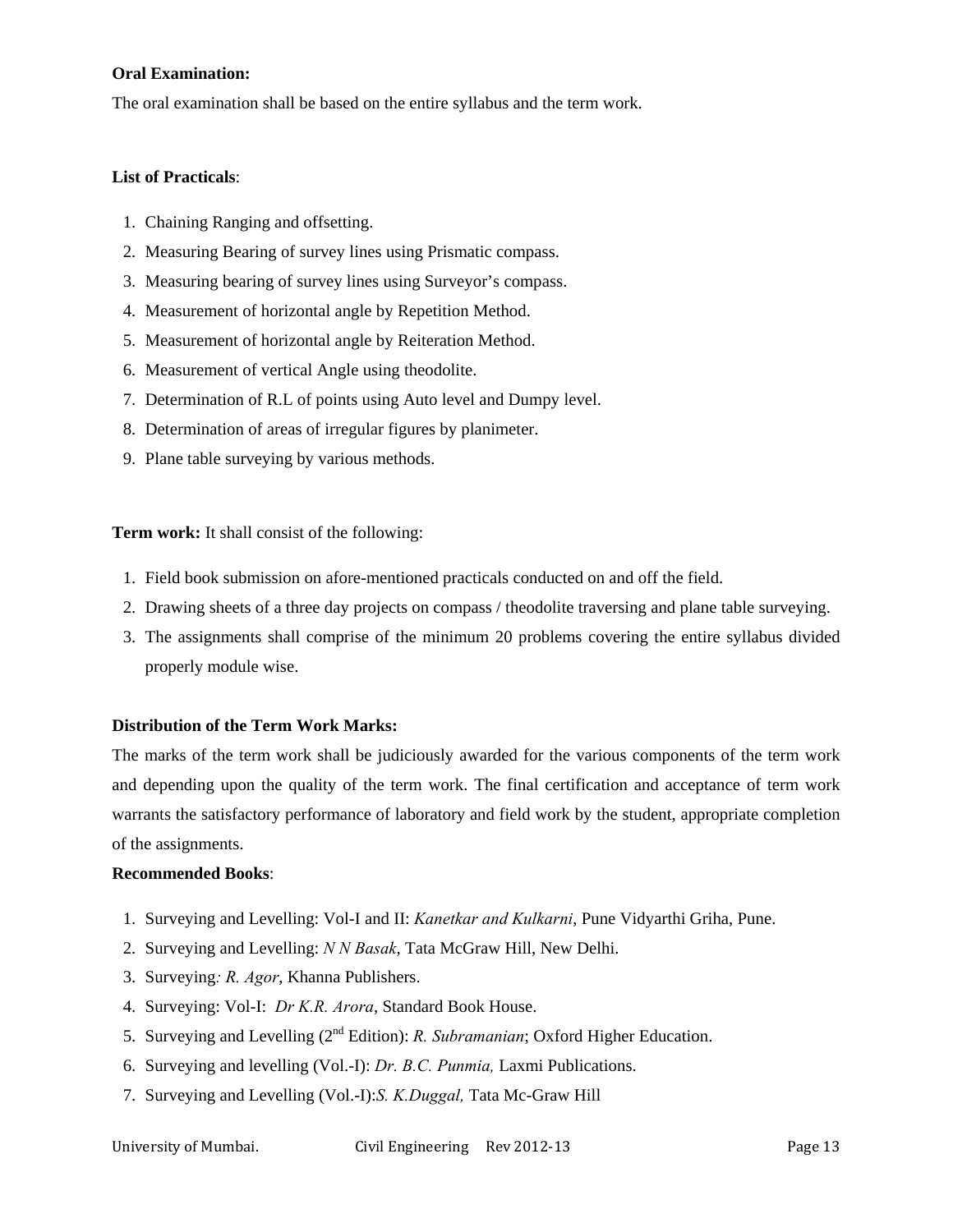#### **Semester III**

| <b>Subject Code</b> | <b>Subject Name</b>          | Credits |
|---------------------|------------------------------|---------|
| CE-C 303            | <b>Strength of Materials</b> |         |

#### **Teaching Scheme**

|    | <b>Contact Hours</b>                                           |                          | Credits Assigned |  |  |       |
|----|----------------------------------------------------------------|--------------------------|------------------|--|--|-------|
|    | Theory   Practical   Tutorial   Theory   Practical   Tutorials |                          |                  |  |  | Total |
| 04 |                                                                | $\overline{\phantom{a}}$ | 04               |  |  |       |

## **Evaluation Scheme**

| Theory              |        |         |         |                 |    | Term Work/ Practical/Oral |           |     |
|---------------------|--------|---------|---------|-----------------|----|---------------------------|-----------|-----|
| Internal Assessment |        |         | End Sem | Duration of End | TW | PR                        | <b>OR</b> |     |
| Test 1              | Test 2 | Average | Exam    | Sem Exam        |    |                           |           |     |
| 20                  | 20     | 20      | 80      | 03 Hrs.         | 25 |                           | 25        | 150 |

## **Rationale**

There are different types of structures made up of different materials such as concrete, steel, metals and timber. They are subjected to various types of loading/ forces such as axial, shear, bending and torsion. This subject equips the students to analyze the internal behavior of material of the structural members under different types of loading. The knowledge gained in this subject is helpful to study other subjects like Structural Analysis and Structural Design.

#### **Objectives**

- To study the engineering properties of the materials and solids and analyze the same to evaluate the stress –strain behaviour.
- To analyze the internal forces for the statistically determinate and compound beams having internal hinges with different types of loading.
- To understand the concept and behaviour of flexural members (beams) in flexure and shear, solid circular shaft for tension, thin shells for internal stresses.
- To introduce the concept of strain energy for axial, flexure, shear and torsion.
- To study the behaviour of axially loaded columns using different theories available for the analysis with various end conditions.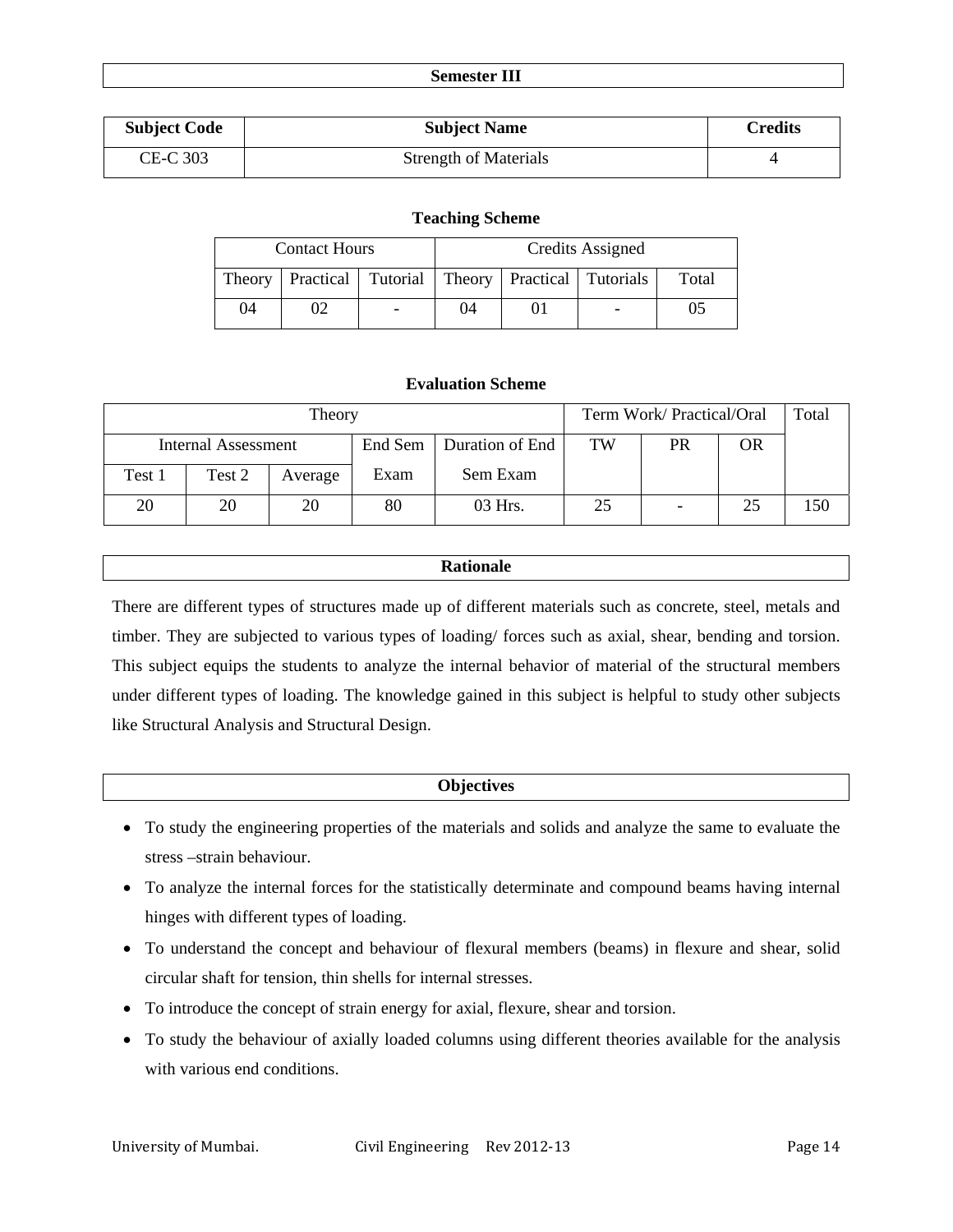| <b>Module</b> | <b>Sub-Modules/Contents</b>                                                        |                                                                                         |    |  |  |  |  |
|---------------|------------------------------------------------------------------------------------|-----------------------------------------------------------------------------------------|----|--|--|--|--|
| I.            |                                                                                    | 1. Shear Force and Bending Moment in Beams                                              | 07 |  |  |  |  |
|               | 1.1                                                                                | Axial force, shear force and bending moment diagrams for statically                     |    |  |  |  |  |
|               |                                                                                    | determinate beams including beams with internal hinges for different types of           |    |  |  |  |  |
|               |                                                                                    | loading.                                                                                |    |  |  |  |  |
|               | 1.2                                                                                | Relationship between rate of loading, shear force and bending moment.                   |    |  |  |  |  |
| II.           |                                                                                    | 2. Stresses and Strains                                                                 | 07 |  |  |  |  |
|               | 2.1                                                                                | Stresses, Strains, Modulus of elasticity (E), Modulus of rigidity (G), Bulk             |    |  |  |  |  |
|               | Modulus (K), Yield Stresses, Ultimate Stress, Factor of safety, shear stress,      |                                                                                         |    |  |  |  |  |
|               | Poisson's ratio.                                                                   |                                                                                         |    |  |  |  |  |
|               | Relationship between E, G and K, bars of varying sections, deformation due<br>2.2  |                                                                                         |    |  |  |  |  |
|               |                                                                                    | to self weight, composite sections, temperature stress.                                 |    |  |  |  |  |
| III.          |                                                                                    | 3. Theory of Simple Bending                                                             | 06 |  |  |  |  |
|               |                                                                                    | Flexure formula for straight beam, moment of inertia, transfer theorem, polar           |    |  |  |  |  |
|               | moment of inertia, simple problems involving application of flexure formula,       |                                                                                         |    |  |  |  |  |
|               | section modulus, moment of resistance, flitched beams.                             |                                                                                         |    |  |  |  |  |
|               | 4. Strain Energy                                                                   |                                                                                         |    |  |  |  |  |
|               |                                                                                    | Strain energy due to axial force, stresses in axial member and simple beams under       |    |  |  |  |  |
|               |                                                                                    | impact loading.                                                                         |    |  |  |  |  |
| IV.           |                                                                                    | 5. Shear Stresses in Beams                                                              | 06 |  |  |  |  |
|               |                                                                                    | Distribution of shear stress across plane sections commonly used for structural         |    |  |  |  |  |
|               |                                                                                    | purposes, shear connectors.                                                             |    |  |  |  |  |
|               |                                                                                    | <b>6. Theory of Simple Torsion</b>                                                      | 06 |  |  |  |  |
|               |                                                                                    | Torsion in circular shafts-solid $&$ hallow, stresses in shaft when transmitting power, |    |  |  |  |  |
|               |                                                                                    | closed coil helical spring under axial load                                             |    |  |  |  |  |
| V.            |                                                                                    | 7. Direct and Bending Stresses                                                          | 06 |  |  |  |  |
|               | Application to member's subjected to eccentric loads, core of section, problems on |                                                                                         |    |  |  |  |  |
|               | chimneys, retaining walls etc involving lateral loads.                             |                                                                                         |    |  |  |  |  |
|               | 8. Struts                                                                          |                                                                                         |    |  |  |  |  |
|               |                                                                                    | Struts subjected to axial loading, concept of buckling, Euler's formula for struts      |    |  |  |  |  |
|               |                                                                                    | with different support conditions, limitation, Euler's and Rankine's design             |    |  |  |  |  |
|               | formulae.                                                                          |                                                                                         |    |  |  |  |  |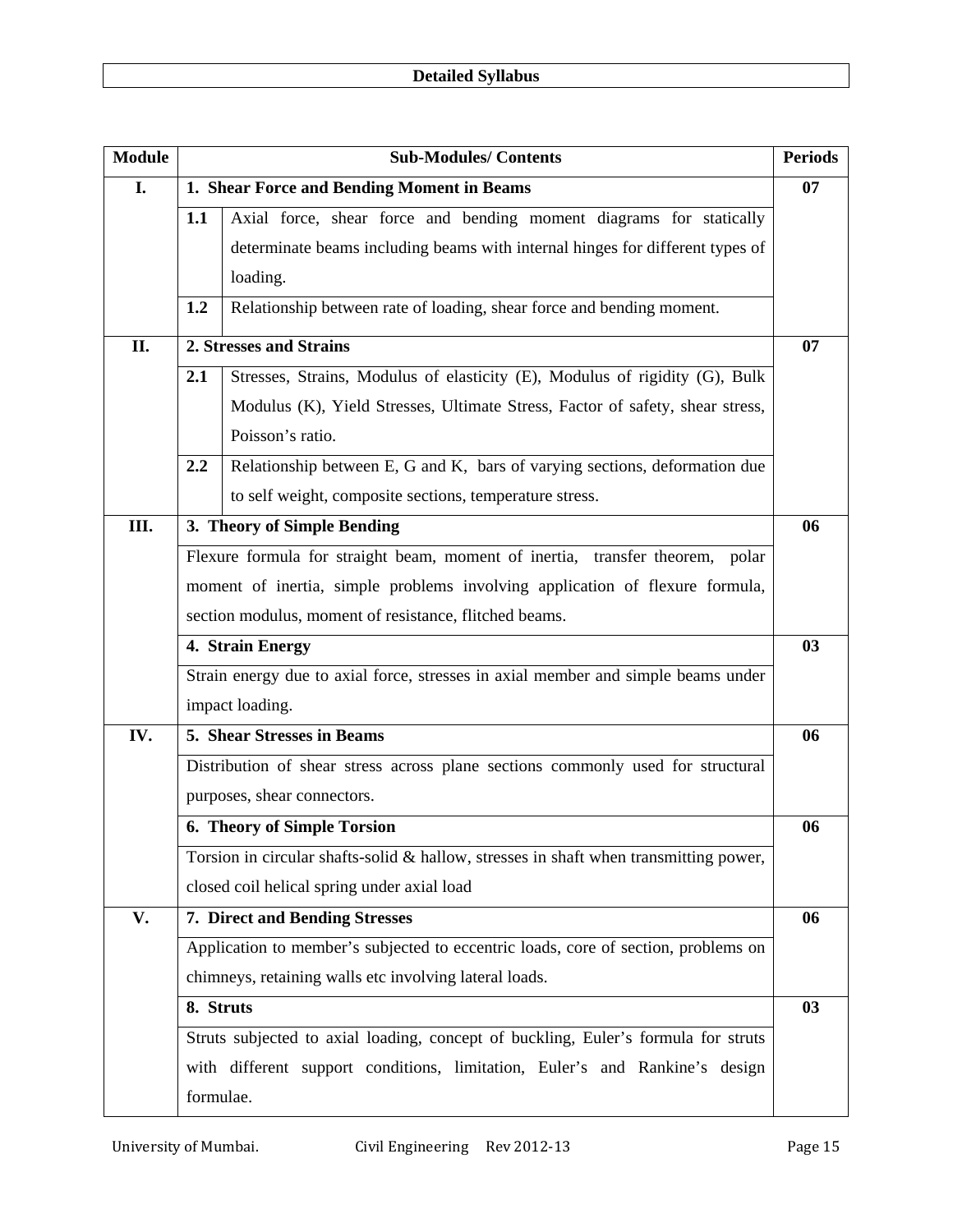| VI                                                                        | 9. Principal Planes and Stresses          |                                                                                |    |  |  |  |  |
|---------------------------------------------------------------------------|-------------------------------------------|--------------------------------------------------------------------------------|----|--|--|--|--|
|                                                                           | 9.1                                       | General equation for transformation of stress, principal planes and principal  |    |  |  |  |  |
| stresses, maximum shear stress, stress determination using Mohr's circle, |                                           |                                                                                |    |  |  |  |  |
|                                                                           | 9.2                                       | Principal stresses in shafts subjected to combined torsion, bending $\&$ axial |    |  |  |  |  |
|                                                                           |                                           | thrust, and concept of equivalent torsional and bending moment.                |    |  |  |  |  |
|                                                                           | 10. Thin Cylindrical and Spherical Shells |                                                                                |    |  |  |  |  |
|                                                                           |                                           | Cylindrical and spherical shells under internal pressure.                      | 03 |  |  |  |  |

On completion of the course, the students will be able to:

- Understand and determine the engineering properties for metals and non metals.
- Understand the concepts of shear force, bending moment, axial force for statically determinate beams and compound beams having internal hinges; and subsequently, its application to draw the shear force, bending moment and axial force diagrams.
- Analyze the flexural members for its structural behaviour under the effect of flexure (bending), shear and torsion either independently or in combination thereof.
- Study the behaviour of the structural member under the action of axial load, bending and twisting moment.
- Study the deformation behaviour of axially loaded columns having different end conditions and further, evaluate the strength of such columns.

The successful completion of the course will equip the students for undertaking the courses dealing with the analysis and design of determinate and indeterminate structures.

## **Theory examination:**

- 1. The question paper will comprise of **six** questions; each carrying 20 marks.
- 2. The **first** question will be **compulsory** and will have short questions having weightage of 4-5 marks covering the entire syllabus.
- 3. The remaining five questions will be based on all the modules of the entire syllabus. For this, the modules shall be divided proportionately and further, the weightage of the marks shall be judiciously awarded in proportion to the importance of the sub-module and contents thereof.
- 4. The students will have to attempt **any three** questions out of remaining five questions.
- 5. Total **four** questions need to be solved.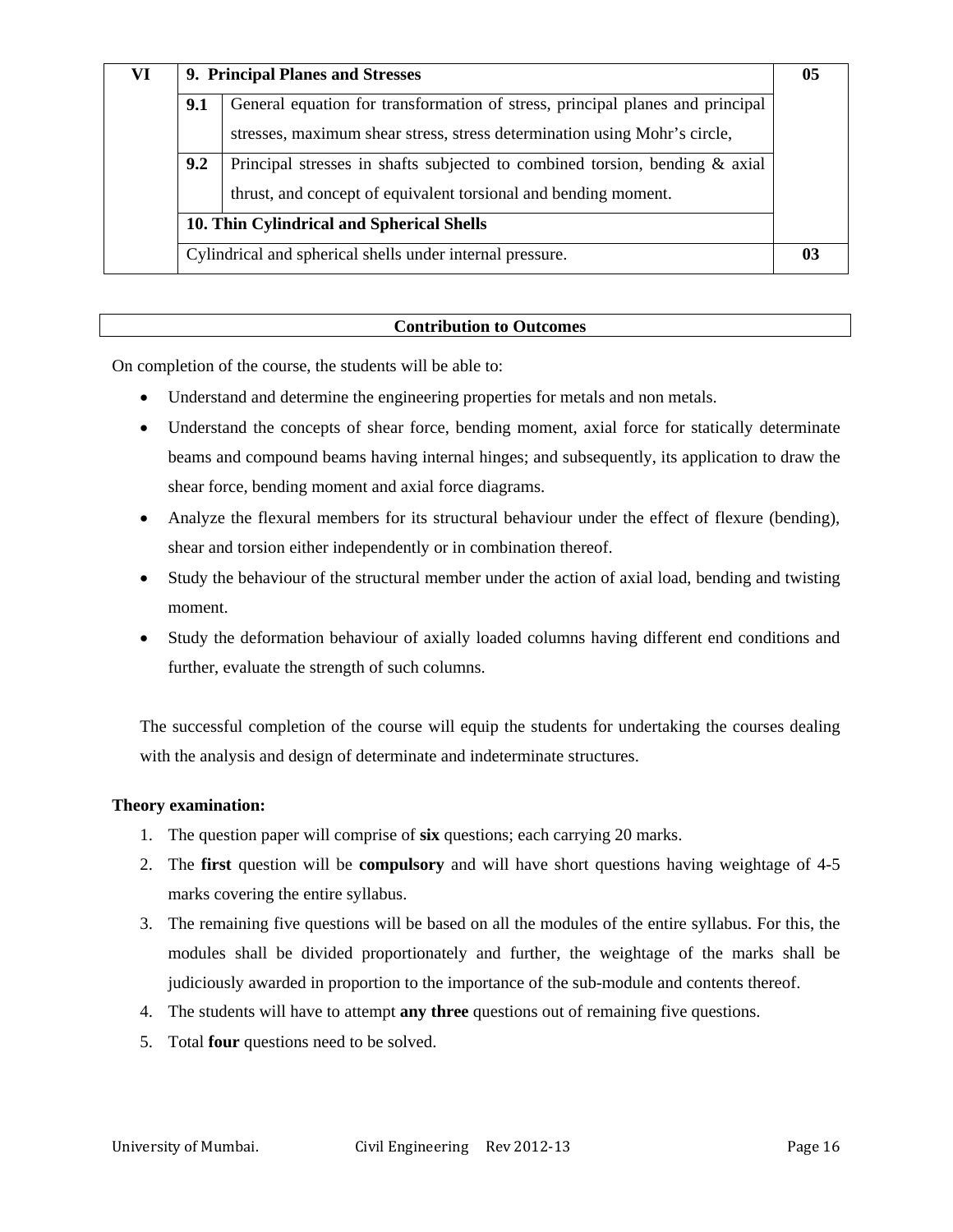## **Oral Examination:**

The oral examination shall be based on the entire syllabus and the report of the experiments/ practicals conducted by the students including assignments.

## **List of Practicals:**

- 1. Tension test on mild steel bars ( stress-strain behaviour ,Young's modulus determination)
- 2. Tests on Tor Steel ( Tension, bend and re-bend )
- 3. Transverse Test on cast iron.
- 4. Shear Test on mild steel, cast iron, and brass.
- 5. Torsion Test on mild steel and cast iron bar.
- 6. Brinell Hardness test ( any three metal specimen)
- 7. Rockwell Hardness test on mild steel.
- 8. Izod / Charpy impact test (any three metal specimen)

## **Term Work:**

The term work shall comprise of the neatly written report based on the above mentioned experiments and assignments. The assignments shall comprise of the minimum 20 problems covering the entire syllabus divided properly module wise.

## **Distribution of the Term Work Marks:**

The marks of the term work shall be judiciously awarded for the various components of the term work and depending upon the quality of the term work. The final certification and acceptance of term work warrants the satisfactory performance of laboratory work by the student, appropriate completion of the assignments.

#### **Recommended Books:**

- 1. Strength of Materials: *S. Ramamrutham*, Dhanpatrai Publishers.
- 2. Strength of Materials: *R.K. Rajput*, S. Chand Publications.
- 3. Mechanics of Materials: Vol-I: *S.B. Junnarkar and H.J. Shah*, Charotar Publications.
- 4. Strength of Materials: *Subramanian*, Oxford University Press
- 5. Strength of Materials: *S.S. Rattan*, Tata Mc-Graw Hill, New Delhi
- 6. Strength of Materials (Mechanics of Materials): *R.S. Lehri and A.S. Lehri*, S.K.Kataria Publishers, New Delhi
- 7. Strength of Materials: *Dr. V.L.Shah*, Structures Publications, Pune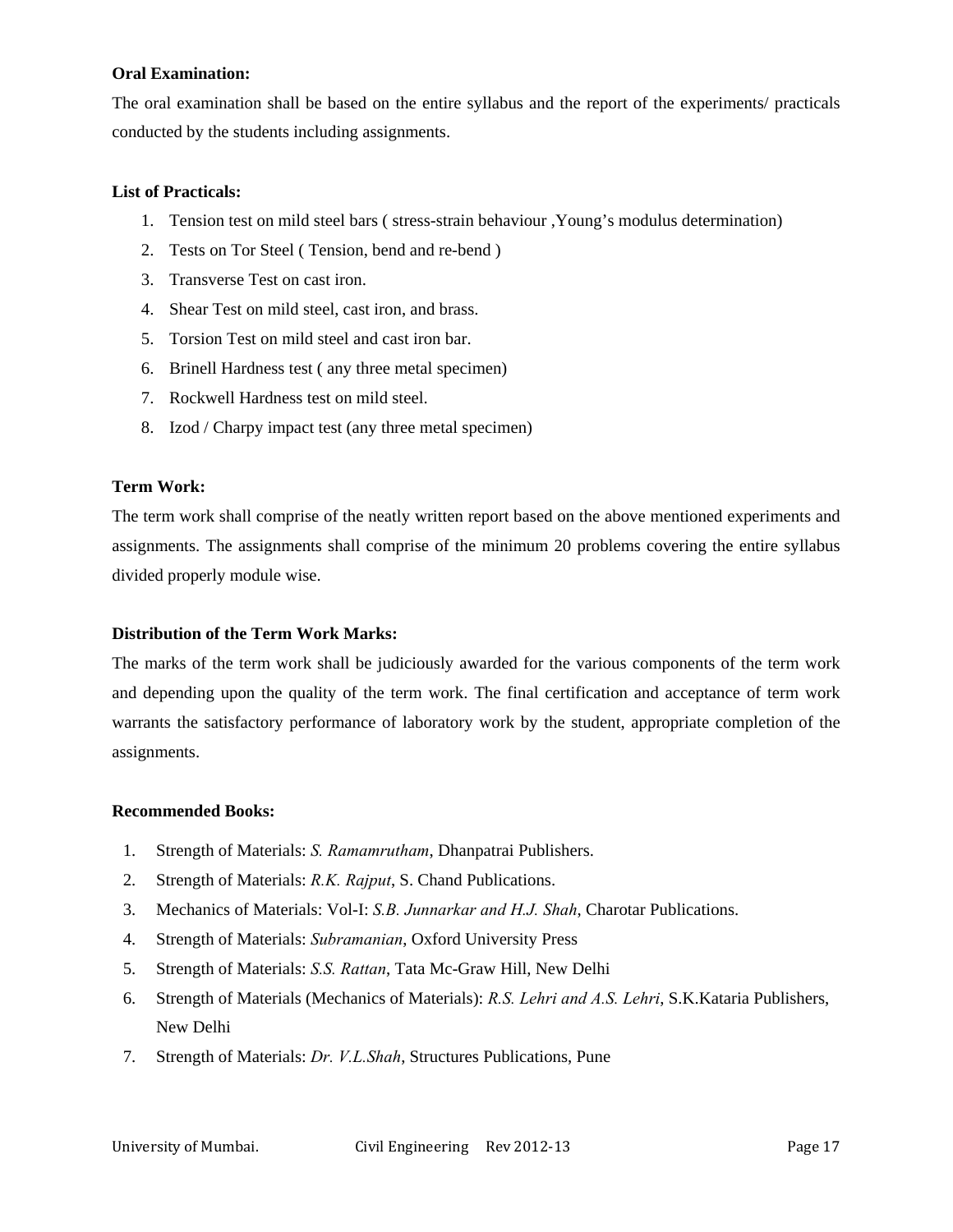## **Reference Books:**

- 8. Mechanics of Materials: *James, M. and Barry J*.; Cengage Learning.
- 9. Mechanics of Materials: *Andrew Pytel and Jaan Kiusalaas*, Cengage Learning.
- 10. Mechanics of Materials: *Timoshenko and Gere*, Tata McGraw Hill, New Delhi.
- 11. Mechanics of Materials: *James M. Gere*, Books/Cole.
- 12. Strength of Materials: *G.H. Ryder*, Mc-Millan.
- 13. Mechanics of Materials: *E.P. Popov*, Prentice Hall India (PHI) Pvt. Ltd.
- 14. Mechanics of Materials: *Pytel and Singer*, Mc-Graw Hill, New Delhi.
- 15. Strength of Materials: *William A. Nash and Nillanjan Mallick*, Mc-Graw Hill Book Co .(Schaum's Outline Series)
- 16. Mechanics of Materials: *Beer and Johnson*, Tata Mc-Graw Hill New Delhi.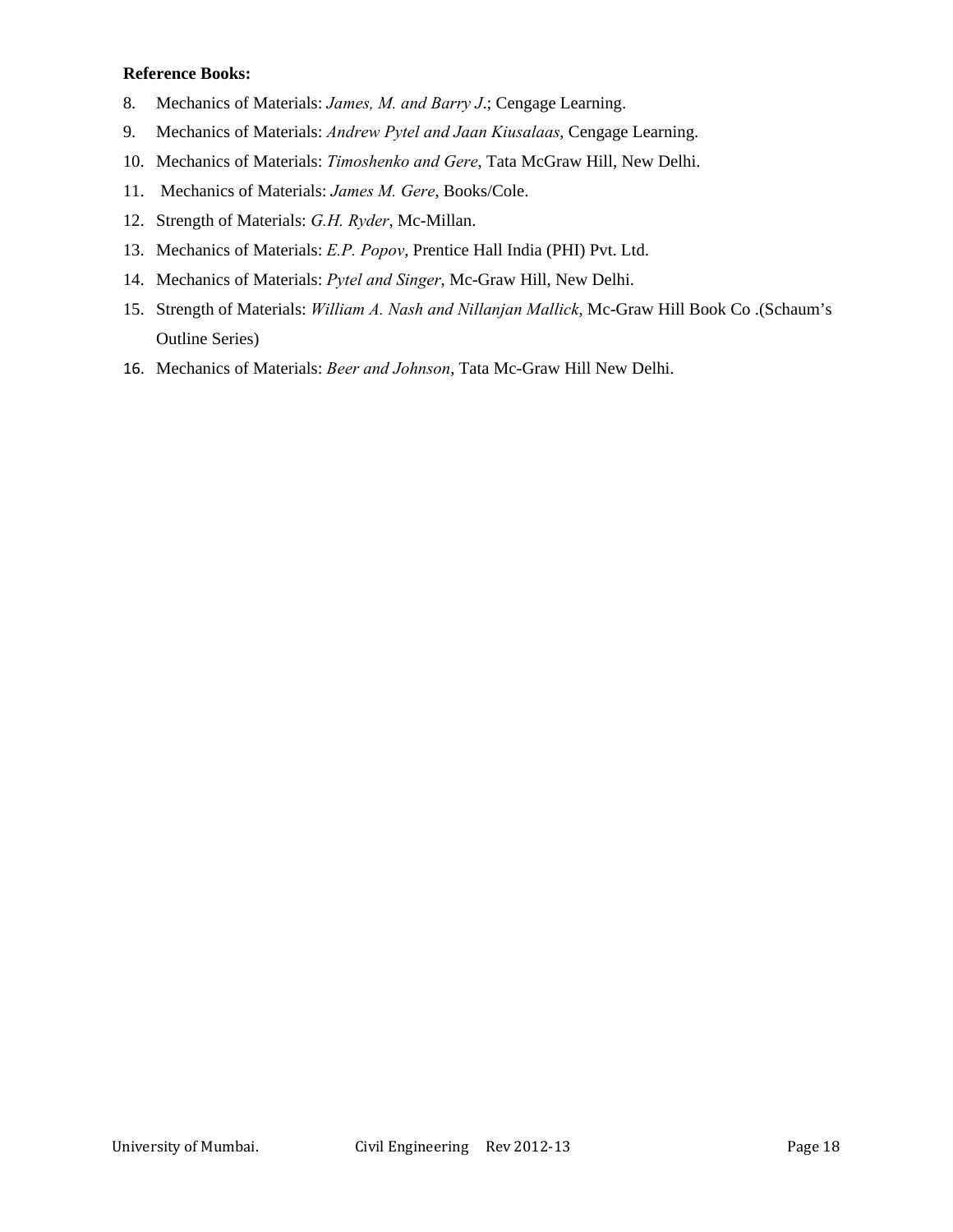#### **Semester III**

| <b>Subject Code</b> | <b>Subject Name</b>                        | <b>Credits</b> |
|---------------------|--------------------------------------------|----------------|
| CE-C 304            | <b>Building Materials and Construction</b> |                |

#### **Teaching Scheme**

|                                                                   | <b>Contact Hours</b> | Credits Assigned |  |  |       |
|-------------------------------------------------------------------|----------------------|------------------|--|--|-------|
| Practical   Tutorial   Theory   Practical   Tutorials  <br>Theory |                      |                  |  |  | Total |
| 03                                                                |                      |                  |  |  | 11    |

## **Evaluation Scheme**

|                     | Term Work/Practical/Oral | Total   |         |                 |    |    |    |     |
|---------------------|--------------------------|---------|---------|-----------------|----|----|----|-----|
| Internal Assessment |                          |         | End Sem | Duration of End | TW | PR | OR |     |
| Test 1              | Test 2                   | Average | Exam    | Sem Exam        |    |    |    |     |
| 20                  | 20                       | 20      | 80      | 03 Hrs.         | 25 |    | 25 | 150 |

## **Rationale**

Materials are essential elements, constituent parts (or) substances which are used to raise a building, but materials could not be turned into structures without a method of construction. This subject provides necessary knowledge about properties and uses of different types of building materials. This subject is intended for gaining useful knowledge with respect to facts, concepts, principles and procedures related to building construction system so that student can effectively plan and execute building construction work.

#### **Objectives**

- To study the manufacturing process, properties, and use of different types of building materials like cement, lime, mortar, concrete, stone, brick, timber, including materials such as paints and varnishes used for treatment of the surfaces so as to achieve good knowledge about the building materials.
- To enable the students to identify various components of building (foundation, masonry, roof and floor, staircase etc.), their functions and methods of construction so as to achieve good knowledge about building construction.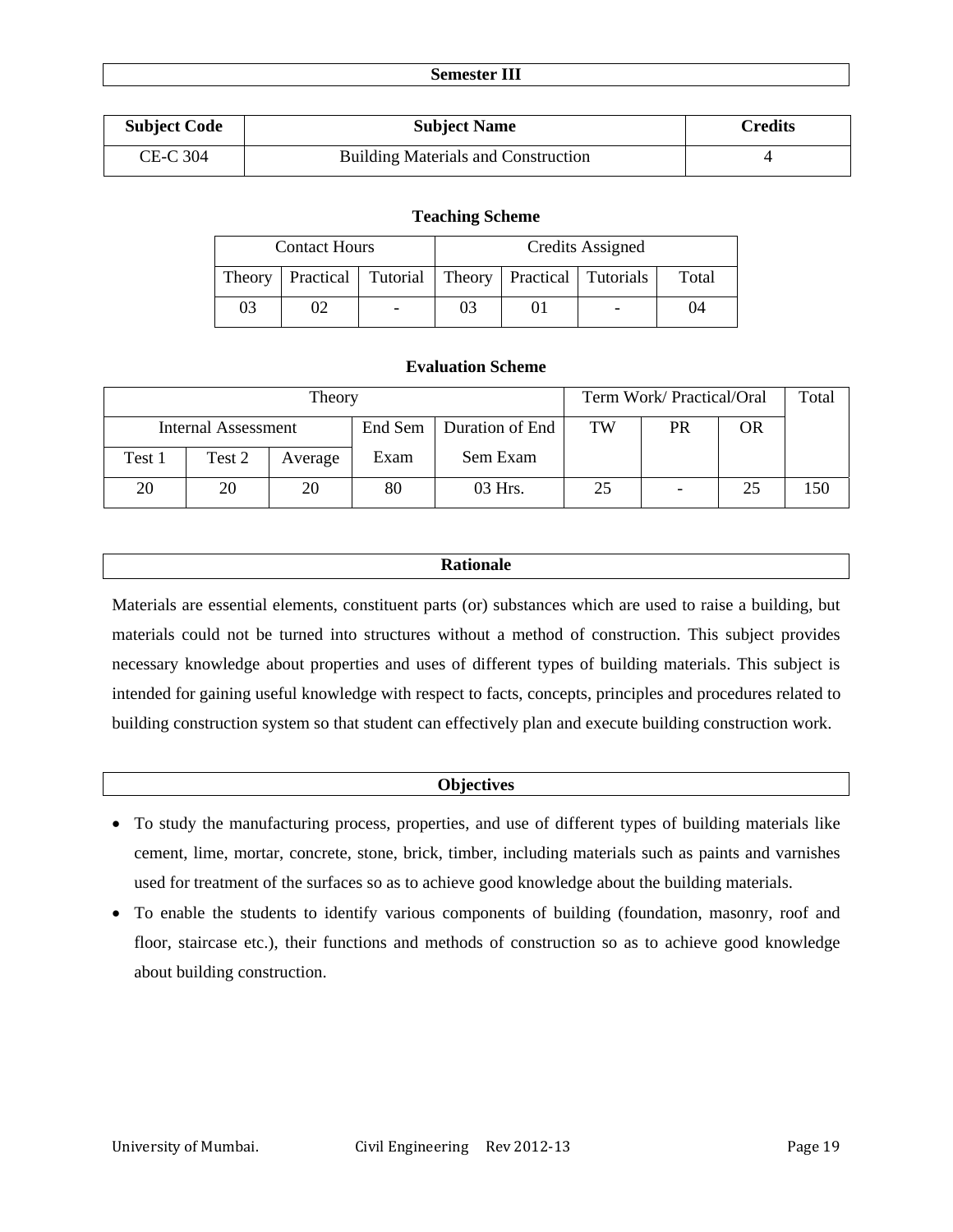# **Detailed Syllabus**

| <b>Module</b> |                                                                                          | <b>Sub-Modules/Contents</b>                                                          | <b>Periods</b> |  |  |  |  |
|---------------|------------------------------------------------------------------------------------------|--------------------------------------------------------------------------------------|----------------|--|--|--|--|
| I.            |                                                                                          | <b>Foundations</b>                                                                   | 7              |  |  |  |  |
|               |                                                                                          | Different types of structures such as load bearing structures, framed structures and |                |  |  |  |  |
|               |                                                                                          | composite structures, Introduction to different types of foundations: Stepped        |                |  |  |  |  |
|               |                                                                                          | foundations, column footing, combined footing, under-reamed pile foundations.        |                |  |  |  |  |
|               |                                                                                          | <b>Construction Materials: Classification and Properties</b>                         |                |  |  |  |  |
|               | 1.1                                                                                      | Classification of materials, building materials symbols and requirements of          |                |  |  |  |  |
|               |                                                                                          | building materials and products: functional, aesthetical and economical.             |                |  |  |  |  |
|               | 1.2                                                                                      | Study of properties of materials-physical, mechanical, chemical, biological          |                |  |  |  |  |
|               | other like durability, reliability,<br>compatibility<br>and economic<br>and              |                                                                                      |                |  |  |  |  |
|               | characteristics.                                                                         |                                                                                      |                |  |  |  |  |
| II.           |                                                                                          | Raw Materials, Manufacturing Process and Properties of Basic Construction            | 6              |  |  |  |  |
|               |                                                                                          | Materials.                                                                           |                |  |  |  |  |
|               | Rocks (Stone) - quarrying, milling and surface finishing, preservative<br>2.1            |                                                                                      |                |  |  |  |  |
|               | treatments.                                                                              |                                                                                      |                |  |  |  |  |
|               | 2.2<br>Structural clay products- bricks, roofing tiles, ceramic tiles, raw materials and |                                                                                      |                |  |  |  |  |
|               | manufacturing process.                                                                   |                                                                                      |                |  |  |  |  |
|               | 2.3                                                                                      | Concrete blocks, flooring tiles, paver blocks-raw materials and manufacturing        |                |  |  |  |  |
|               |                                                                                          | process.                                                                             |                |  |  |  |  |
|               | 2.4                                                                                      | Binder material: lime, cement: physical properties and manufacturing                 |                |  |  |  |  |
|               |                                                                                          | process, plaster of Paris- properties and uses.                                      |                |  |  |  |  |
|               | 2.5                                                                                      | Mortar - ingredients, preparation and uses.                                          |                |  |  |  |  |
| Ш.            |                                                                                          | <b>Masonry Construction and Masonry Finishes</b>                                     | 6              |  |  |  |  |
|               | 3.1                                                                                      | Classification and bonding of stone, brick and concrete blocks                       |                |  |  |  |  |
|               | 3.2                                                                                      | Masonry finishes-pointing, plastering and painting                                   |                |  |  |  |  |
|               | 3.3                                                                                      | <b>Paints and Varnishes</b>                                                          |                |  |  |  |  |
|               |                                                                                          | Types, constituents and uses.                                                        |                |  |  |  |  |
| IV.           | 4.1                                                                                      | Formwork                                                                             | 6              |  |  |  |  |
|               |                                                                                          | Materials used, design considerations, shuttering, centering and staging,            |                |  |  |  |  |
|               | scaffolding.                                                                             |                                                                                      |                |  |  |  |  |
|               | 4.2                                                                                      | <b>Floor and Roofs</b>                                                               |                |  |  |  |  |
|               |                                                                                          | Type of floors, floor finishes and suitability.                                      |                |  |  |  |  |
|               |                                                                                          | Type of roofs, wooden and steel trusses and roof covering                            |                |  |  |  |  |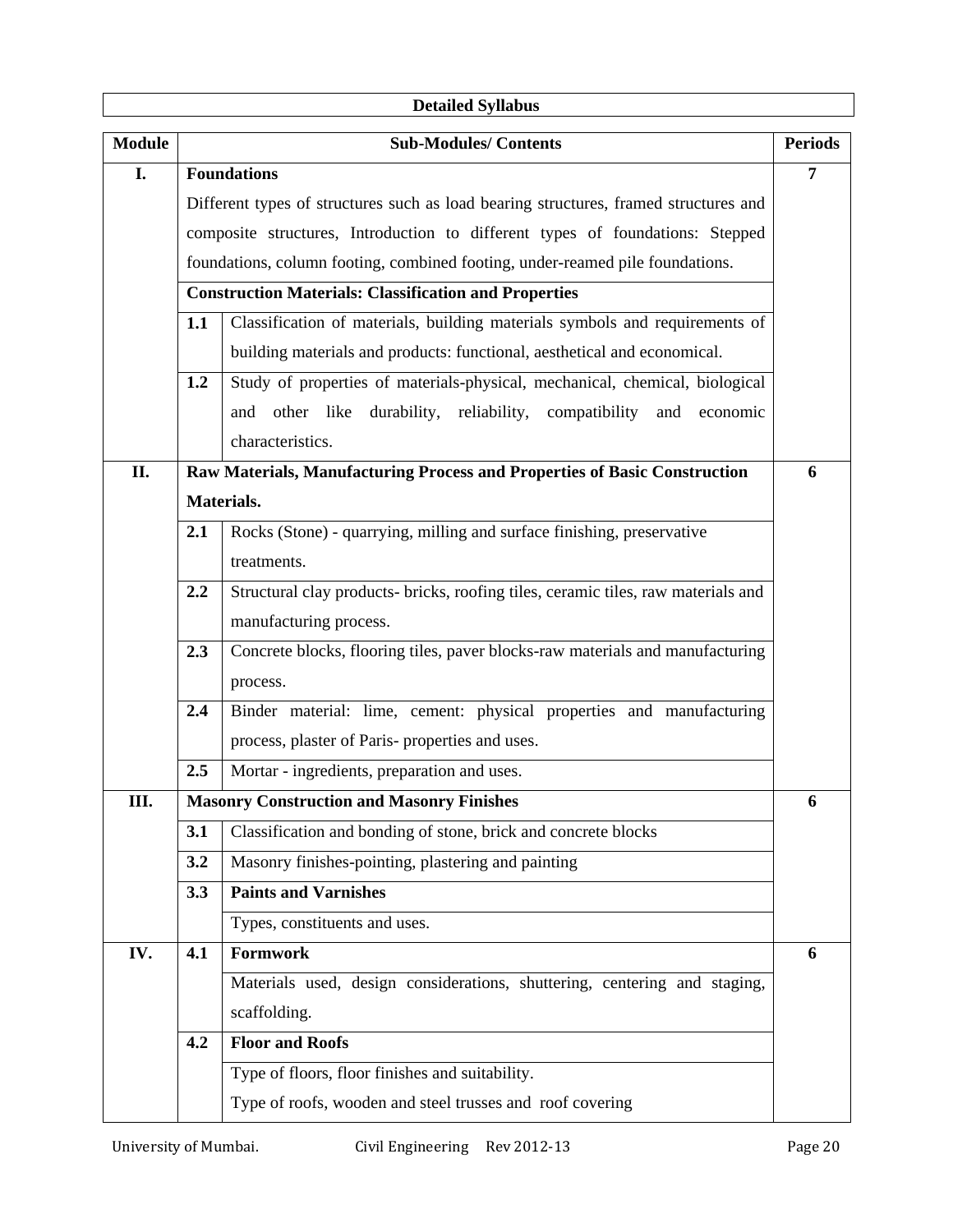| V.  | 5.1 | <b>Glass</b>                                                                   | 7 |  |  |  |  |  |  |
|-----|-----|--------------------------------------------------------------------------------|---|--|--|--|--|--|--|
|     |     | Types and uses. Introduction to glass fibre reinforced plastic.                |   |  |  |  |  |  |  |
|     | 5.2 | <b>Timber</b>                                                                  |   |  |  |  |  |  |  |
|     |     | Varieties, defects in timber, preservative treatments and wood composites.     |   |  |  |  |  |  |  |
|     | 5.3 | <b>Metal and Alloys</b>                                                        |   |  |  |  |  |  |  |
|     |     | Ferrous and non ferrous metals and alloys, aluminum, tin, zinc, nickel - types |   |  |  |  |  |  |  |
|     |     | and uses and anti-corrosive treatment.                                         |   |  |  |  |  |  |  |
| VI. |     | Building Services, Air conditioning and Ventilation, Acoustics and Sound       | 7 |  |  |  |  |  |  |
|     |     | <b>Insulation, Damp-proofing and Water proofing.</b>                           |   |  |  |  |  |  |  |
|     | 6.1 | Air conditioning: systems of heating, air conditioning,<br>ventilation,        |   |  |  |  |  |  |  |
|     |     | construction requirements.                                                     |   |  |  |  |  |  |  |
|     | 6.2 | Acoustics and sound insulation: Characteristics of sound, reflection and       |   |  |  |  |  |  |  |
|     |     | absorption coefficient, acoustical defects, design and material.               |   |  |  |  |  |  |  |
|     | 6.3 | Damp-proofing and water proofing: materials and methods                        |   |  |  |  |  |  |  |

On completion of the course, the students will be:

- Able to identify the various building materials with symbols.
- Able to identify the properties of building materials.
- Made acquainted with the manufacturing process of basic construction materials.
- Made acquainted with the masonry construction and finishes
- Aware of building services, acoustics, DPC, etc.

## **Theory examination:**

- 1. The question paper will comprise of **six** questions; each carrying 20 marks.
- 2. The **first** question will be **compulsory** and will have short questions having weightage of 4-5 marks covering the entire syllabus.
- 3. The remaining five questions will be based on all the modules of the entire syllabus. For this, the modules shall be divided proportionately and further, the weightage of the marks shall be judiciously awarded in proportion to the importance of the sub-module and contents thereof.
- 4. The students will have to attempt **any three** questions out of remaining five questions.
- 5. Total **four** questions need to be solved.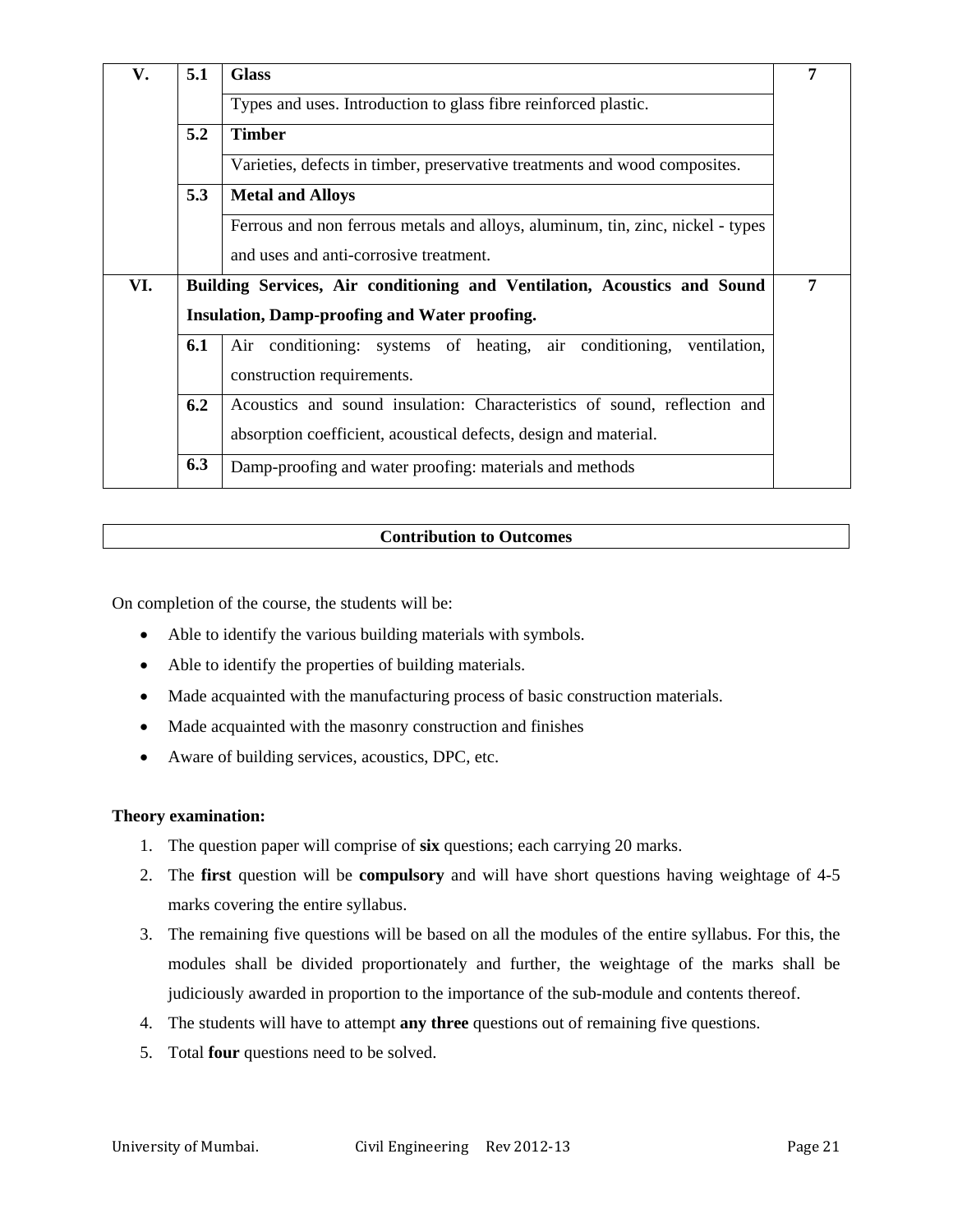## **Oral Examination:**

The oral examination shall be based on the entire syllabus and term work comprising of the report of the experiments/ practicals conducted by the students and a detail report of the industrial/ site visit.

## **List of Experiments/ Practicals:** (Minimum **seven** to be performed)

- 1. Water absorption and compressive strength test of bricks.
- 2. Water absorption and transverse load test on tiles.
- 3. Moisture content and flexural strength test on timber.
- 4. Compression test on timber (Parallel/ perpendicular to the grains).
- 5. Physical properties of cement: Fineness, consistency, setting time, Soundness, Compressive strength.
- 6. Compression test on Paver blocks.
- 7. Water absorption, density and compression test on masonry blocks.
- 8. Abrasion test on tiles.

## **Site Visit/ Industrial Visit:**

The students shall visit the brick, paver blocks, concrete block, cement, glass and plastic manufacturing industrial plants. They shall study various aspects of the plant along with various operations. The visit to any site where construction is going on may be arranged and the students may be made aware of the various construction activities. They shall prepare a report of the visit which shall include all above points. The same shall be evaluated by the concerned teacher.

#### **Term Work:**

The term work shall consist of:

- Report of minimum **07** experiments.
- Assignments, including at least **20** sketches on A2 size drawing sheets covering entire syllabus.
- Industrial visit report to at least **any one** of the above mentioned industrial plants.

Although minimum numbers of experiments and industrial visits are prescribed, the students shall be encouraged to perform more number of experiments and site/ industrial visits.

## **Distribution of the Term Work Marks:**

The marks of the term work shall be judiciously awarded for the various components of the term work and depending upon the quality of the term work including industrial/ site visit report. The final certification and acceptance of term work warrants the satisfactory performance of laboratory work by the student, appropriate completion of the assignments.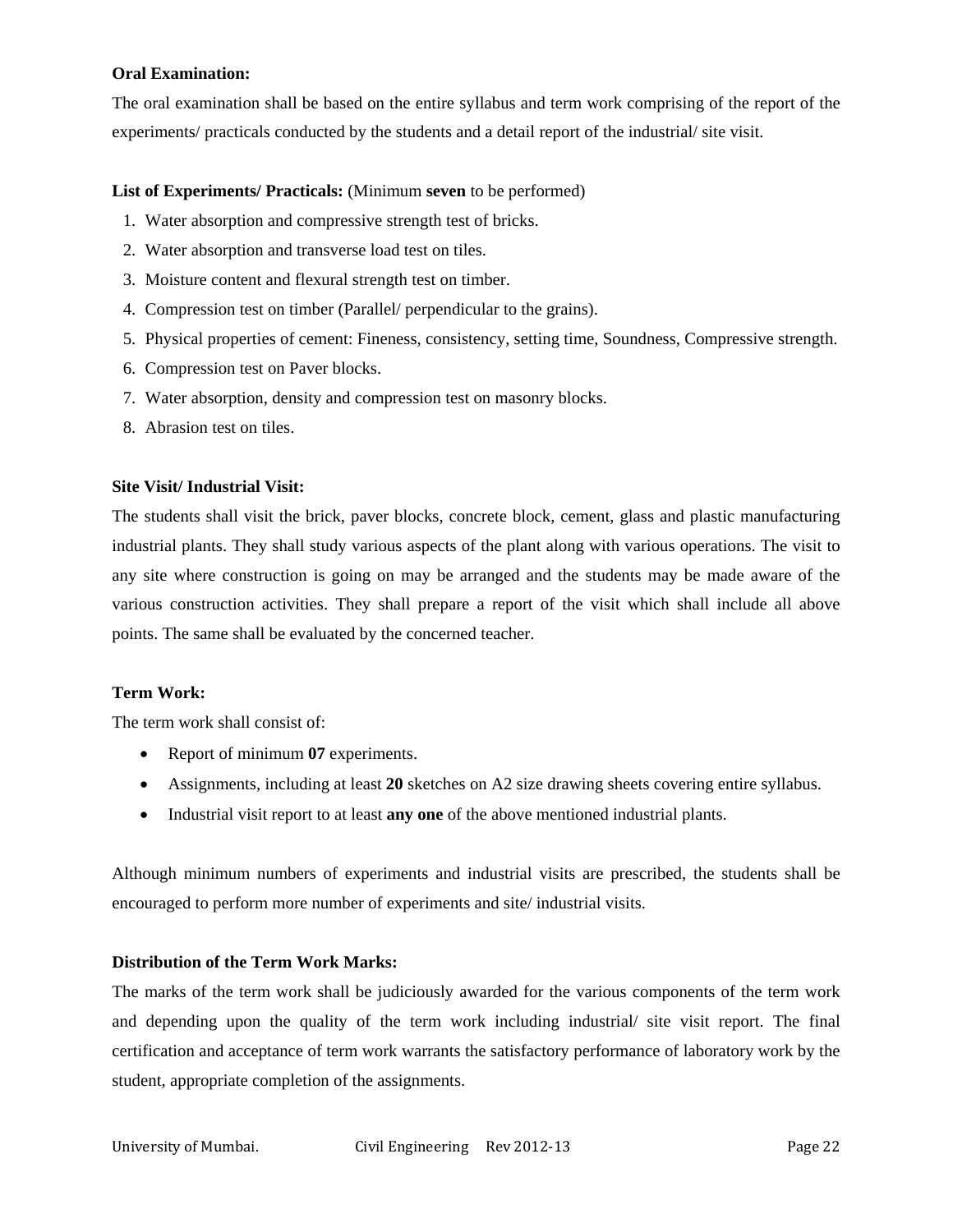## **Recommended Books:**

- 1. Building Construction: *S. P. Bindra and S. P. Arora*, Dhanpat Rai and Sons, Delhi.
- 2. Building Drawing: *M. G. Shah, C. M. Kale and S. Y. Palki*, Tata Mc-Graw Hill, Delhi.
- 3. Services in Building Complex: *V. K. Jain*, Khanna Publishers.
- 4. Materials of Construction: *D. N. Ghose*, Tata McGraw Hill, Delhi.
- 5. Architectural Materials science*: D. Anapetor*, Mir Publishers.
- 6. Introduction to Engineering Materials: *B. K. Agrawal*, Tata McGraw Hill New Delhi.
- 7. Engineering Materials: S*.R. Rangwala,* Charotar Publications.
- 8. Engineering Materials: *P. Surendra Singh*, Vani Education Books New Delhi.
- 9. Building Construction: *Rangwala*, Charotar Publications, Anand (Gujrat).
- 10. Building Materials (Products, Properties and Systems): *M.L.Gambhir and Neha Jamwal*, Mc-Graw Hill Publications.
- 11. Specifications for different materials, BIS Publications, New Delhi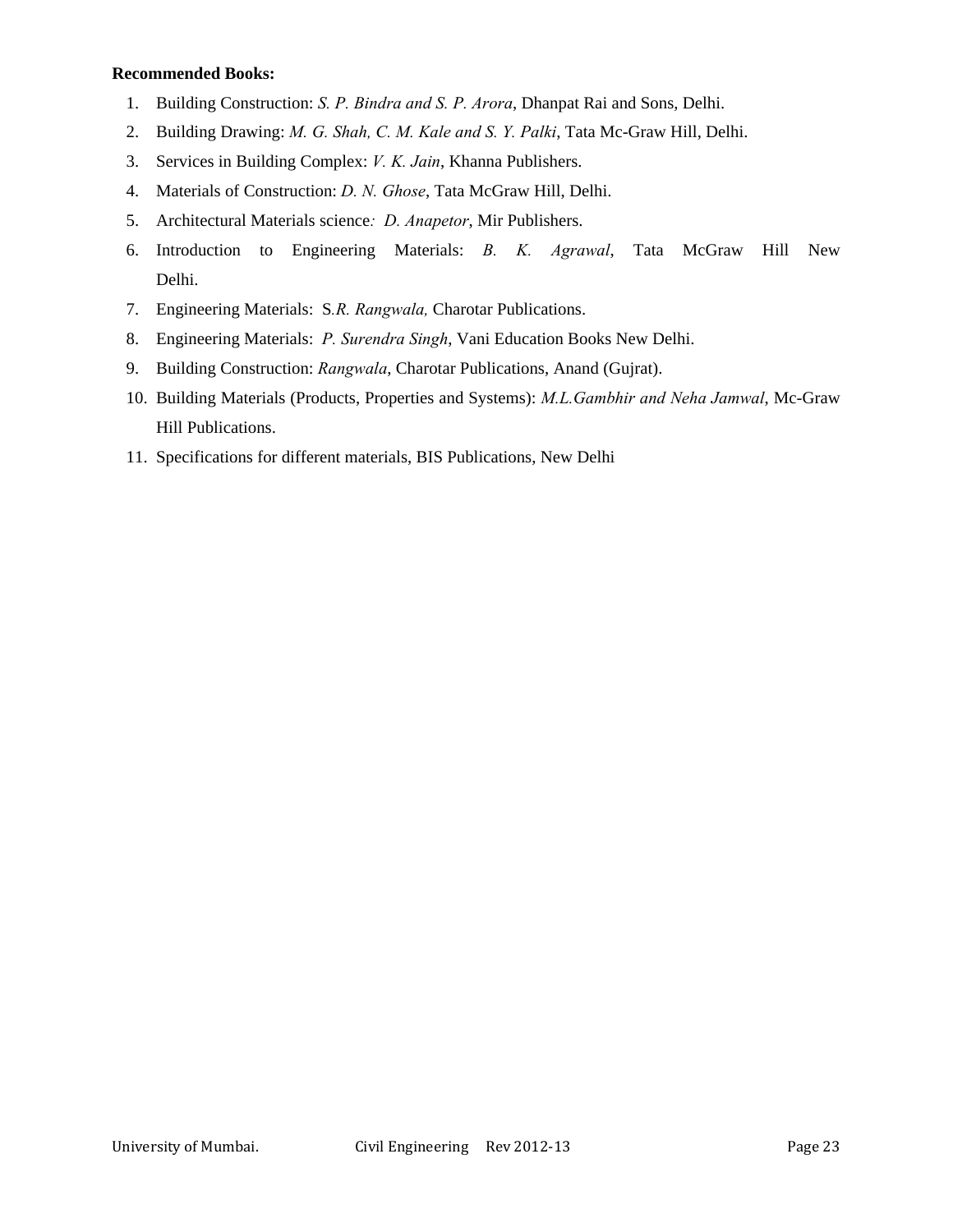| <b>Semester III</b> |  |
|---------------------|--|
|---------------------|--|

| <b>Subject Code</b> | <b>Subject Name</b>        | Credits |
|---------------------|----------------------------|---------|
| CE-C 305            | <b>Engineering Geology</b> |         |

#### **Teaching Scheme**

|        | <b>Contact Hours</b> |                                                       | Credits Assigned |  |  |       |
|--------|----------------------|-------------------------------------------------------|------------------|--|--|-------|
| Theory |                      | Practical   Tutorial   Theory   Practical   Tutorials |                  |  |  | Total |
| 03     |                      | $\overline{\phantom{a}}$                              | 03               |  |  | 04    |

## **Evaluation Scheme**

|                     |        | Term Work/ Practical/Oral |         | Total           |    |    |    |     |
|---------------------|--------|---------------------------|---------|-----------------|----|----|----|-----|
| Internal Assessment |        |                           | End Sem | Duration of End | TW | PR | OR |     |
| Test 1              | Test 2 | Average                   | Exam    | Sem Exam        |    |    |    |     |
| 20                  | 20     | 20                        | 80      | 03 Hrs.         | 25 |    | 25 | 150 |

## **Rationale**

The study of Geology helps to understand about geological formations, classifications and morphology of rocks, physical properties of minerals and the importance of the study of Geology for civil engineers with regard to founding the structures like dams, bridges, buildings etc. It also gives the ideas about geological formations in causing earthquake and landslides.

## **Objectives**

- Study of importance of geological studies in various civil engineering projects and Interior of the earth.
- Study of physical geology including geological action of river, wind, glacier, volcano earthquake and weathering.
- Study of minerals and rocks with classification, structure, texture and origin.
- Study of structural geology including geological structure like fold, fault, joint, etc.
- Study of geological history of peninsular India with economic minerals and building stones of India.
- Study of methods of surface and subsurface investigation and their importance.
- Study of types, lithology structural conditions, advantages, difficulties, significance of geological structures during the construction of dam and tunnel.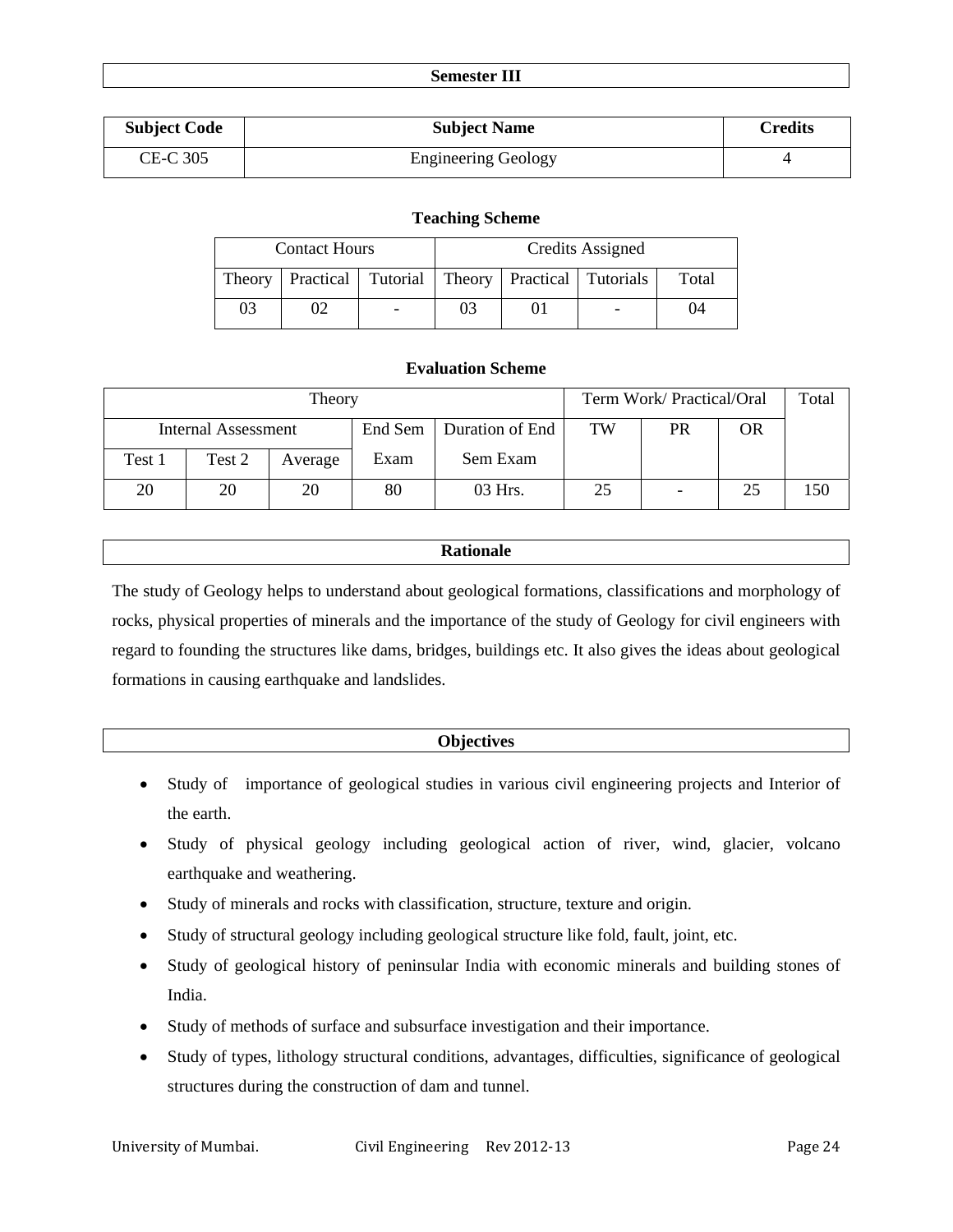- Study of ground water zones, factors controlling water bearing capacity of rocks, geological work of ground water and springs
- Study of types, causes, preventive measures for landslides.
- Study of building stones with geological and engineering properties.

| <b>Module</b> |                                                                                   | <b>Sub-Modules/Contents</b>                                                     | <b>Periods</b> |  |  |  |  |  |
|---------------|-----------------------------------------------------------------------------------|---------------------------------------------------------------------------------|----------------|--|--|--|--|--|
| $\mathbf I$   | 1.                                                                                | <b>Introduction</b>                                                             | 01             |  |  |  |  |  |
|               | 1.1                                                                               | Branches of geology useful to civil engineering, Importance of geological       |                |  |  |  |  |  |
|               |                                                                                   | studies in various civil engineering Projects.                                  |                |  |  |  |  |  |
|               | 1.2                                                                               | Internal structure of the Earth and use of seismic waves in understanding       |                |  |  |  |  |  |
|               |                                                                                   | the interior of the earth                                                       |                |  |  |  |  |  |
|               | <b>General and Physical Geology</b><br>2.                                         |                                                                                 |                |  |  |  |  |  |
|               | 2.1                                                                               | Agents modifying the earth's surface, study of weathering and its               |                |  |  |  |  |  |
|               |                                                                                   | significance in engineering properties of rocks like strength, water tightness  |                |  |  |  |  |  |
|               |                                                                                   | and durability etc.                                                             |                |  |  |  |  |  |
|               | 2.2                                                                               | Brief study of geological action of river, wind, glacier, ground water and the  |                |  |  |  |  |  |
|               | related land forms created by them.                                               |                                                                                 |                |  |  |  |  |  |
|               | Volcano- Central type and fissure type, products of volcano, volcanic land<br>2.3 |                                                                                 |                |  |  |  |  |  |
|               |                                                                                   | forms.                                                                          |                |  |  |  |  |  |
|               | 2.4                                                                               | Earthquake - Earthquake waves, construction and working of seismograph,         |                |  |  |  |  |  |
|               |                                                                                   | Earthquake zones of India, elastic rebound theory Preventive measures for       |                |  |  |  |  |  |
|               |                                                                                   | structures constructed in Earthquake prone areas.                               |                |  |  |  |  |  |
| $\mathbf{I}$  |                                                                                   | 3. Mineralogy                                                                   | 01             |  |  |  |  |  |
|               |                                                                                   | Identification of minerals with the help of physical properties, rock forming   |                |  |  |  |  |  |
|               |                                                                                   | minerals, megascopic identification of primary and secondary minerals, study of |                |  |  |  |  |  |
|               |                                                                                   | common ore minerals                                                             |                |  |  |  |  |  |
|               | 4.Petrology                                                                       |                                                                                 |                |  |  |  |  |  |
|               | Study of igneous, sedimentary and metamorphic rocks, distinguishing properties    |                                                                                 |                |  |  |  |  |  |
|               |                                                                                   | among these three rocks to identify them in fields.                             |                |  |  |  |  |  |
|               | 4.1                                                                               | Igneous Petrology - Mode of formation, Texture<br>and structure,                |                |  |  |  |  |  |
|               |                                                                                   | Classifications, study of common occurring igneous rocks.                       |                |  |  |  |  |  |
|               |                                                                                   |                                                                                 |                |  |  |  |  |  |

## **Detailed Syllabus**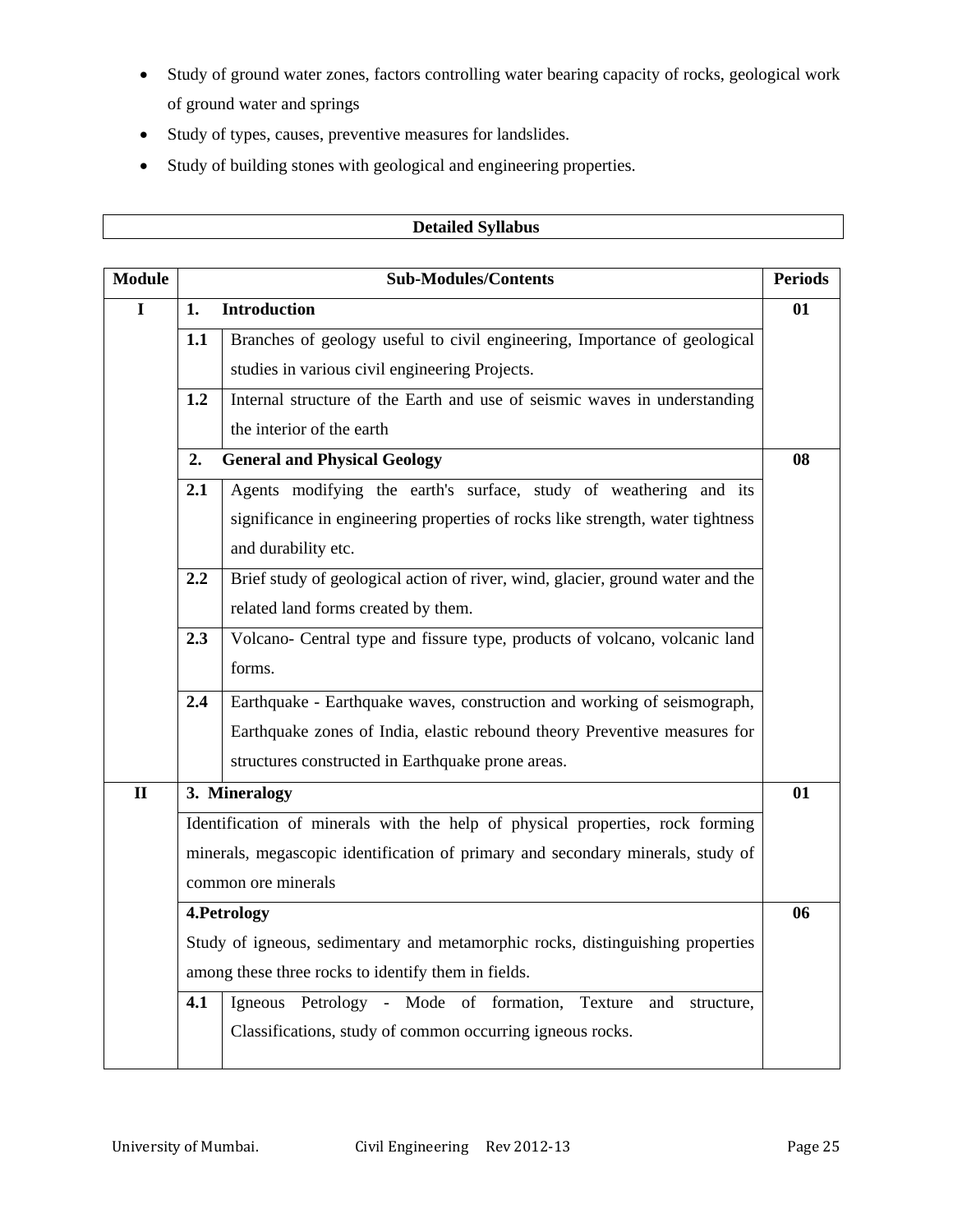|                           | 4.2 | Sedimentary Petrology - Mode of formation, Textures, characteristics of              |    |
|---------------------------|-----|--------------------------------------------------------------------------------------|----|
|                           |     | shallow water deposits like lamination, bedding, current bedding etc.,               |    |
|                           |     | residual deposits, chemically formed and organically deposits, classification        |    |
|                           |     | and study of commonly occurring sedimentary rocks.                                   |    |
|                           | 4.3 | Metamorphic Petrology - Mode of formation, agents and types of                       |    |
|                           |     | metamorphism, metamorphic minerals, rock cleavage, structures and                    |    |
|                           |     | textures of metamorphic rocks, classification and study of commonly                  |    |
|                           |     | occurring metamorphic rocks.                                                         |    |
| III                       |     | <b>5. Structural Geology</b>                                                         | 03 |
|                           |     | Structural elements of rocks, dip, strike, outcrop patterns unconformities, outliers |    |
|                           |     | and inlier, study of joints. Faults and folds, importance of structural elements in  |    |
|                           |     | engineering operations.                                                              |    |
|                           |     | <b>6. Stratigraphy and Indian Geology</b>                                            | 02 |
|                           |     |                                                                                      |    |
|                           |     | General principles of Stratiagraphy, geological time scale, Physiographic divisions  |    |
|                           |     | of India and their characteristics. Stratiagraphy of Maharashtra                     |    |
| IV                        |     | 7. Geological Investigation                                                          | 04 |
|                           | 7.1 | Preliminary Geological Investigation and their importance to achieve safety          |    |
|                           |     | and economy of the projects supporting dams and tunnel projects, methods             |    |
|                           |     | of surface and subsurface investigations, excavations-Trial pit, trenches etc.       |    |
|                           | 7.2 | Core Drilling - Geological logging, Inclined Drill holes. Electrical                 |    |
|                           |     | Resistivity method, Seismic method and their applications.                           |    |
|                           | 7.3 | Use of Aerial photographs, Satellite imageries in civil engineering projects.        |    |
|                           |     | 8. Geology of dam and reservoir site:                                                | 04 |
|                           | 8.1 | Strengths, stability, water tightness over the foundation rocks and its              |    |
|                           |     | physical characters against geological structures at dam sites, favorable and        |    |
|                           |     | unfavorable conditions for locating dam sites.                                       |    |
|                           | 8.2 | Precautions over the unfavorable geological structures like faults, dykes,           |    |
|                           |     | joints, unfavorable dips on dam sites and giving treatments, structural and          |    |
|                           |     | erosional valleys.                                                                   |    |
| $\boldsymbol{\mathrm{V}}$ |     | 9. Tunneling                                                                         | 03 |
|                           |     | Importance of geological considerations while choosing tunnel sites and              |    |
|                           |     | alignments of the tunnel, safe and unsafe geological and structural conditions,      |    |
|                           |     | Difficulties during tunneling and methods to overcome the difficulties.              |    |
|                           |     |                                                                                      |    |
|                           |     | 10. Ground water                                                                     | 03 |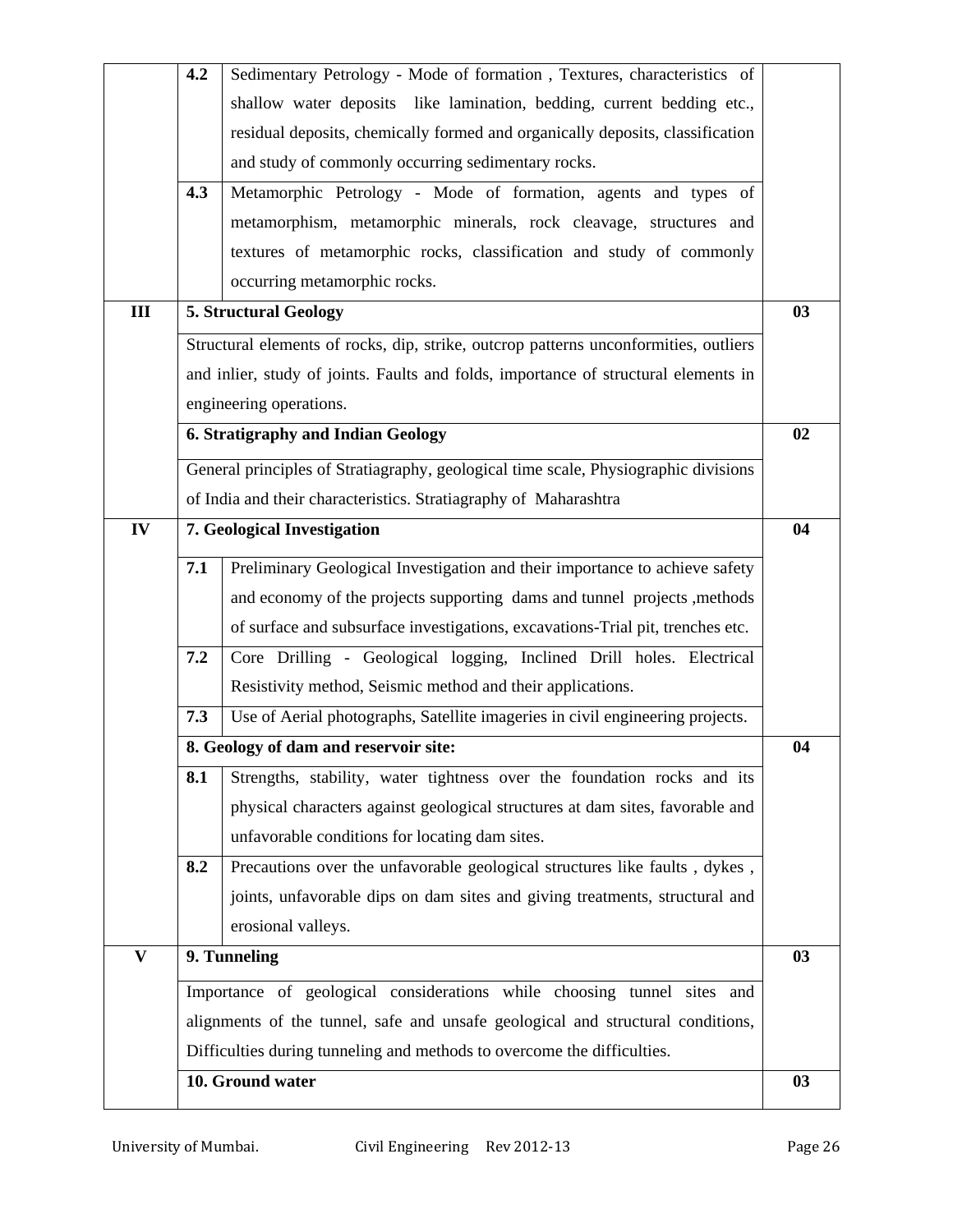|    | 10.1                                                                         | Sources, zones, water table, unconfined and Perched water tables. Factors        |    |  |  |  |  |  |  |
|----|------------------------------------------------------------------------------|----------------------------------------------------------------------------------|----|--|--|--|--|--|--|
|    |                                                                              | controlling water bearing capacity of rocks, Pervious and Impervious             |    |  |  |  |  |  |  |
|    |                                                                              | rocks, Cone of depression and its use in Civil engineering. Geological           |    |  |  |  |  |  |  |
|    |                                                                              | work of groundwater, Artesian well.                                              |    |  |  |  |  |  |  |
|    | 10.2                                                                         | Springs seepage sites and geological structures. Different types of rocks as     |    |  |  |  |  |  |  |
|    |                                                                              | source of ground water                                                           |    |  |  |  |  |  |  |
| VI | 11. Recharge of ground water                                                 |                                                                                  |    |  |  |  |  |  |  |
|    | Methods of artificial recharge of ground water, geology of percolation tank. |                                                                                  |    |  |  |  |  |  |  |
|    | 12. Land slides                                                              |                                                                                  |    |  |  |  |  |  |  |
|    | Types, causes and preventive measures for landslides, Landslides in Deccan   |                                                                                  |    |  |  |  |  |  |  |
|    | region.                                                                      |                                                                                  |    |  |  |  |  |  |  |
|    |                                                                              | 13. Building stones                                                              | 01 |  |  |  |  |  |  |
|    | Requirements of good building stones and its geological factors, controlling |                                                                                  |    |  |  |  |  |  |  |
|    |                                                                              | properties, consideration of common rocks as building stones, study of different |    |  |  |  |  |  |  |
|    |                                                                              | building stones from various formations of Indian Peninsula,                     |    |  |  |  |  |  |  |
|    |                                                                              |                                                                                  |    |  |  |  |  |  |  |

On completion of the course, the students shall be able to:

- Understand the interior structure of the earth and seismological evidences.
- Identify various landforms which are created by geological agents like wind, river, glaciers, volcanoes and earthquake.
- Recognize various types of minerals with physical properties, rocks with their textures, structures and origin. Also use of common building stones.
- Understand geological structure like folds, faults, joints, unconformity etc. knowledge of which is very essential in the design and construction of dams, tunnels etc.
- Understand surface and subsurface strata, the sources and zones of ground water.
- Apply the preventive measures for landslide and earthquake prone areas.
- Take a self decision to make his report over the site with the Geological ingredients and information, up to the need of project aim.

## **Theory examination:**

- 1. The question paper will comprise of **six** questions; each carrying 20 marks.
- 2. The **first** question will be **compulsory** and will have short questions having weightage of 4-5 marks covering the entire syllabus.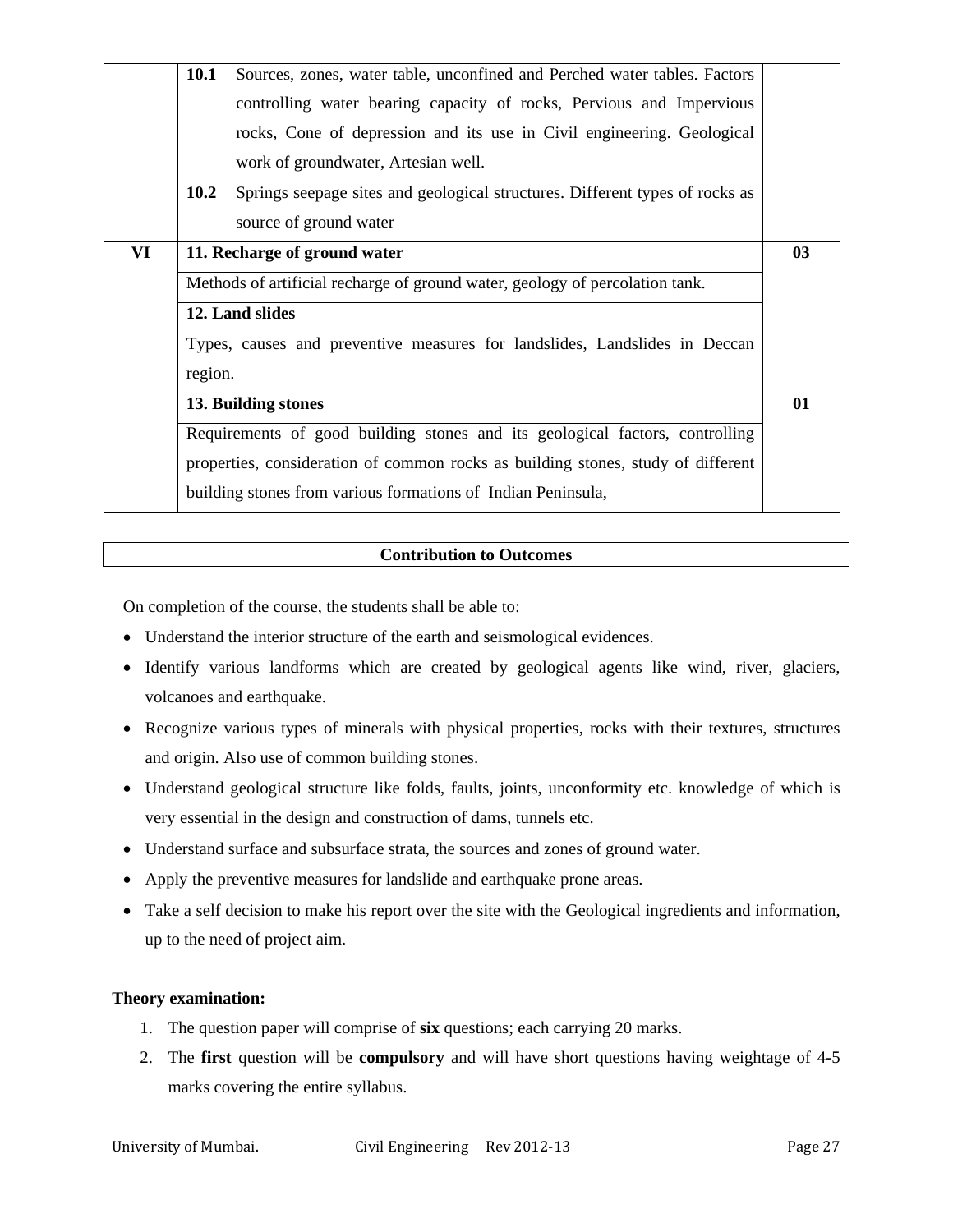- 3. The remaining five questions will be based on all the modules of the entire syllabus. For this, the modules shall be divided proportionately and further, the weightage of the marks shall be judiciously awarded in proportion to the importance of the sub-module and contents thereof.
- 4. The students will have to attempt **any three** questions out of remaining five questions.
- 5. Total **fou**r questions need to be attempted.

## **Oral Examination:**

Oral examination will be based on the entire syllabus and a neatly written report for the practicals along with a report of the site visit.

## **List of Practicals:**

- 1. Study of physical properties of the minerals.
- 2. Identification of minerals- Quartz and its varieties, Orthoclase, Plagioclase, Muscovite, Biotite, Hornblende, Asbestos, Augite, Olivin, Tourmaline, Garnet, Actinolite, Calcite, Dolomite, Gypsum, Beryl, Bauxite, Graphite, Galena, Pyrite. Hematite, Magnetite, Chromite, Corundum, Talc, Fluorite, Kyanite.
- 3. Identification of rocks: *Igneous rocks-* Granite and its varieties, Syenite, Diorite, Gabbro, Pegmatite. Porphyry, Dolerite, Rhyolite, Pumice, Trachyte, Basalt and its varieties, Volcanic Breccia, Volcanic tuffs. *Sedimentwy Rocks-* Conglomerate, Breccia, Sandstone and its varieties, Shales,Limestones, Laterites. *Metamorphic Rocks-* Mica Schists, Hornblende Schists, Slate, Phyllite, Granite Gneiss , Augen gneiss, Marbles and Quartzite.
- 4. Study of Geological maps (At least 5).
- 5. Study of core samples, RQD, Core logging.
- 6. At least two engineering problems based on field data collected during site investigation.

## **Term Work:**

The term work shall consist of the:

- Report of the practical conducted in terms of the study of the physical properties of the minerals, identification of minerals and rocks.
- Report of the Geological maps
- Report of the two problems based on field data.
- At least *eight* assignments covering entire syllabus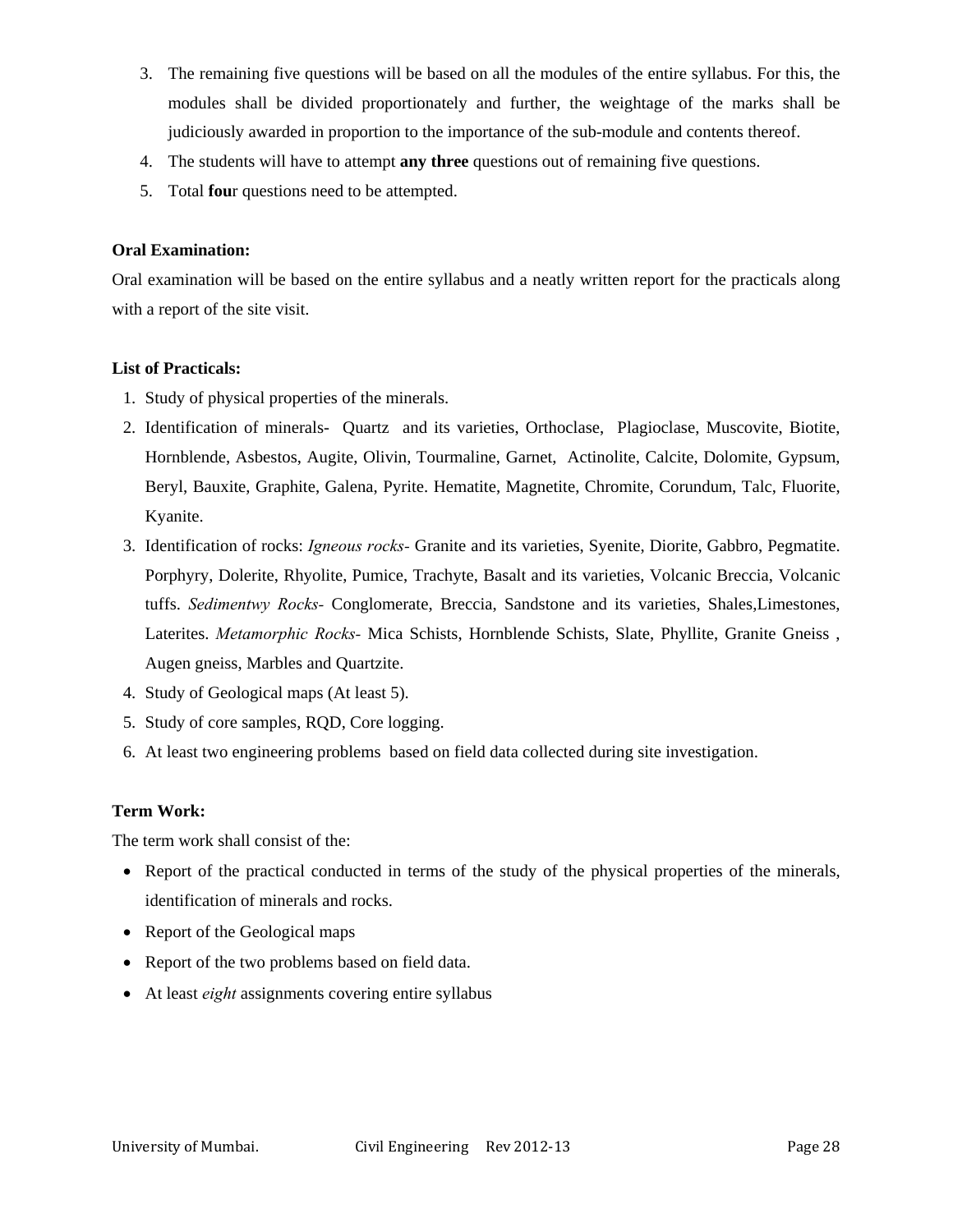## **Site Visit:**

There shall be a visit to get the geological information according to the various contents mentioned in the syllabus. The students shall prepare a detail report thereof along with the summarized findings. The report will form a part of the term work.

## **Distribution of the Term Work Marks:**

The marks of the term work shall be judiciously awarded for the various components of the term work and depending upon the quality of the term work. The final certification and acceptance of term work ensures the satisfactory performance of laboratory work.

## **Recommended Books:**

- 1. Text book of Engineering Geology: *Dr. R. B. Gupte*, Pune Vidyarthi Griha Prakashan, Pune.
- 2. Text book of Engineering Geology: *P. K. Mukerjee*, Asia.
- 3. Text book of Engineering and General Geology: *Parbin Singh*, Carson Publication.
- 4. Text book of Engineering Geology: *N. Chenna, Kesavulu*, Mc-Millan.
- 5. Principles of Engineering Geology: *K. M. Banger*.

## **Reference Books:**

- 1. Principles of Physical Geology: Arthur Homes, Thomas Nelson Publications, London.
- 2. Principles of Geomorphology: *William D. Thornbury*, John Wiley Publications, New York.
- 3. Geology for Civil Engineering: A*. C. McLean, C.D. Gribble, George Allen & Unwin* London.
- 4. Engineering Geology: A Prrthsarathy, V. Panchapakesan, R Nagarajan, Wiley India 2013.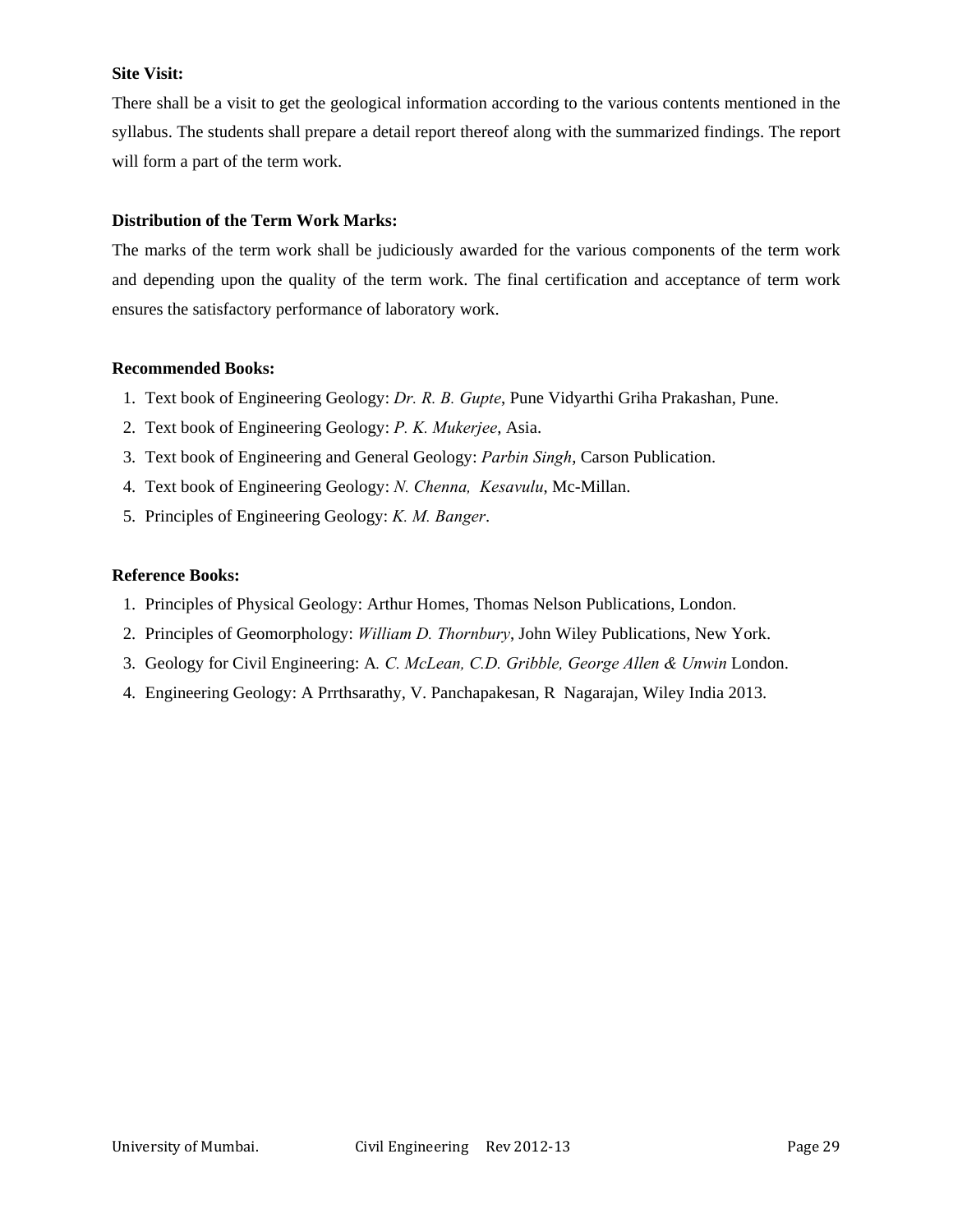## **Semester III**

| <b>Subject Code</b> | <b>Subject Name</b> | <b>Credits</b> |
|---------------------|---------------------|----------------|
| CE-C 306            | Fluid Mechanics-I   |                |

## **Teaching Scheme**

|        | <b>Contact Hours</b> |                          |    | Credits Assigned                                     |       |
|--------|----------------------|--------------------------|----|------------------------------------------------------|-------|
| Theory |                      |                          |    | <b>Practical</b> Tutorial Theory Practical Tutorials | Total |
| 03     |                      | $\overline{\phantom{0}}$ | 03 |                                                      | )4    |

## **Evaluation Scheme**

|                            | Term Work/Practical/Oral | Total   |         |                 |    |                          |    |     |
|----------------------------|--------------------------|---------|---------|-----------------|----|--------------------------|----|-----|
| <b>Internal Assessment</b> |                          |         | End Sem | Duration of End | TW | PR                       | OR |     |
| Test 1                     | Test 2                   | Average | Exam    | Sem Exam        |    |                          |    |     |
| 20                         | 20                       | 20      | 80      | 03 Hrs.         | 25 | $\overline{\phantom{0}}$ |    | 125 |

## **Rationale**

The concept of fluid mechanics in civil engineering is essential to understand the processes and science of fluids. The course deals with the basic concepts and principles in hydrostatics, hydro kinematics and hydrodynamics with their applications in fluid flow problems.

## **Objectives**

Students are introduced to:

- Properties of fluid and basic concepts applicable to fluid mechanics.
- Pascal's law, hydrostatic law and determination of Hydrostatic pressure and centre of pressure.
- Principle of buoyancy and its application
- Liquids in relative equilibrium.
- The concept of ideal fluid and fluid mechanics.
- Various flow measuring devices and their applications in the field.

## **Detailed Syllabus**

| <b>Module</b> | <b>Sub-Modules/Contents</b> |  |  |  |  |  |  |  | <b>Periods</b>                                                              |  |
|---------------|-----------------------------|--|--|--|--|--|--|--|-----------------------------------------------------------------------------|--|
|               | 1. Properties of fluids     |  |  |  |  |  |  |  |                                                                             |  |
|               |                             |  |  |  |  |  |  |  | Mass density, weight density, specific gravity, specific volume, viscosity, |  |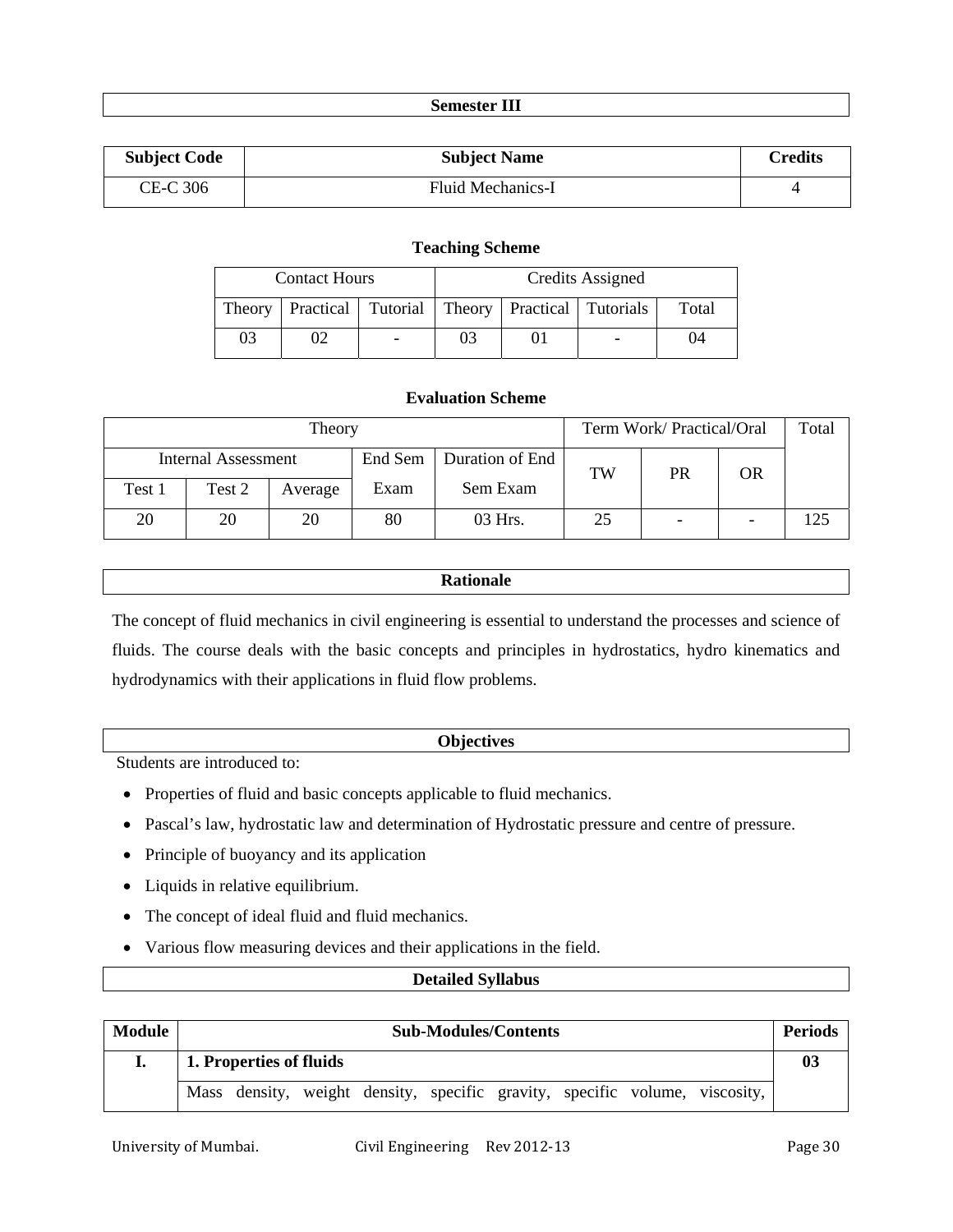|              |                                                                                        | compressibility and elasticity, surface tension, capillarity, vapour pressure, types of |    |  |  |  |  |  |
|--------------|----------------------------------------------------------------------------------------|-----------------------------------------------------------------------------------------|----|--|--|--|--|--|
|              |                                                                                        | fluids, basic concepts applicable to fluid mechanics.                                   |    |  |  |  |  |  |
|              |                                                                                        | 2. Fluid Statics                                                                        | 09 |  |  |  |  |  |
|              | 2.1                                                                                    | Pascal's law, hydrostatic law, pressure variation in fluids at rest. Absolute,          |    |  |  |  |  |  |
|              |                                                                                        | atmospheric, gauge pressure, measurement of pressures.                                  |    |  |  |  |  |  |
|              | 2.2                                                                                    | Hydrostatic force on surface, total pressure and centre of pressure, total              |    |  |  |  |  |  |
|              |                                                                                        | pressure on horizontal plane surface, vertical plane surface, Inclined plane            |    |  |  |  |  |  |
|              | surface, centre of pressure for vertical plane surface and for inclined plane          |                                                                                         |    |  |  |  |  |  |
|              |                                                                                        | surface, practical applications of total pressure and centre of pressure on             |    |  |  |  |  |  |
|              | dams, gates, and tanks.                                                                |                                                                                         |    |  |  |  |  |  |
|              | 2.3                                                                                    | Buoyancy and flotation, Archimedes principle, Metacentre, metacentric                   |    |  |  |  |  |  |
|              |                                                                                        | height, Stability of floating and submerged bodies, determination of                    |    |  |  |  |  |  |
|              |                                                                                        | metacentric height, metacentric height for floating bodies containing liquid,           |    |  |  |  |  |  |
|              |                                                                                        | Time period of Transverse oscillations of floating bodies.                              |    |  |  |  |  |  |
| $\mathbf{I}$ | 3. Liquids in Relative equilibrium                                                     |                                                                                         |    |  |  |  |  |  |
|              |                                                                                        | Fluid mass subjected to uniform linear acceleration, liquid containers subjected to     |    |  |  |  |  |  |
|              | constant horizontal acceleration and vertical acceleration, fluid containers subjected |                                                                                         |    |  |  |  |  |  |
|              | to constant rotation with axis vertical and horizontal.                                |                                                                                         |    |  |  |  |  |  |
|              | 4. Fluid Kinematics                                                                    |                                                                                         |    |  |  |  |  |  |
|              |                                                                                        | Types of fluid flow, description of flow pattern, Lagrangian methods, Eulerian          |    |  |  |  |  |  |
|              |                                                                                        | method, continuity equation, velocity and acceleration of fluid particles, velocity     |    |  |  |  |  |  |
|              |                                                                                        | potential and stream function, streamline, streak line, path line, equipotential lines  |    |  |  |  |  |  |
|              |                                                                                        | and flow net, uses of flow net, rotational and irrotational motions, circulation and    |    |  |  |  |  |  |
|              | vorticity.                                                                             |                                                                                         |    |  |  |  |  |  |
| III.         |                                                                                        | 5. Fluid dynamics                                                                       | 08 |  |  |  |  |  |
|              |                                                                                        | Control volume and control surface, Forces acting on fluid in motion, Navier-           |    |  |  |  |  |  |
|              |                                                                                        | Stokes Equation, Euler's Equation of motion, Integration of Euler's equations of        |    |  |  |  |  |  |
|              |                                                                                        | motion, Bernoulli's Theorem and its derivation, Bernoulli's equation for                |    |  |  |  |  |  |
|              | compressible fluid and real fluid, applications of Bernoulli's Equation -              |                                                                                         |    |  |  |  |  |  |
|              | Venturimeter, Orifice meter, nozzle meter, pitot tube                                  |                                                                                         |    |  |  |  |  |  |
| IV.          |                                                                                        | <b>Orifices and Mouthpieces</b>                                                         | 05 |  |  |  |  |  |
|              | 6.1                                                                                    | Classification of orifices, flow through orifices, determination of hydraulic           |    |  |  |  |  |  |
|              |                                                                                        | coefficients, flow through large rectangular orifice, flow through fully                |    |  |  |  |  |  |
|              |                                                                                        | submerged and partially submerged orifice, time of emptying a tank through              |    |  |  |  |  |  |
|              |                                                                                        | an orifice at its bottom                                                                |    |  |  |  |  |  |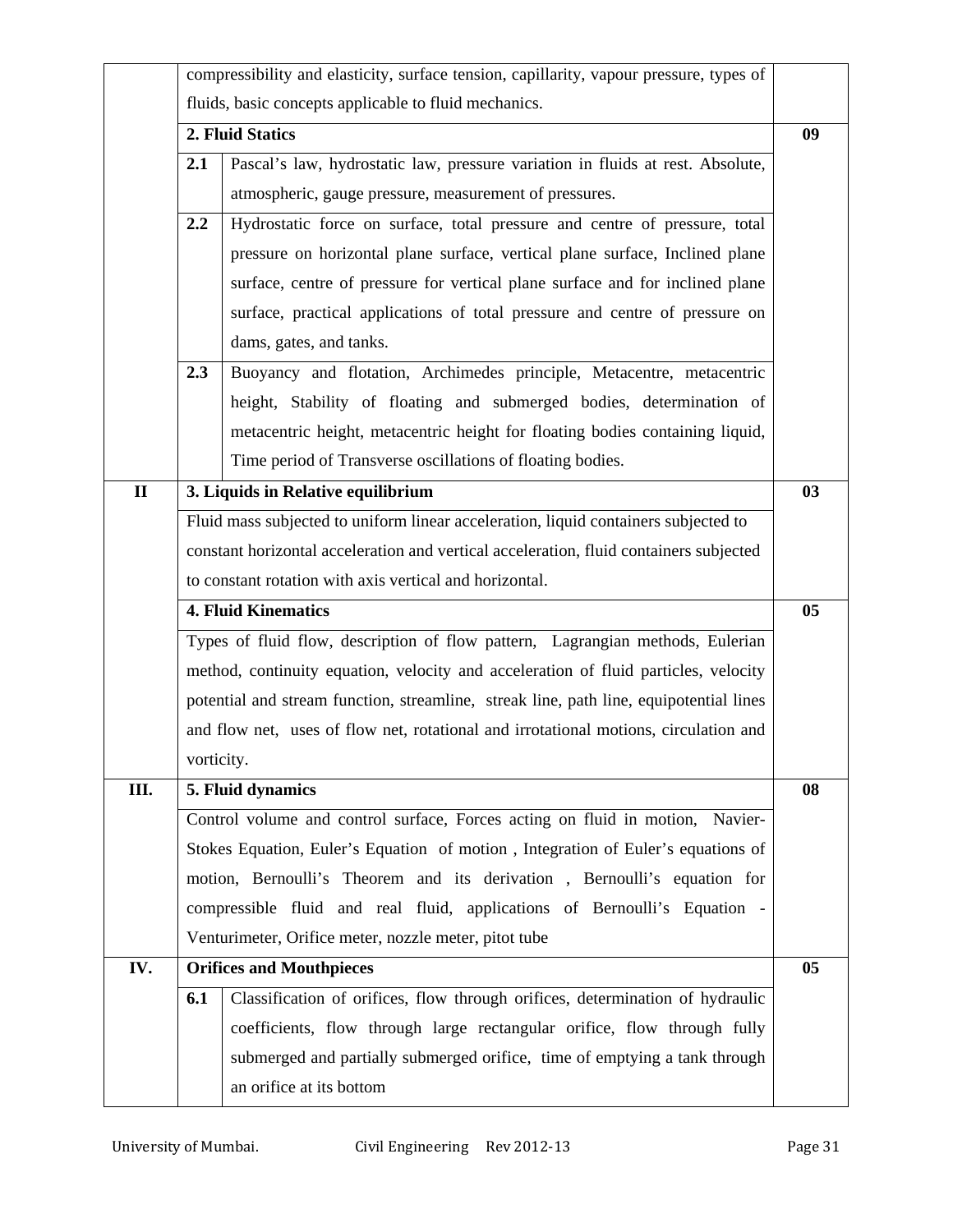|     | 6.2                                                                                | Classification of Mouthpieces, Flow through external cylindrical mouthpiece,    |    |  |  |  |  |
|-----|------------------------------------------------------------------------------------|---------------------------------------------------------------------------------|----|--|--|--|--|
|     |                                                                                    | convergent-divergent mouthpiece, Borda's mouthpieces.                           |    |  |  |  |  |
| V.  | 7. Notches and Weirs                                                               |                                                                                 |    |  |  |  |  |
|     | Classification of notches and weirs, discharge over a rectangular, triangular,     |                                                                                 |    |  |  |  |  |
|     | trapezoidal notch/weir, velocity of approach, stepped notch, Cipolleti weir, broad |                                                                                 |    |  |  |  |  |
|     |                                                                                    | crested weir, ogee weir, discharge over a submerged weir, ventilation of weirs. |    |  |  |  |  |
| VI. |                                                                                    | 8. Introduction to Ideal fluid flow                                             | 02 |  |  |  |  |
|     | 8.1                                                                                | Uniform flow, source and Sink, free vortex flow, superimposed flow, doublet,    |    |  |  |  |  |
|     | 8.2                                                                                | Flow past a half body, flow past a Rankine oval body and flow past a            |    |  |  |  |  |
|     |                                                                                    | cylinder.                                                                       |    |  |  |  |  |

On completion of this course the student will be able to:

- Understand basic properties of fluids and basic definitions.
- Study of pressure measuring devices.
- Study of pressure on the surface in the contact of fluids and its applications.
- Understand the concepts of buoyancy and flotation and its applications.
- Understand the fundamentals of kinematics.
- Apply Bernoulli's principle to fluid flow problems.
- Measure velocity and rate of flow using various devices.
- Concept of ideal fluid flow.

## **Theory examination:**

- 1. The question paper will comprise of **six** questions; each carrying 20 marks.
- 2. The **first** question will be **compulsory** and will have short questions having weightage of 4-5 marks covering the entire syllabus.
- 3. The remaining five questions will be based on all the modules of the entire syllabus. For this, the modules shall be divided proportionately and further, the weightage of the marks shall be judiciously awarded in proportion to the importance of the sub-module and contents thereof.
- 4. The students will have to attempt **any three** questions out of remaining five questions.
- 5. Total **four** questions need to be attempted.

## **List of Experiments (Any six):**

1. Determination of metacentric height.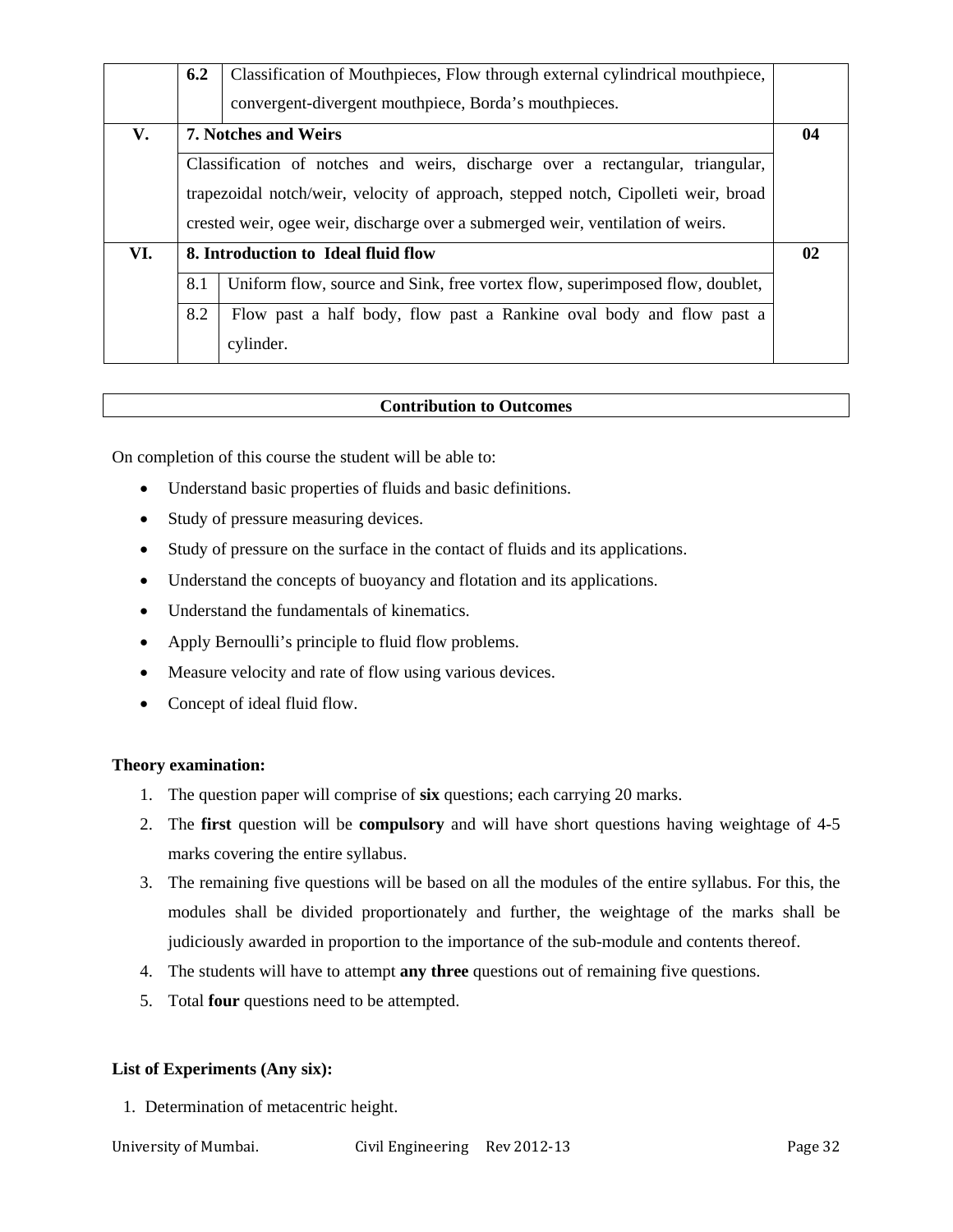- 2. Verification of Bernoulli's theorem.
- 3. Determination of coefficient of discharge through Venturimeter.
- 4. Determination of coefficient of discharge through Orificemeter.
- 5. Determination of coefficient of discharge through Nozzlemeter.
- 6. Determination of coefficient of discharge through Notches (Rectangular and Triangular notch).
- 7. Determination of coefficient of discharge over weirs (Broad Crested weir and Ogee weir).
- 8. Determination of hydraulic coefficients of orifice.
- 9. Determination of coefficient of discharge through mouthpiece.

## **Term Work:**

The term work shall comprise of the neatly written report based on the afore-mentioned experiments and assignments. The assignments shall comprise of the minimum 15 problems covering the entire syllabus divided properly module wise.

## **Distribution of the Term Work Marks:**

The marks of the term work shall be judiciously awarded for the various components of the term work and depending upon the quality of the term work. The final certification and acceptance of term work warrants the satisfactory performance of laboratory work by the student, appropriate completion of the assignments.

## **Recommended Books:**

- 1. Hydraulics and Fluid mechanics: *Dr P.M. Modi and Dr. S.M. Seth*, Standard Book House, Delhi
- 2. Theory and Application of Fluid Mechanics: *K. Subramanya,* Tata McGraw hill publishing company, New Delhi.
- 3. Fluid Mechanics: *Dr. A.K Jain,* Khanna Publishers.
- 4. Fluid Mechanics and Hydraulics: *Dr. S.K. Ukarande,* Ane's Books Pvt. Ltd. (Revised Edition 2012), ISBN 97893 8116 2538
- 5. Fluid Mechanics and fluid pressure engineering: *Dr. D.S. Kumar, F.K. Kataria* and *sons*
- 6. Fluid Mechanics: *R.K. Bansal* Laxmi Publications (P) Ltd.

## **Reference Books:**

- 1. Fluid Mechanics: *Frank M. White*, Tata Mc-Graw Hill International Edition.
- 2. Fluid Mechanics: *Streeter White Bedford*, Tata Mc-Graw International Edition.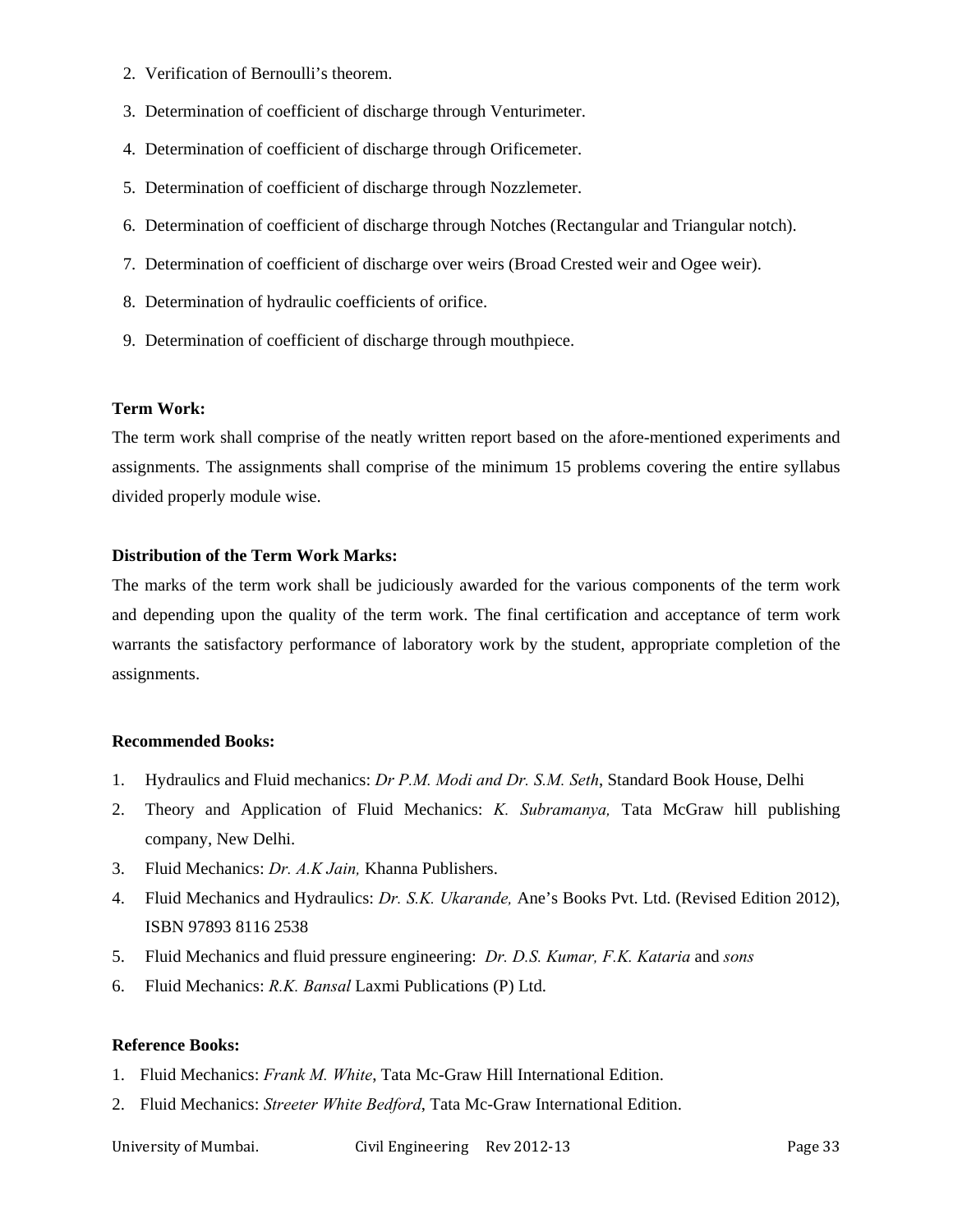- 3. Fluid Mechanics with Engineering Applications: *R.L. Daugherty, J.B. Franzini, E.J. Finnemore*, Tata Mc-Graw Hill, New Delhi.
- 4. Hydraulics: James F. Cruise, Vijay P. Singh and Mohsen M. Sherif, CENGAGE Learning India (Pvt.) Ltd.
- 5. Introduction to Fluid Mechanics: *Edward J. Shaughnessy,Jr, Ira M. Katz, James P. Schaffer*. Oxford Higher Education.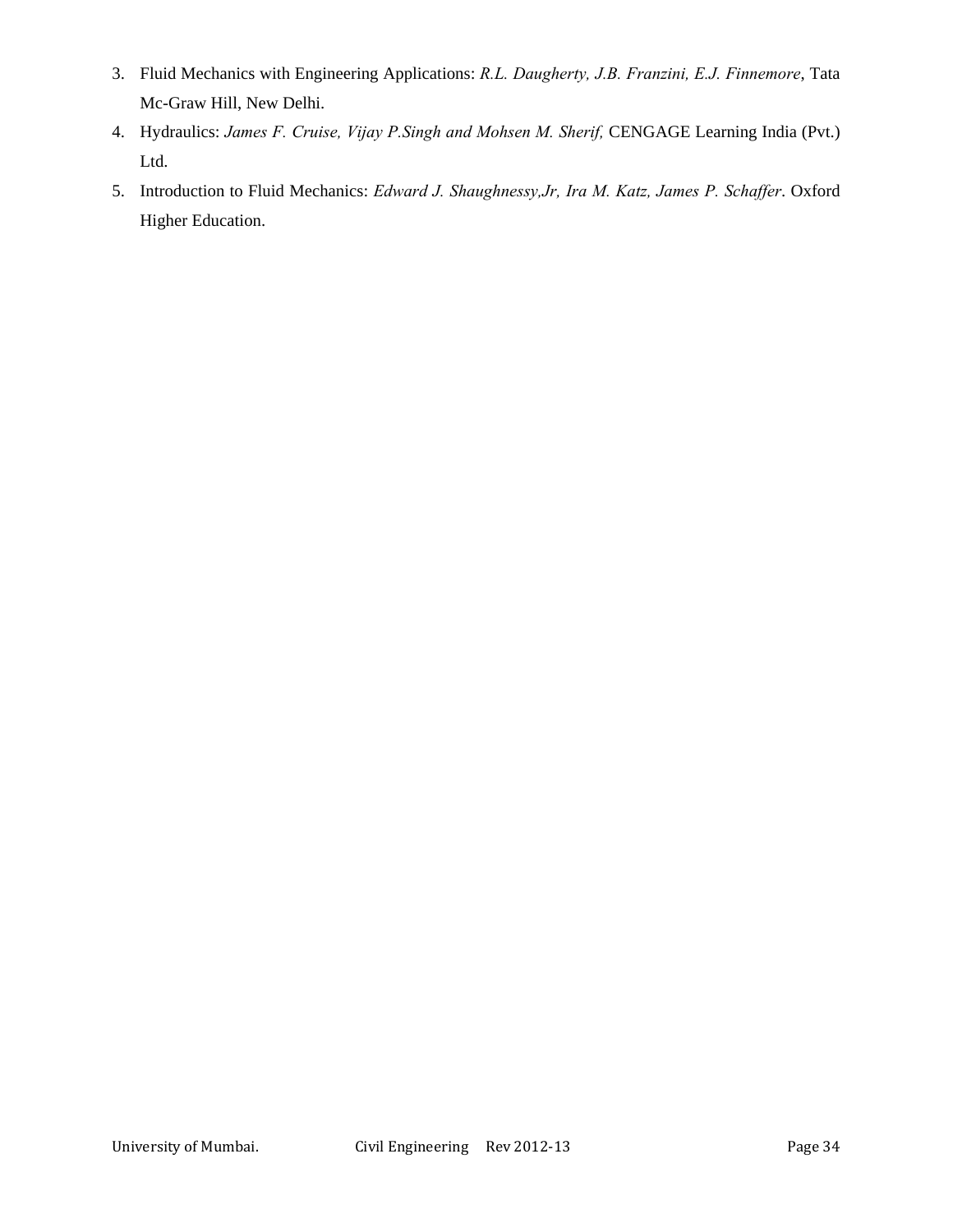## **Semester III**

| <b>Subject Code</b> | <b>Subject Name</b>                       | Credits |
|---------------------|-------------------------------------------|---------|
| CE- C 307           | Database and Information Retrieval System |         |

#### **Teaching Scheme**

|        | <b>Contact Hours</b> |                          |                          | Credits Assigned                                     |       |
|--------|----------------------|--------------------------|--------------------------|------------------------------------------------------|-------|
| Theory |                      |                          |                          | <b>Practical</b> Tutorial Theory Practical Tutorials | Total |
|        | $04*$                | $\overline{\phantom{a}}$ | $\overline{\phantom{0}}$ |                                                      |       |

## **Evaluation Scheme**

|        | Term Work/ Practical/Oral | Total                    |         |                 |    |     |           |  |
|--------|---------------------------|--------------------------|---------|-----------------|----|-----|-----------|--|
|        | Internal Assessment       |                          | End Sem | Duration of End | TW | PR  | <b>OR</b> |  |
| Test 1 | Test 2                    | Average                  | Exam    | Sem Exam        |    |     |           |  |
|        | $\qquad \qquad -$         | $\overline{\phantom{0}}$ |         |                 | 25 | 25# |           |  |

## **Rationale**

The students of Civil Engineering are often required to deal with the huge amount of data. The students are expected to be aware of the management of the data and its retrieval whenever need arises. This course concerns with the management of information and how to model it in the structured manner. The use of database management, as an application tool to manipulate the information which has been modelled earlier, will provide the students a further step in order to apply an application of information technology in solving the problems of diverse spectrums of the field of Civil Engineering.

#### **Objectives**

The course aims at:

- Learning and practicing the data modeling using the entity-relationship and developing database designs.
- Understanding the use of Structured Query Language (SQL) and learn SQL syntax.
- Applying Graphical User Interface techniques for retrieve the information from database
- Understanding the needs of database processing and learn techniques for controlling the consequences of concurrent data access.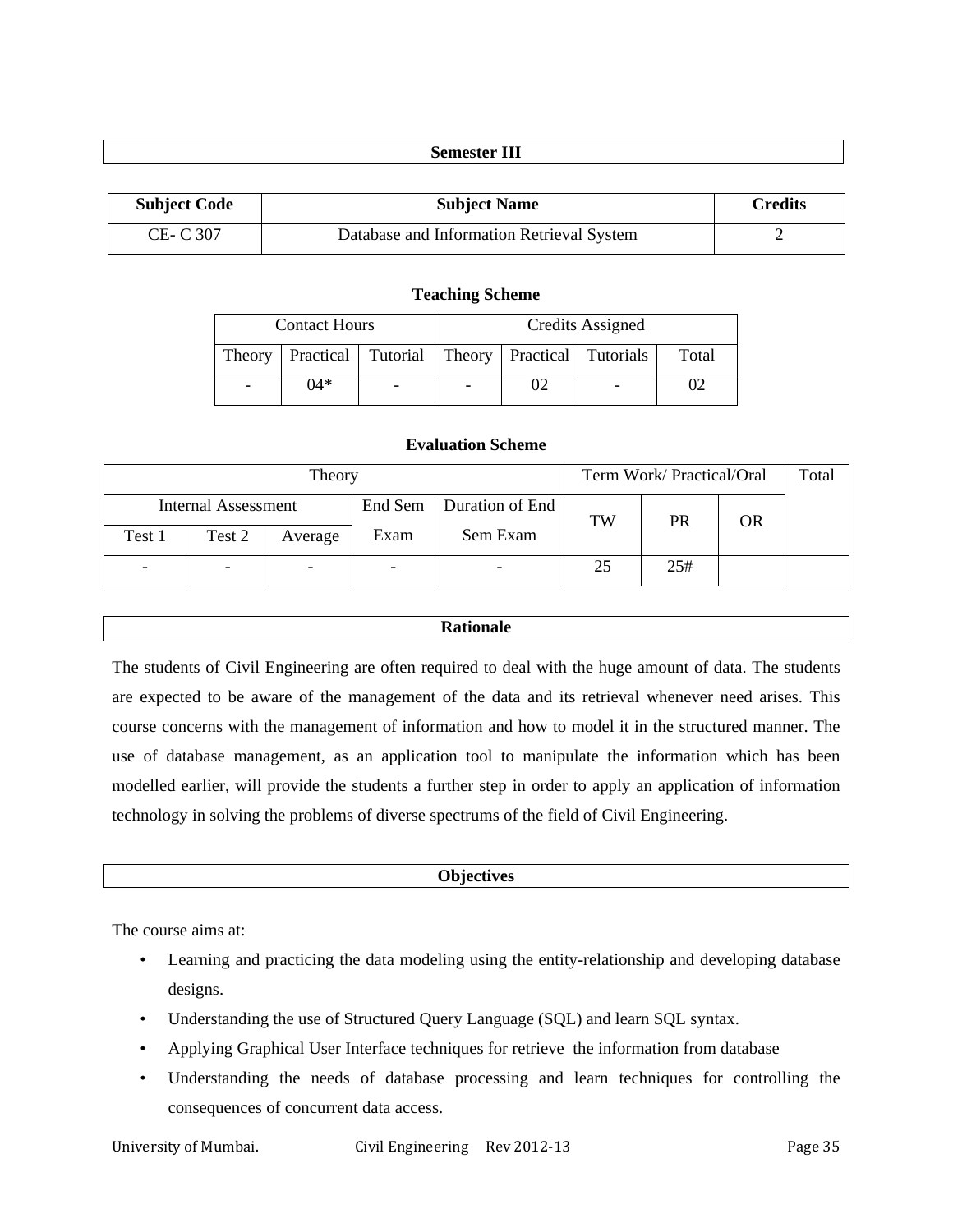|               | <b>Detailed Syllabus</b>                                                                           |
|---------------|----------------------------------------------------------------------------------------------------|
|               |                                                                                                    |
| <b>Module</b> | <b>Sub-Modules/Contents</b>                                                                        |
| I.            | <b>Introduction Database Concepts</b>                                                              |
|               | of databases, Example of database, File system V/s<br>What is a database?, Characteristics         |
|               | Database system, What is DBMS?, Users of Database system, Advantage of using an                    |
|               | enterprise database, Concerns when using an enterprise database, Data Independence, DBMS           |
|               | system architecture, Database Administrator,                                                       |
| II.           | <b>Entity-Relationship Data Model</b>                                                              |
|               | Introduction, Benefits of Data Modeling, Types of Models, Phases of Database Modeling, The         |
|               | Entity-Relationship (ER) Model, Generalization, Specialization and Aggregation, Extended           |
|               | Entity-Relationship (EER) Model.                                                                   |
| III.          | <b>Relational Model and Algebra</b>                                                                |
|               | Introduction, Mapping the ER and EER Model to the Relational Model, Data Manipulation,             |
|               | Data Integrity , Advantages of the Relational Model, Relational Algebra , Relational Algebra       |
|               | Queries, Relational Calculus.                                                                      |
| IV.           | <b>Structured Query Language (SQL)</b>                                                             |
|               | Overview of SQL, Data Definition Commands, Set operations, aggregate function, null values,        |
|               | Data Manipulation commands, Data Control commands, Views-Using Virtual Tables in SQL,              |
|               | Nested and complex queries.                                                                        |
| V.            | <b>Introduction to Transactions Management and Concurrency</b>                                     |
|               | Transaction concept, Transaction states, ACID properties, Implementation of atomicity and          |
|               | durability, Concurrent Executions, Serializability, Recoverability, Concurrency Control: Lock-     |
|               | based, Timestamp-based, Validation-based protocols, Deadlock handling, Recovery System:            |
|               | Failure Classification, Storage structure, Recovery and atomicity, Log based recovery, Shadow      |
|               | paging.                                                                                            |
| VI.           | <b>Graphical User Interface</b>                                                                    |
|               | Murphy 's Law of G U I Design, Features of G U I, Icons and graphics, Identifying visual cues,     |
|               | clear communication, color selection, GUI standard, planning GUI Design Work.                      |
|               | Visual programming:                                                                                |
|               | <b>Sharing Data and Code:</b> Working with Projects, Introduction to Basic language, Using inbuilt |
|               | controls and ActiveX controls, creating and using classes, Introduction to Collections, Using      |
|               | and creating ActiveX Components, dynamic data exchange, object linking and embedding.              |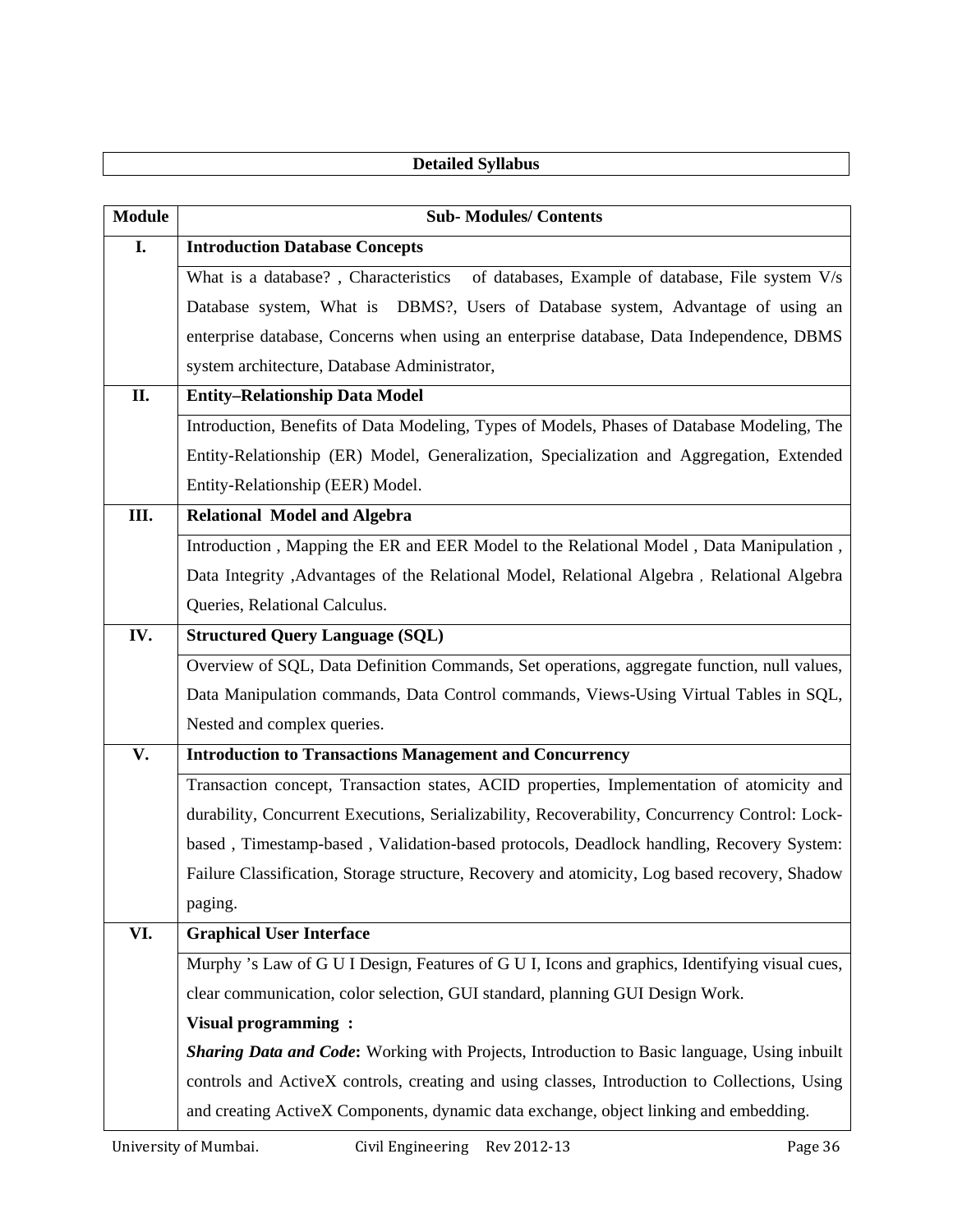*Creating visual software entities:* Working with text, graphics, working with files, file management, serial communication, and multimedia control interfaces.

\*Out of 4 (Four) clock hours designated for this course under the head of Practicals, 2 (Two) clock hours out of these 4 (Four), may be utilized as the Theory and accordingly, the provision may be made in the time-table of the respective Colleges/ Institutes.

 *#* Indicates the Practical Examination in conjunction with the Oral.

## **Contribution to Outcomes**

On successful completion of the course, the students will be able to:

- Describe data models and schemas in DBMS
- Understand the features of database management systems and relational database.
- Use SQL- the standard language of relational databases.
- Understand the functional dependencies and design of the database.
- Understand the graphical user Interface design.

## **Term Work:**

The each student shall be assigned minimum two *case studies* to perform on the following experiments:

- (1) Problem Definition and draw ER /EER diagram
- (2) Design Relational Model
- (3) Perform DDL operation
- (4) Perform DML and DCL operations
- (5) Design Forms using Visual programming
- (6) Retrieve the information through GUI.

#### **Guidelines for Conducting Practical Examination:**

- (1) Practical examination duration shall be of 2 (Two) hours and questions shall be based on the list of afore-mentioned experiments mentioned under the head of Term Work.
- (2) Evaluation of practical examination shall be done by external examiner based on the printout of students' work
- (3) Practical examination: 40 marks, oral examination based on practical examination: 10 marks
- (4) Students' work along with evaluation report to be preserved till the next examination

#### **Recommended Books:**

1. Database System Concepts: *Korth, Slberchatz, Sudarshan*, 6th Edition, McGraw – Hill.

University of Mumbai. Civil Engineering Rev 2012-13 Page 37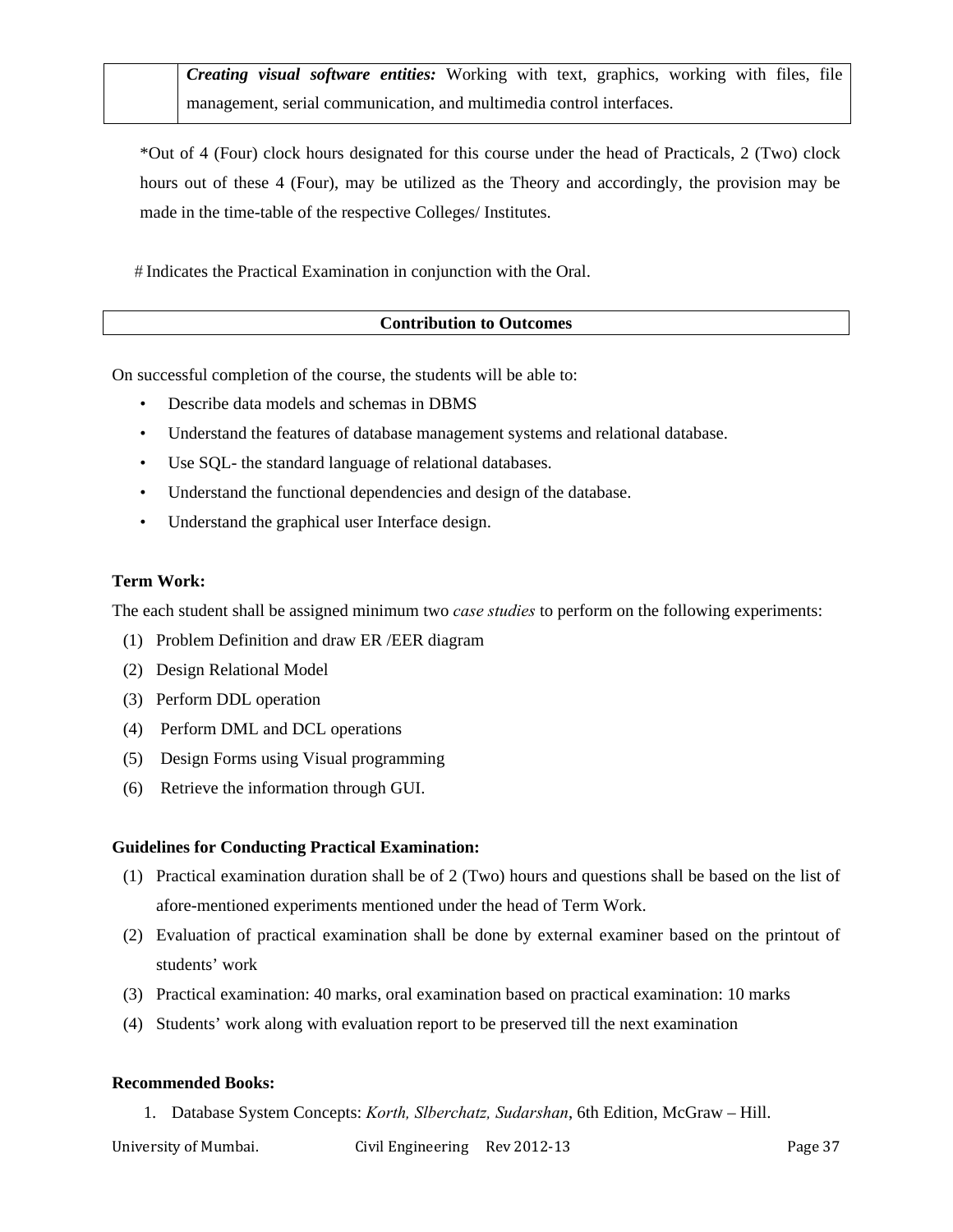- 2. Database Management Systems: *G. K. Gupta*, McGraw Hill.
- 3. GUI Design for dummies: IDG books.
- 4. Visual Basic 2005, How to program (3RD Edition): *Deitel & Deitel*, Pearson Education.
- 5. SQL and PL/SQL for Oracle 10g: *Dr. P.S. Deshpande*, Dreamtech Press.
- 6. Introduction to Database Management: *Mark L. Gillenson, Paulraj Ponniah*, Weley
- 7. Oracle for Professional: *Sharaman Shah*, SPD.
- 8. Database Management Systems: *Raghu Ramkrishnan and Johannes Gehrke*, TMH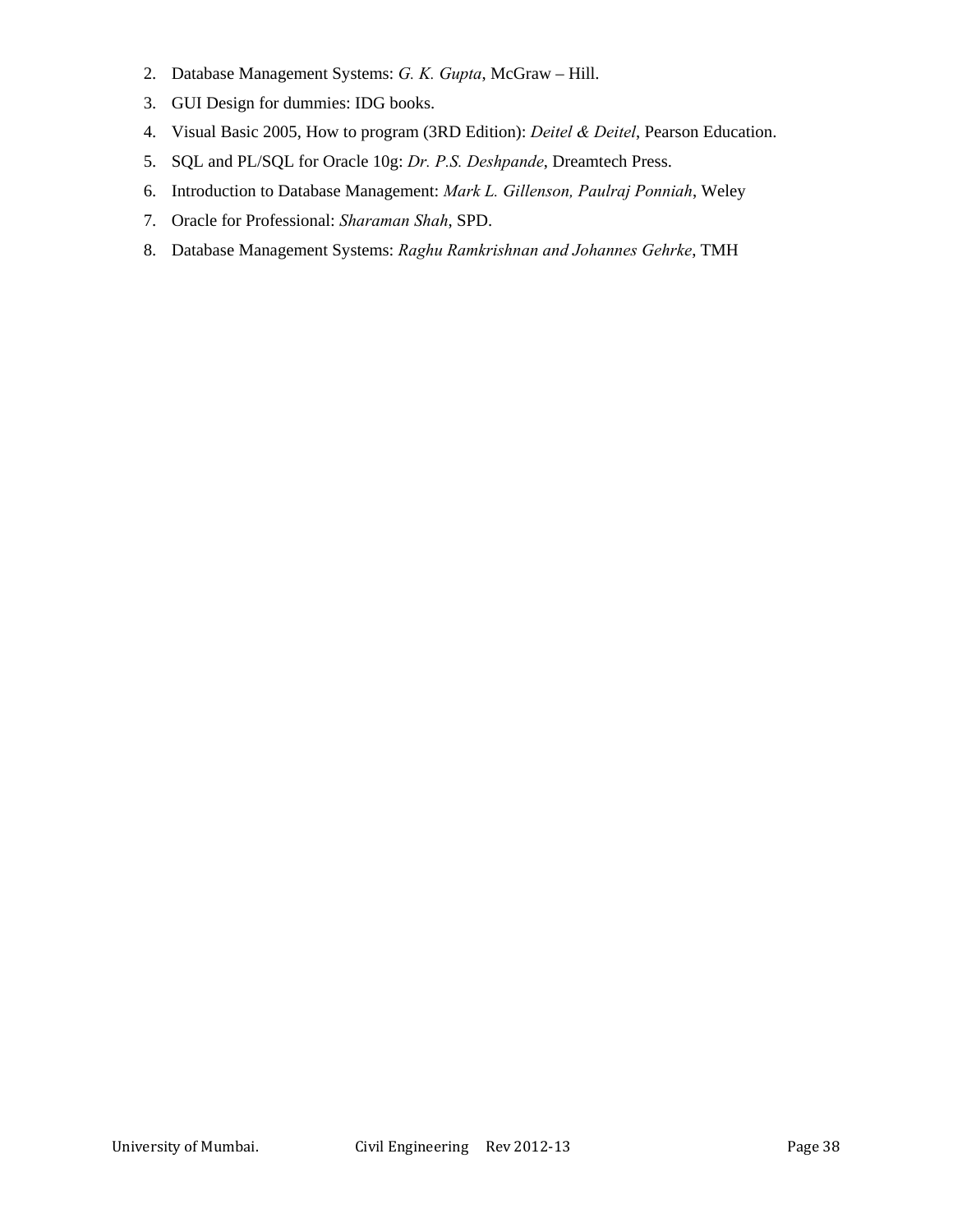## **Semester IV**

| <b>Subject Code</b> | <b>Subject Name</b>           | Credits |
|---------------------|-------------------------------|---------|
| CE-C 401            | <b>Applied Mathematics-IV</b> |         |

## **Teaching Scheme**

|    | <b>Contact Hours</b>     |    |    | Credits Assigned                                               |       |
|----|--------------------------|----|----|----------------------------------------------------------------|-------|
|    |                          |    |    | Theory   Practical   Tutorial   Theory   Practical   Tutorials | Total |
| 04 | $\overline{\phantom{0}}$ | -- | 04 |                                                                | 1)4   |

## **Evaluation Scheme**

|        | Term Work/ Practical/Oral  | Total   |         |                 |       |       |       |     |
|--------|----------------------------|---------|---------|-----------------|-------|-------|-------|-----|
|        | <b>Internal Assessment</b> |         | End Sem | Duration of End | TW    | PR    | OR    |     |
| Test 1 | Test 2                     | Average | Exam    | Sem Exam        |       |       |       |     |
| 20     | 20                         | 20      | 80      | 03 Hrs.         | $- -$ | $- -$ | $- -$ | 100 |

## **Rationale**

The study of mathematics is necessary to inculcate amongst the students the skills necessary for studying new technical developments. This subject introduces some applications of engineering through which the students can understand the link of mathematics with engineering principles. It creates sufficient background necessary to understand and use mathematical techniques for application in modern engineering. The course deals with matrices, vector calculus, non-linear programming, probability distributions and sampling theory along with correlation and regression.

#### **Objectives**

- 1. To inculcate an ability to relate engineering problems to mathematical context
- 2. To provide a solid foundation in mathematical fundamentals required to solve engineering problem
- 3. To impart the basic principles of matrix algebra, vector analyses, statistics and probability

# University of Mumbai. Civil Engineering Rev 2012-13 Page 39 **Detailed Syllabus**  Module **Sub-Modules/ Contents Sub-Modules/ Contents Periods I. Matrices 09**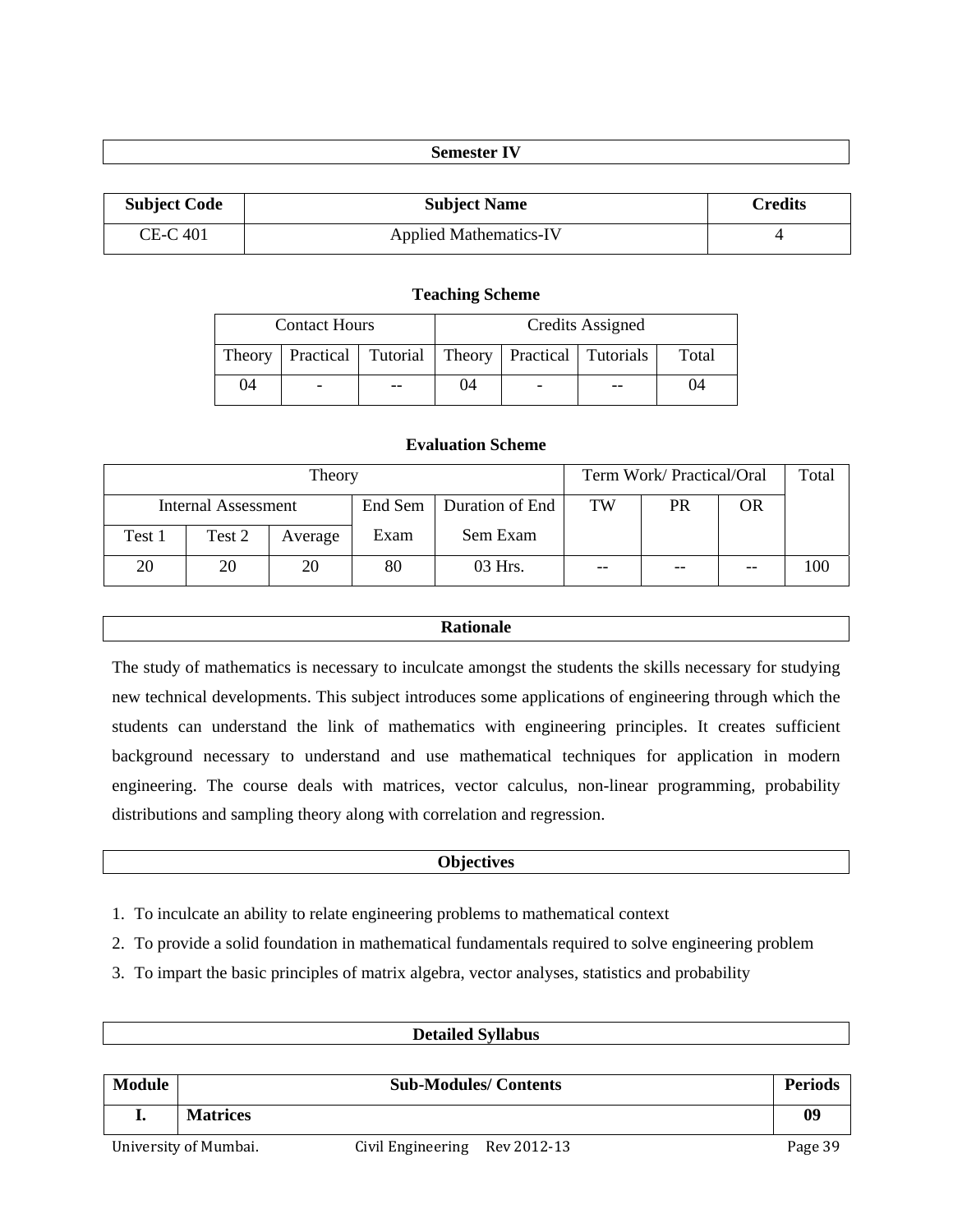|              | 1.1 | Characteristic polynomial, characteristic equation, characteristic roots and                                 |    |
|--------------|-----|--------------------------------------------------------------------------------------------------------------|----|
|              |     | characteristic vectors of a square matrix, properties of characteristic roots and                            |    |
|              |     | vectors of different types of matrices such as orthogonal matrix, Hermitian                                  |    |
|              |     | matrix, Skew-Hermitian matrix.                                                                               |    |
|              | 1.2 | Diagonalisable Matrix, Cayley Hamilton theorem (without proof) Functions                                     |    |
|              |     | of a square matrix, Minimal polynomial and Derogatory matrix.                                                |    |
| $\mathbf{I}$ |     | <b>Vector calculus</b>                                                                                       | 10 |
|              | 2.1 | Scalar and vector point functions, Gradient, Divergence and curl, Solenoidal                                 |    |
|              |     | and Irrotational Vector Field                                                                                |    |
|              | 2.2 | Line integrals, Surface integrals, Volume integrals. Green's theorem(without                                 |    |
|              |     | proof) for plane regions and properties of line integrals, Stokes                                            |    |
|              |     | theorem(without proof), Gauss divergence theorem (without proof) related                                     |    |
|              |     | identities and deductions. (No verification problems on Stoke's Theorem and                                  |    |
|              |     | <b>Gauss Divergence Theorem)</b>                                                                             |    |
| Ш.           |     | <b>Non Linear Programming</b>                                                                                | 05 |
|              | 3.1 | Unconstrained optimization, problems with equality constraints Lagranges                                     |    |
|              |     | Multiplier method (two constraints)                                                                          |    |
|              | 3.2 | Problem with inequality constraints Kuhn-Tucker conditions<br>(two                                           |    |
|              |     | constraints)                                                                                                 |    |
| IV.          |     | <b>Probability Distributions and Sampling Theory</b>                                                         | 11 |
|              | 4.1 | Discrete and Continuous random variables, Probability mass and density                                       |    |
|              |     | function, Probability distribution for random variables, Expected value,                                     |    |
|              |     | Variance                                                                                                     |    |
|              | 4.2 | Probability Distributions: Binomial, Poisson and Normal Distributions.                                       |    |
| V.           |     | <b>Sampling Theory</b>                                                                                       | 12 |
|              | 5.3 | Sampling distribution. Test of Hypothesis. Level of significance, critical                                   |    |
|              |     |                                                                                                              |    |
|              |     |                                                                                                              |    |
|              |     | region. One tailed and two tailed tests. Interval Estimation of population                                   |    |
|              |     | parameters. Large and small samples                                                                          |    |
|              | 5.4 | Test of significance for Large samples: Test for significance of the difference                              |    |
|              |     | between sample mean and population means, Test for significance of the                                       |    |
|              |     | difference between the means of two samples                                                                  |    |
|              | 5.5 | Student's t-distribution and its properties. Test of significance of Small                                   |    |
|              |     | samples Test for significance of the difference between sample mean and                                      |    |
|              |     | population means, Test for significance of the difference between the means<br>of two Samples, paired t-test |    |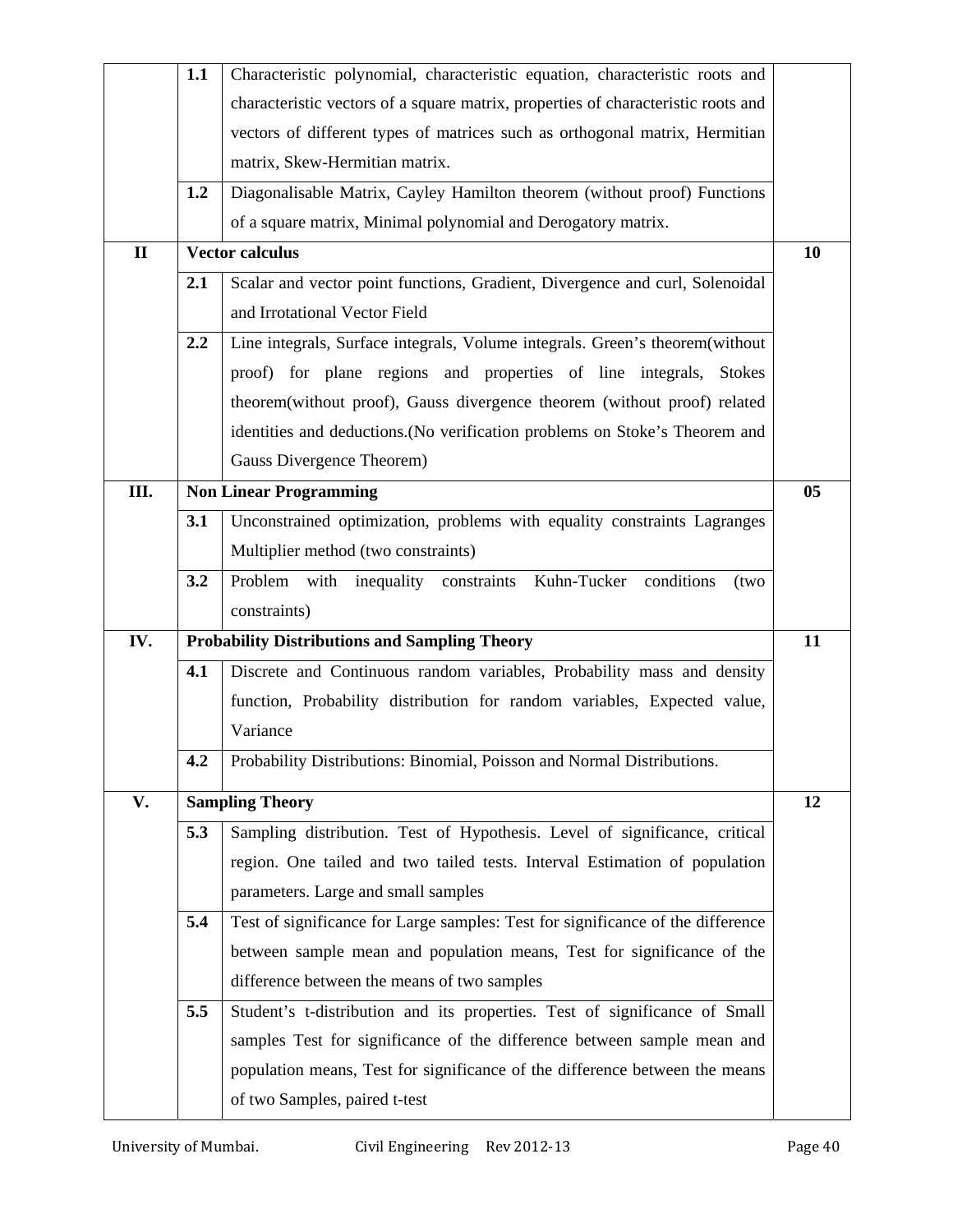|    | 5.6                                                                          | Analysis of Variance (F-Test): One way classification, Two-way classification |  |  |  |  |  |  |
|----|------------------------------------------------------------------------------|-------------------------------------------------------------------------------|--|--|--|--|--|--|
|    | 5.7                                                                          | Chi-square distribution and its properties, Test of the Goodness of           |  |  |  |  |  |  |
|    |                                                                              | fit, Association and Attributes                                               |  |  |  |  |  |  |
| VI | <b>Correlation and Regression</b>                                            |                                                                               |  |  |  |  |  |  |
|    | 6.1<br>Correlation, Co-variance, Karl Pearson Coefficient of Correlation and |                                                                               |  |  |  |  |  |  |
|    |                                                                              | Spearman's Rank Correlation Coefficient (non-repeated and repeated ranks)     |  |  |  |  |  |  |
|    |                                                                              | (No theoretical questions)                                                    |  |  |  |  |  |  |
|    |                                                                              |                                                                               |  |  |  |  |  |  |

On successful completion of the course, the students shall have the ability to:

- Use matrix algebra with its specific rules to solve the system of linear equations.
- Understand and apply the concept of probability distribution and sampling theory to engineering problems.
- Apply principles of vector differential and integral calculus to the analysis of engineering problems.
- Identify, formulate and solve engineering problems.

## **Theory examination:**

- 1. The question paper will comprise of **six** questions; each carrying 20 marks.
- 2. The **first** question will be **compulsory** and will have short questions having weightage of 4-5 marks covering the entire syllabus.
- 3. The remaining five questions will be based on all the modules of the entire syllabus. For this, the modules shall be divided proportionately and further, the weightage of the marks shall be judiciously awarded in proportion to the importance of the sub-module and contents thereof.
- 4. The students will have to attempt **any three** questions out of remaining five questions.
- 5. Total **four** questions need to be attempted.

## **Term Work:**

The term work shall comprise of the assignments (minimum eight numbers) solved by the students during the tutorial class.

## **Distribution of the Term Work Marks:**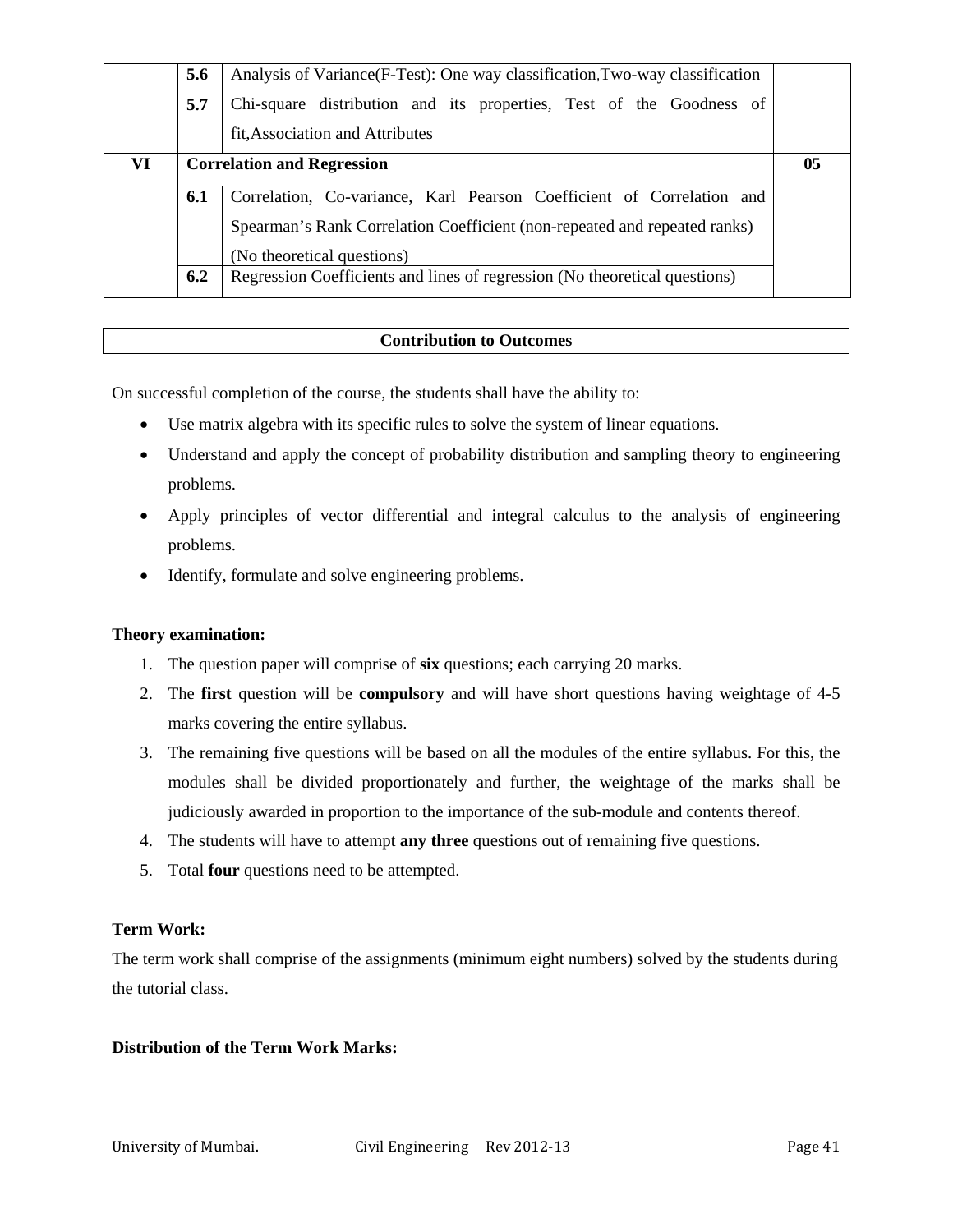The marks of the term work shall be judiciously awarded depending upon the quality of the term work. The final certification and acceptance of the term work ensures the satisfactory performance during tutorials.

## **Recommended Books:**

- 1. Fundamentals of Mathematical Statistics: *S C Gupta and V K Kapoor*, S. Chand and Co.
- **2.** Higher Engineering Mathematics: *Dr B. S. Grewal*, Khanna Publication, New Delhi.
- 3. Elements of Applied Mathematics: *P. N. Wartikar and J. N. Wartikar*, Pune Vidyarthi Griha Prakashan, Pune.
- 4. Advanced Engineering Mathematics: E Kreyszing, Wiley Eastern Limited.

#### **Reference Books:**

- 1. Operations Research: D.S.Hira and P.K.Gupta,S. Chand & Co.
- 2. Vector Analysis: Murray R. Spiegel, Shaum Series
- 3. Probability and Statistics : T. VeeraRajan,TataMc-Graw Hill Publications
- 4. Matrices: A.R.Vashistha, Krishna Prakashan, Meerut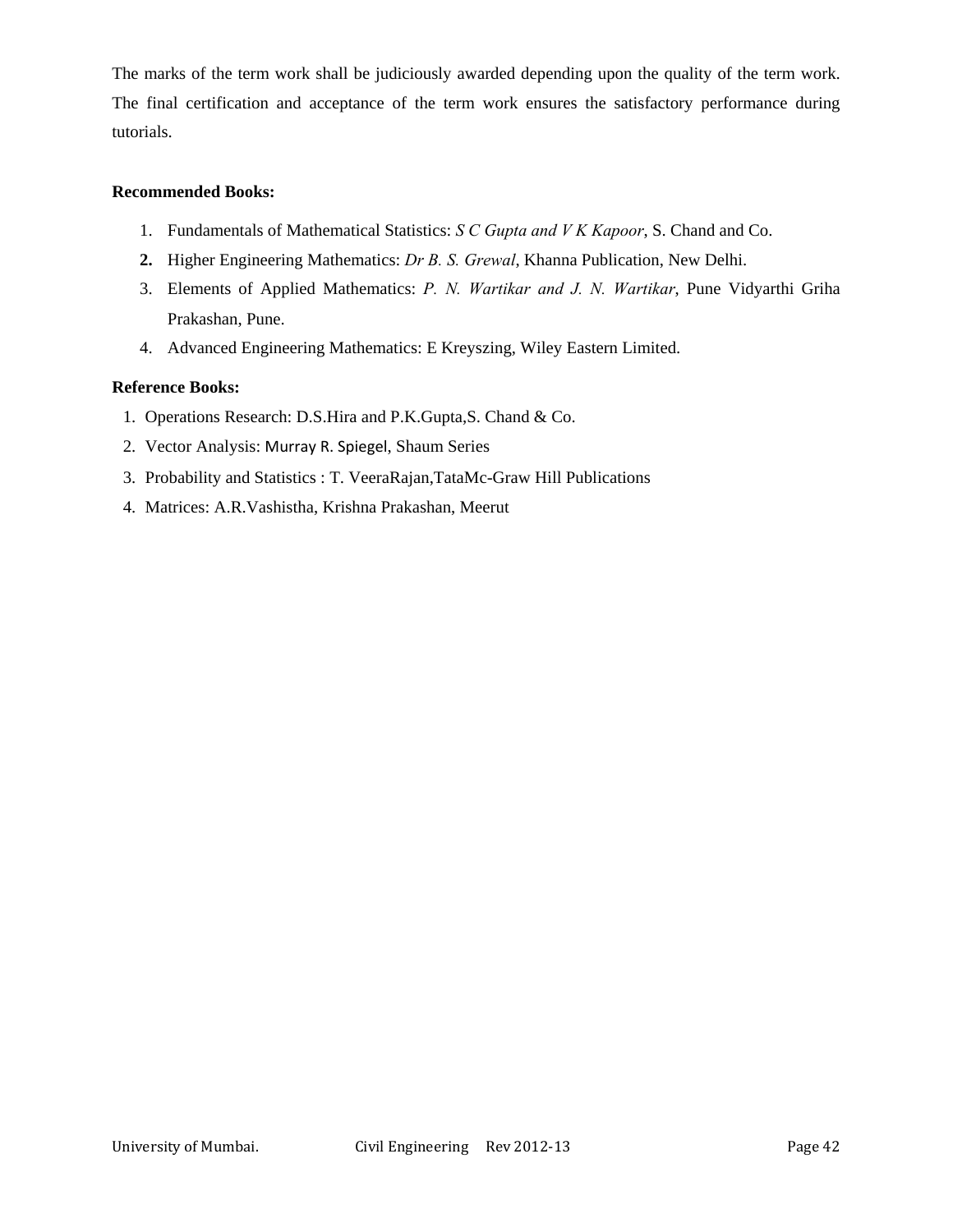## **Semester IV**

| <b>Subject Code</b> | <b>Subject Name</b> | <b>Credits</b> |
|---------------------|---------------------|----------------|
| CE-C 402            | Surveying-II        | 4.5            |

#### **Teaching Scheme**

|    | <b>Contact Hours</b>                                           |  | Credits Assigned |       |
|----|----------------------------------------------------------------|--|------------------|-------|
|    | Theory   Practical   Tutorial   Theory   Practical   Tutorials |  |                  | Total |
| 03 | 03                                                             |  |                  |       |

## **Evaluation Scheme**

| Theory              |        |         |         |                 | Term Work/ Practical/Oral |    |       | Total |
|---------------------|--------|---------|---------|-----------------|---------------------------|----|-------|-------|
| Internal Assessment |        |         | End Sem | Duration of End | TW                        | PR | OR    |       |
| Test 1              | Test 2 | Average | Exam    | Sem Exam        |                           |    |       |       |
| 20                  | 20     | 20      | 80      | 03 Hrs.         | 25                        |    | $25*$ | 150   |

#### **Rationale**

This is an advanced course which intended to teach students modern surveying instruments with their principles and uses in surveying along with curves and setting out of different civil engineering works. Students are exposed to the concept of G.P.S., G.I.S. and remote sensing techniques. To make the students acquainted with the field problems, survey camp is arranged to execute the Road project, Block contouring project and Tachometric project at ideal locations.

## **Objectives**

- Set out the curve by linear and angular methods with proper office and field work.
- Study modern surveying instruments.
- Set out civil engineering works, e.g., Sewer line, culvert, bridges, buildings etc.
- Execute road project, block contouring project and tacheometric project.
- Plot the 'L' section and 'C' section.
- Plot the contour plans.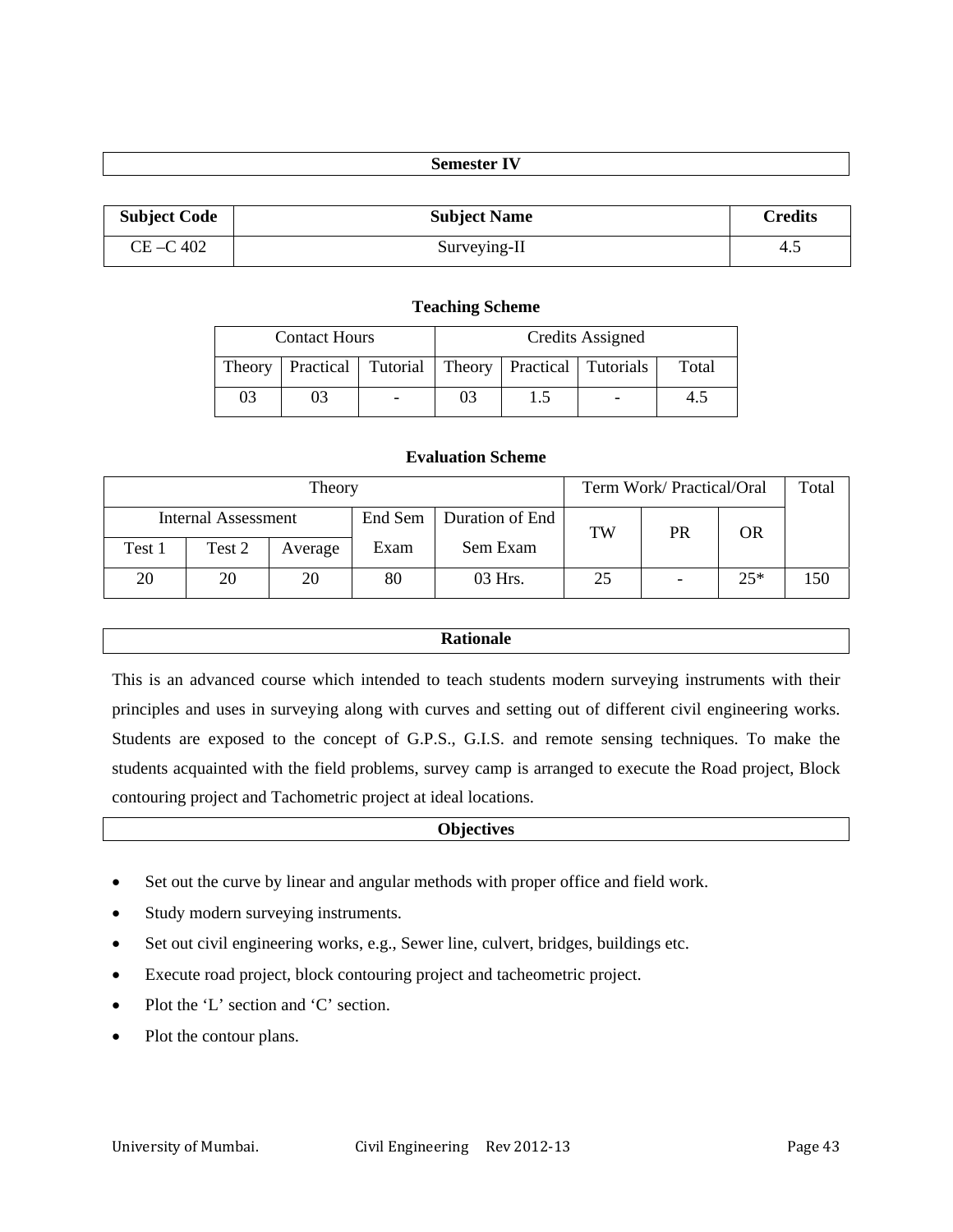# **Detailed Syllabus**

| <b>Module</b> | <b>Sub-Modules/Contents</b> |                                                                                |    |  |
|---------------|-----------------------------|--------------------------------------------------------------------------------|----|--|
| I.            |                             | <b>Tacheometric surveying</b>                                                  | 08 |  |
|               | 1.1                         | Principle, purpose, uses, advantages and suitability of tacheometry, different |    |  |
|               |                             | methods of tacheometry, stadia formula, Stadia diagram and tables. Subtense    |    |  |
|               |                             | bar method.                                                                    |    |  |
|               | 1.2                         | Application in plane table and curve setting.                                  |    |  |
|               | 1.3                         | Radial Contouring.                                                             |    |  |
| II.           |                             | <b>Curves-Horizontal</b>                                                       | 10 |  |
|               | 2.1                         | Definitions of different terms, necessity of curves and types of curves.       |    |  |
|               | 2.2                         | Simple circular curves and compound curves, office and field work, linear      |    |  |
|               |                             | methods of setting out curves,                                                 |    |  |
|               |                             | Angular methods of setting out curves, two theodolites and Rankine             |    |  |
|               |                             | deflection angle method.                                                       |    |  |
|               | 2.3                         | Reverse and transition curves, their properties and advantages, design of      |    |  |
|               |                             | transition curves, shift, spiral angle.                                        |    |  |
|               |                             | Composite curves office and field level. Setting out of curves by angular      |    |  |
|               |                             | method, composite curves problems.                                             |    |  |
|               | 2.4                         | Difficulties in setting out curves and solution for the same.                  |    |  |
| Ш.            |                             | <b>Curves-Vertical</b>                                                         | 03 |  |
|               | 3.1                         | Definitions, necessity, geometry and types.                                    |    |  |
|               | 3.2                         | Tangent correction and chord gradient methods.                                 |    |  |
|               | 3.3                         | Sight distance on a vertical curve                                             |    |  |
| IV.           |                             | <b>Setting out works</b>                                                       | 05 |  |
|               | 4.1                         | General horizontal and vertical control, setting out of foundation plan for    |    |  |
|               |                             | load bearing and framed structure, batter board, slope and grade stakes,       |    |  |
|               |                             | setting out with theodolite.                                                   |    |  |
|               | 4.2                         | Setting out a foundation plans for building, sewer line, culvert, and use of   |    |  |
|               |                             | laser for works;                                                               |    |  |
|               |                             | Setting out center line for tunnel, transfer of levels for underground works.  |    |  |
|               | 4.3                         | Project/route survey for bridge, dam and canal.;                               |    |  |
|               |                             | Checking verticality of high rise structures.                                  |    |  |
| V.            |                             | <b>Modern Surveying Instruments</b>                                            | 05 |  |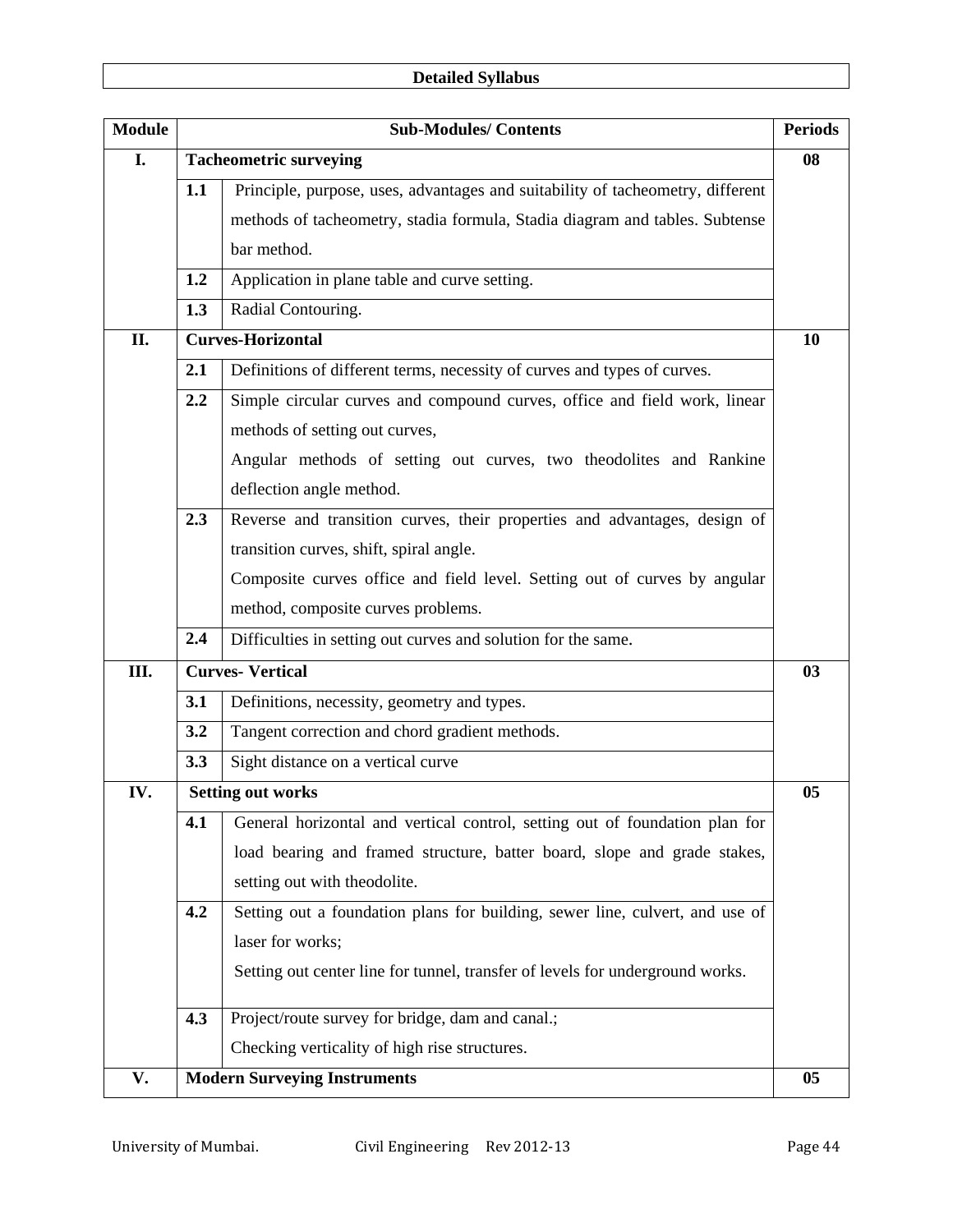|     | 5.1 | Electronics in surveying, various types of electronic distance measurements,   |  |  |  |  |  |  |  |  |
|-----|-----|--------------------------------------------------------------------------------|--|--|--|--|--|--|--|--|
|     |     | principles used, Application in surveying, corrections for field observations. |  |  |  |  |  |  |  |  |
|     | 5.2 | Electronic digital theodolite – types and application.                         |  |  |  |  |  |  |  |  |
|     |     | Digital planimeter, digital level                                              |  |  |  |  |  |  |  |  |
|     |     | Total station -various applications in surveying                               |  |  |  |  |  |  |  |  |
|     | 5.3 | Use of computer in surveying for reduction of levels, plotting of contour      |  |  |  |  |  |  |  |  |
|     |     | plans, L-section and C-section using various softwares                         |  |  |  |  |  |  |  |  |
| VI. |     | <b>Modern Methods of Surveying</b>                                             |  |  |  |  |  |  |  |  |
|     | 6.1 | Global Positioning System (GPS):                                               |  |  |  |  |  |  |  |  |
|     |     | Basic principles, GPS segments, receivers, computations of coordinates.        |  |  |  |  |  |  |  |  |
|     |     | Applications in surveying                                                      |  |  |  |  |  |  |  |  |
|     | 6.2 | <b>Remote Sensing:</b>                                                         |  |  |  |  |  |  |  |  |
|     |     | Definition, basic concepts, electromagnetic radiation and spectrum, energy     |  |  |  |  |  |  |  |  |
|     |     | source and its characteristics, image acquisition and image interpretation.    |  |  |  |  |  |  |  |  |
|     |     | Application of remote sensing.                                                 |  |  |  |  |  |  |  |  |
|     | 6.3 | Global Information System (GIS):                                               |  |  |  |  |  |  |  |  |
|     |     | Geographical concepts and terminology, advantages, basic components of         |  |  |  |  |  |  |  |  |
|     |     | GIS, data types, GIS analysis, Applications of GIS.                            |  |  |  |  |  |  |  |  |

On completion of the course, the students will be able to determine the distance in the field using tachometry and other modern survey instruments, using the same for preparation of drawings such as contour plans, 'L' section and 'C' section. Students apply this knowledge to use the modern surveying instruments in the field effectively for setting out civil engineering works such as culverts, tunnels, bridges, curves etc. accurately. The students will be updated with the knowledge of G.P.S., G.I.S. and remote sensing techniques.

## **Theory examination:**

- 1. The question paper will comprise of **six** questions; each carrying 20 marks.
- 2. The **first** question will be **compulsory** and will have short questions having weightage of 4-5 marks covering the entire syllabus.
- 3. The remaining five questions will be based on all the modules of the entire syllabus. For this, the modules shall be divided proportionately and further, the weightage of the marks shall be judiciously awarded in proportion to the importance of the sub-module and contents thereof.
- 4. The students will have to attempt **any three** questions out of remaining five questions.
- 5. Total **four** questions need to be attempted.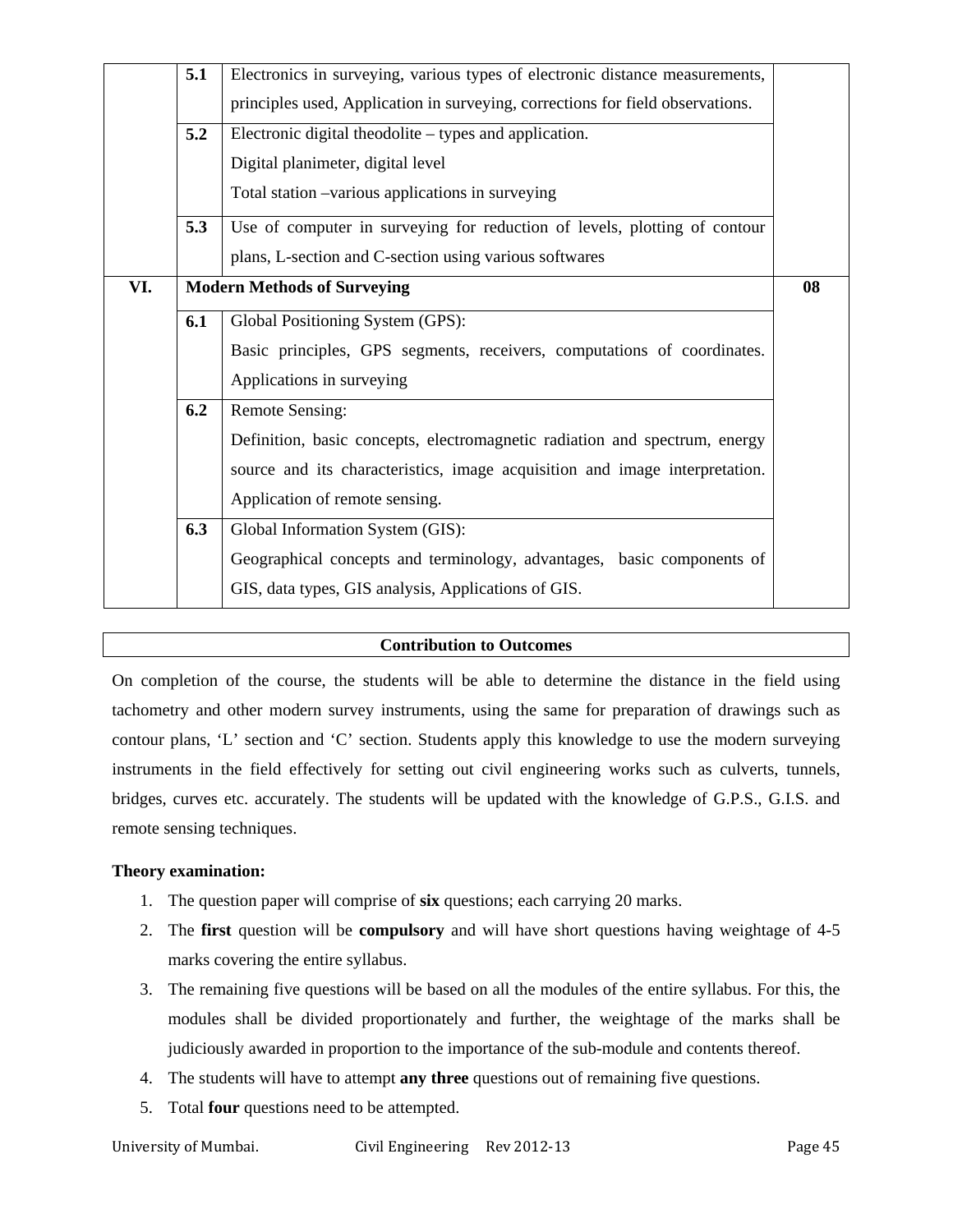**Oral/ Practical Examination:** Oral examination in conjunction with the Practical Examination will be conducted based on entire syllabus and term work.

#### **List of Practicals:**

- 1. To find the constants of a tachometer and to verify filed distances.
- 2. Height and distance problems in tachometric surveying.
- 3. To set out circular curve by linear methods.
- 4. To set out circular curve by angular methods.
- 5. Use of theodolite for one plane and two plane methods.
- 6. Study of modern surveying instruments.
- 7. Determination of horizontal and vertical distances using total stations.
- 8. Setting out a simple foundation plan in the field

## **Term Work:**

- It shall consists of three A-1 size drawing sheets comprising of longitudinal section and cross sections, block contouring and tachometric surveying based on minimum three days survey camp at locations fulfilling the ideal site conditions, plotting of a contour plan on computer using suitable software.
- The assignments shall comprise of the minimum 20 problems covering the entire syllabus divided properly module wise.

#### **Distribution of the Term Work Marks:**

The marks of the term work shall be judiciously awarded for the various components of the term work and depending upon the quality of the term work. The final certification and acceptance of term work warrants the satisfactory performance of laboratory and field work by the student, appropriate completion of the assignments.

#### **Recommended Books:**

- 1. Surveying and Levelling: Vol-I and Vol.-II, *Kanetkar and Kulkarni*, Pune Vidyarthi Griha, Pune.
- 2. Surveying and Levelling: *N. N. Basak,* Tata McGraw Hill New Delhi.
- 3. Surveying: *R. Agor*, Khanna Publishers.
- 4. Surveying: Vol-I: *Dr K.R. Arora*, Standard Book House.
- 5. Surveying and Levelling (2nd Edition): *R. Subramanian*, Oxford Higher Education.
- 6. Surveying and levelling (Vol.-II & III): *Dr. B.C. Punmia,* Laxmi Publications.
- 7. Higher Surveying: *Dr. A. M.Chandra*, *New* Age International Publishers.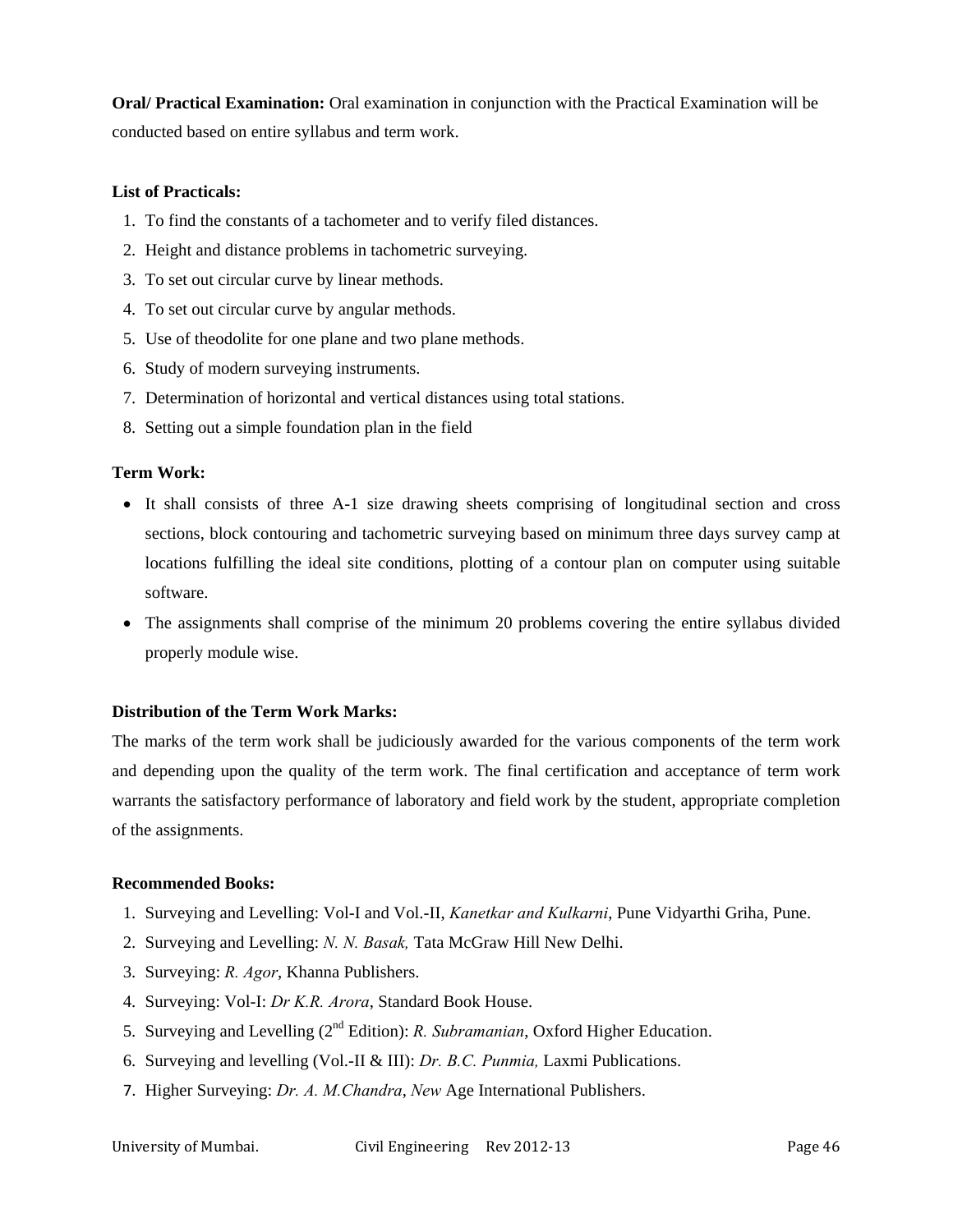## **Semester IV**

| <b>Subject Code</b> | <b>Subject Name</b>   | <b>Credits</b> |
|---------------------|-----------------------|----------------|
| $CE - C$ 403        | Structural Analysis-I |                |

#### **Teaching Scheme**

|        | <b>Contact Hours</b>                                  |                          | Credits Assigned |  |  |       |
|--------|-------------------------------------------------------|--------------------------|------------------|--|--|-------|
| Theory | Practical   Tutorial   Theory   Practical   Tutorials |                          |                  |  |  | Total |
| 05     |                                                       | $\overline{\phantom{a}}$ | 0 <sub>5</sub>   |  |  | U6    |

#### **Evaluation Scheme**

| Theory              |        |         |         |                 | Term Work/Practical/Oral | Total |    |     |
|---------------------|--------|---------|---------|-----------------|--------------------------|-------|----|-----|
| Internal Assessment |        |         | End Sem | Duration of End | TW                       | PR    | OR |     |
| Test 1              | Test 2 | Average | Exam    | Sem Exam        |                          |       |    |     |
| 20                  | 20     | 20      | 80      | 03 Hrs.         | 25                       |       | 25 | 50ء |

#### **Rationale**

There are various types of the components of any civil engineering structures which are subjected to different types of loading or combination thereof. Most of the structures which are analyzed for finding its structural response which would form the basis for its structural design are indeterminate structure. Notwithstanding, the structural analysis of any civil engineering structural systems idealizing the same as the statically determinate one shall be the foundation of the analysis of the indeterminate structures. The knowledge gained in the subjects such as engineering mechanics and strength of materials in the preceding semesters where students have been exposed to the principles of engineering mechanics and subsequently, its application on the materials and solids to study its behaviour under the action of loads and further to evaluate its strength properties, is extended in this subject for the analysis of various structural systems such as beams, frames, arches and suspension bridges.

#### **Objectives**

- To analyze the statically determinate simple portal frame (both- rigid jointed and having an internal hinges).
- To study the methods and evaluating rotation and displacement parameters in respect of beams and frames using various methods.
- To analyze the three hinged arches; and cables, suspension bridges and three hinged stiffening girder.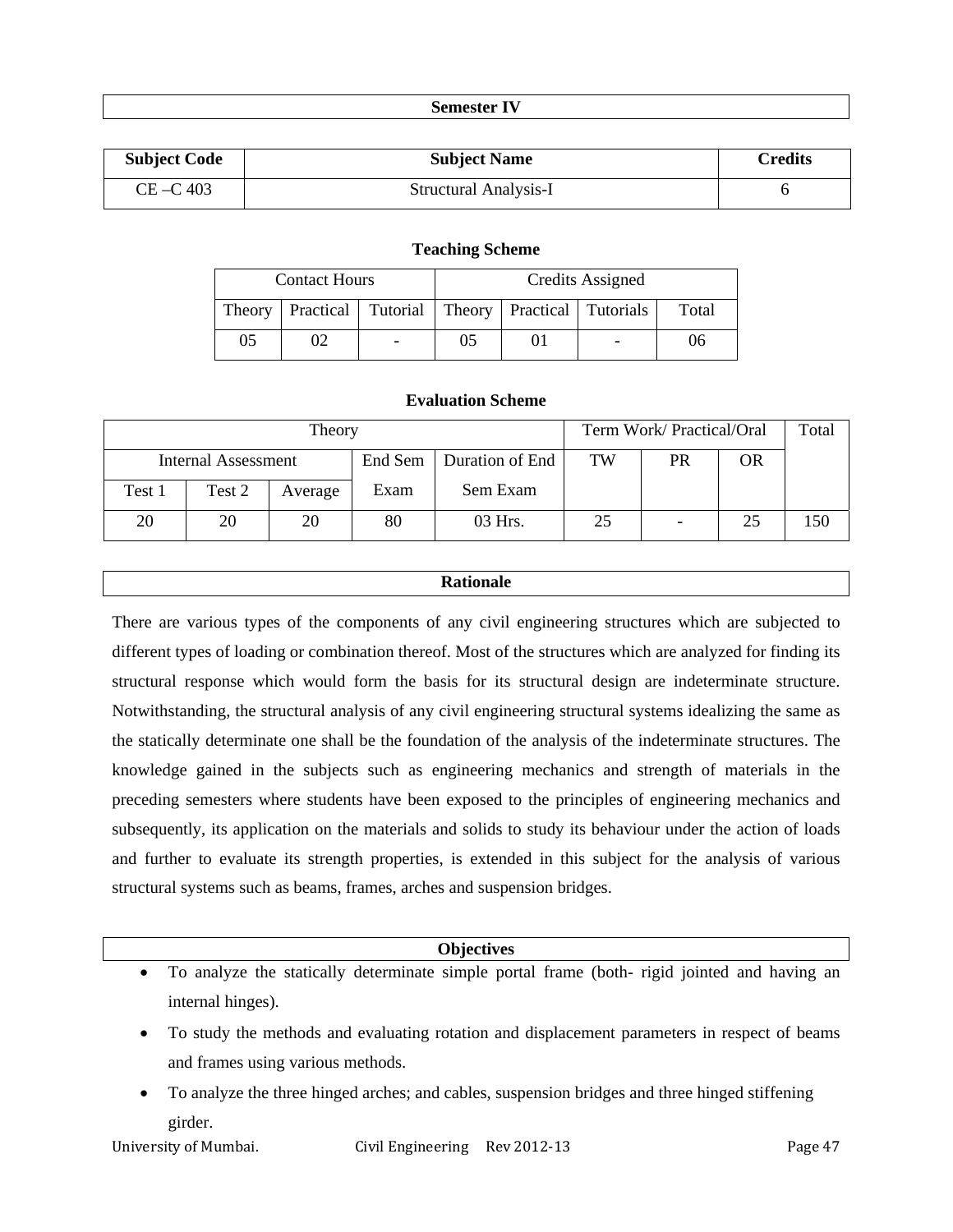- To study the buckling behavior of the axially and transversely loaded beam-columns and its analyses.
- To understand the concept and behavior of the beam and trusses under rolling loads and subsequently, to obtain the absolute maximum bending moment.
- To understand the concept of unsymmetrical bending and shear centre and its application in solving the problems of structural mechanics.

|                |                                                                                       | <b>Detailed Syllabus</b>                                                          |                |  |  |  |  |  |  |
|----------------|---------------------------------------------------------------------------------------|-----------------------------------------------------------------------------------|----------------|--|--|--|--|--|--|
|                |                                                                                       |                                                                                   |                |  |  |  |  |  |  |
| <b>Module</b>  |                                                                                       | <b>Sub-Modules/Contents</b>                                                       | <b>Periods</b> |  |  |  |  |  |  |
| $\mathbf I$    |                                                                                       | 1. Axial force, shear force and bending moment                                    | $\overline{7}$ |  |  |  |  |  |  |
|                |                                                                                       | Axial force, shear force and bending moment diagrams for statically determinate   |                |  |  |  |  |  |  |
|                | frames with and without internal hinges.                                              |                                                                                   |                |  |  |  |  |  |  |
|                | 2. General theorems and its application to simple structures                          |                                                                                   |                |  |  |  |  |  |  |
|                | Theorems related to elastic structures, types of strain energy in elastic structures, |                                                                                   |                |  |  |  |  |  |  |
|                | complementary energy, principle of virtual work, Betti's and Maxwell's reciprocal     |                                                                                   |                |  |  |  |  |  |  |
|                |                                                                                       | theorems, Castigliano's first theorem, principle of superposition. Application of |                |  |  |  |  |  |  |
|                |                                                                                       | Energy Approach to evaluate deflection in simple structures such as simple beams, |                |  |  |  |  |  |  |
|                |                                                                                       | portal frame, bent and arch type structures, etc.                                 |                |  |  |  |  |  |  |
| $\mathbf{I}$   |                                                                                       | 3. Deflection of Statically Determinate Structures Using Geometrical Methods      | 09             |  |  |  |  |  |  |
|                | Deflection of cantilever, simply supported and overhanging beams for different        |                                                                                   |                |  |  |  |  |  |  |
|                |                                                                                       | types of loadings using-Integration Approach including Double Integration method  |                |  |  |  |  |  |  |
|                |                                                                                       | and Macaulay's Method, Geometrical Methods including Moment area method and       |                |  |  |  |  |  |  |
|                |                                                                                       | Conjugate beam method.                                                            |                |  |  |  |  |  |  |
| $\mathbf{III}$ |                                                                                       | 4. Deflection of Statically Determinate Structures Using Methods Based on         | 10             |  |  |  |  |  |  |
|                |                                                                                       | <b>Energy Principle</b>                                                           |                |  |  |  |  |  |  |
|                | 4.1                                                                                   | Application of Unit Load Method (Virtual Work Method/ Dummy Load                  |                |  |  |  |  |  |  |
|                |                                                                                       | Method) for finding out slope and deflection in beams. Application of Strain      |                |  |  |  |  |  |  |
|                |                                                                                       | Energy Concept and Castigliano's Theorem for finding out deflection in such       |                |  |  |  |  |  |  |
|                |                                                                                       | structures.                                                                       |                |  |  |  |  |  |  |
|                | 4.2                                                                                   | Application of Unit Load Method (Virtual Work Method) for finding out             |                |  |  |  |  |  |  |
|                |                                                                                       | deflection of rigid jointed frames. Application of Strain Energy Concept and      |                |  |  |  |  |  |  |
|                |                                                                                       | Castigliano's Theorem for finding out deflection in such frames.                  |                |  |  |  |  |  |  |
|                | 4.3                                                                                   | Application of Unit Load Method (Virtual Work Method/ Dummy Load                  |                |  |  |  |  |  |  |
|                |                                                                                       | Method) for finding out deflection in pin jointed frames (trusses). Application   |                |  |  |  |  |  |  |
|                |                                                                                       | of Strain Energy Concept and Castigliano's Theorem for finding out                |                |  |  |  |  |  |  |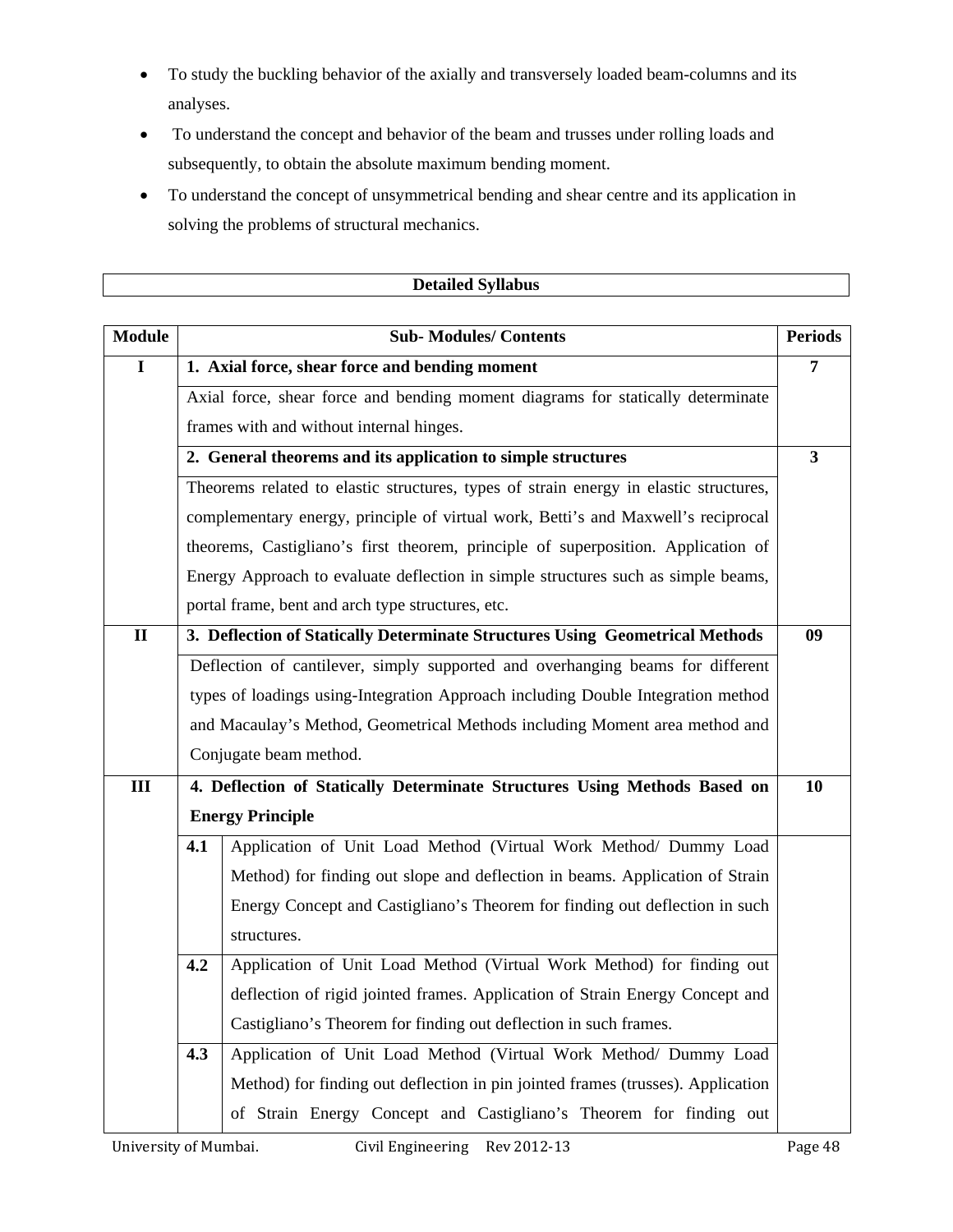|              | deflection in trusses.                                                               |                         |
|--------------|--------------------------------------------------------------------------------------|-------------------------|
| IV           | 5. Rolling Load and Influence Lines for Statically Determinate Structures            | 14                      |
|              | Influence lines for cantilever, simply supported, overhanging beams and pin jointed  |                         |
|              | truss including warren truss, criteria for maximum shear force and bending moment,   |                         |
|              | absolute maximum shear force and bending moment under moving loads (UDL and          |                         |
|              | Series of point loads) for simply supported girder.                                  |                         |
| $\mathbf{V}$ | 6. Elastic Arches                                                                    | 6                       |
|              | Determination of normal thrust, radial shear and bending moment for parabolic and    |                         |
|              | circular (semi/segmental) three hinged arches, Influence lines for normal thrust,    |                         |
|              | radial shear and bending moment for three hinged parabolic arch.                     |                         |
|              | 7. Cables, Suspension bridges and Three Hinged Stiffening Girder                     | 6                       |
|              | Simple suspension cable, different geometries of cables, minimum and maximum         |                         |
|              | tension in the cable supported at same/different levels, anchor cable, suspension    |                         |
|              | cable with three hinged stiffening girder.                                           |                         |
| VI           | 8. Struts                                                                            | 4                       |
|              | Struts subjected to eccentric loads, Secant formula, Perry's formula, struts with    |                         |
|              | initial curvature, laterally loaded strut (beam-column)                              |                         |
|              | 9. Unsymmetrical bending                                                             | 4                       |
|              | Product of inertia, principal moment of inertia, flexural stresses due to bending in |                         |
|              | two planes for symmetrical sections, bending of unsymmetrical sections.              |                         |
|              | 10. Shear Centre                                                                     | $\overline{\mathbf{4}}$ |
|              | Shear centre for thin walled sections such as channel, tee, angle section and I-     |                         |
|              | section.                                                                             |                         |

On completion of this course, the students will be able to understand the behaviour of various statically determinate structures including compound structures having an internal hinges for various loadings. They will be able to analyze these structures to find out the internal forces such as axial force, shear force, bending moment, twisting moments, etc. The students shall be able to evaluate the displacements / deflections in beams and frames under the action of loads. They will be able to obtain the response of the beams under the action of moving loads. They will be able to analyze the structures such as arches and suspension bridges and study the behaviour of eccentrically loaded columns. The students shall demonstrate the ability to extend the knowledge gained in this subject in the subjects *Structural Analysis-II* and elective subjects such as *Advanced Structural Analysis* and *Advanced Structural Mechanics* in the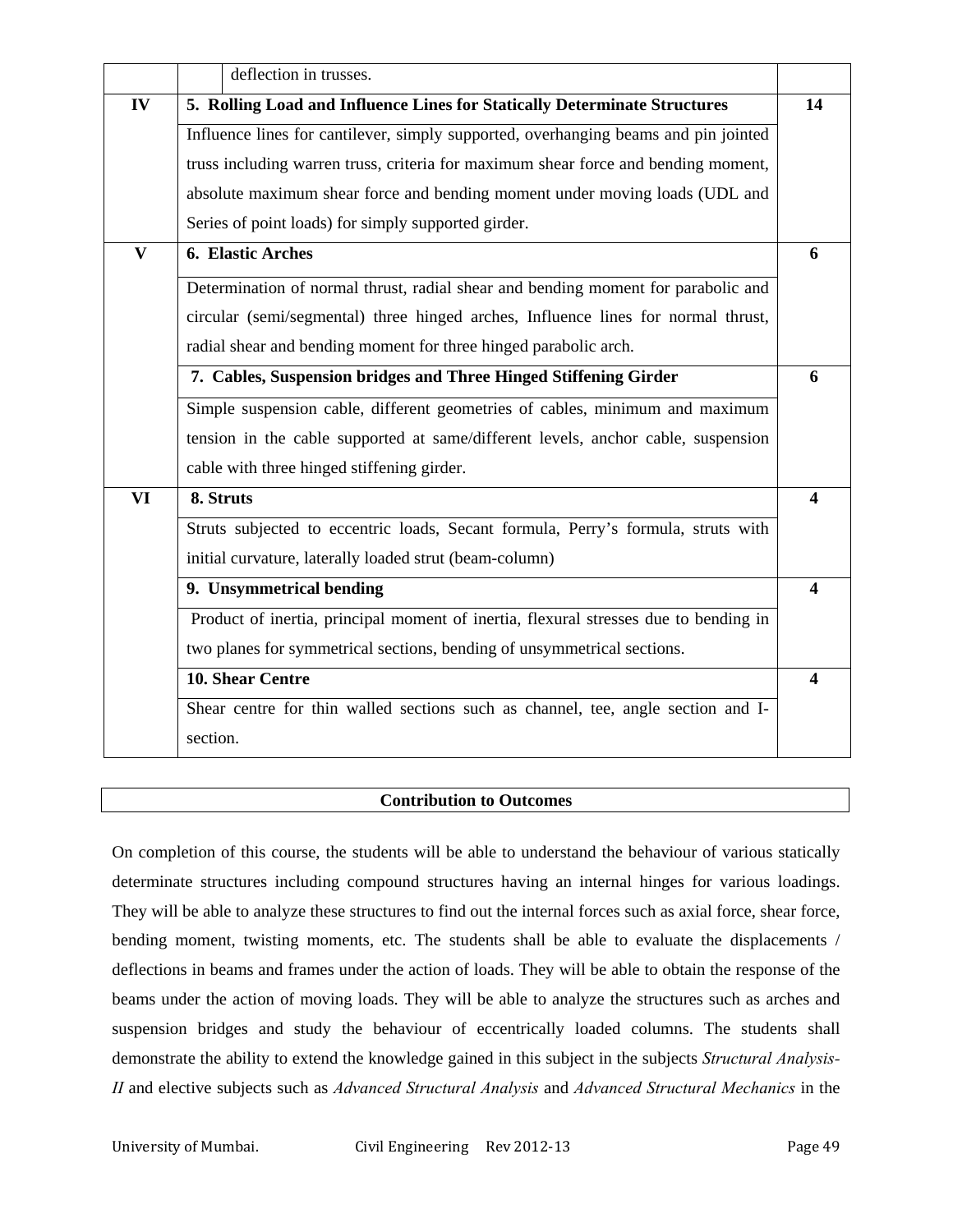higher years of their UG programme where they will be dealing with the indeterminate structures. The knowledge gained in this subject shall also be useful for application in the structural design in later years.

## **Theory examination:**

- 1. The question paper will comprise of **six** questions; each carrying 20 marks.
- 2. The **first** question will be **compulsory** and will have short questions having weightage of 4-5 marks covering the entire syllabus.
- 3. The remaining five questions will be based on all the modules of the entire syllabus. For this, the modules shall be divided proportionately and further, the weightage of the marks shall be judiciously awarded in proportion to the importance of the sub-module and contents thereof.
- 4. The students will have to attempt **any three** questions out of remaining five questions.
- 5. Total **four** questions need to be attempted.

## **Oral Examination:**

The oral Examination shall be based upon the entire syllabus and the term work consisting of the assignments.

## **Term Work:**

The term work shall comprise of the neatly written report based on assignments. The assignments shall be given covering the entire syllabus in such a way that the students would attempt at least four problems on each sub-modules and contents thereof further.

## **Distribution of the Term Work Marks:**

The marks of the term work shall be judiciously awarded depending upon the quality of the term work. The final certification and acceptance of term work warrants the satisfactory and appropriate completion of the assignments.

#### **Recommended Books:**

- 1. Basic Structural Analysis: *C.S. Reddy*, Tata McGraw Hill New Delhi.
- 2. Mechanics of Structures: Vol-I: *S. B. Junnarkar and H.J. Shah*, Charotar Publishers, Anand.
- 3. Analysis of Structures: Vol. I and II, *Vazirani and Ratwani*
- 4. Strength of Materials*: S. Ramamrutham,* Dhanpatrai and Publishers, Delhi
- 5. Theory of Structures: *S. Ramamrutham,* Dhanpatrai and Sons, Delhi
- 6. Strength of Materials*: Rajput*, S. Chand Publications, Delhi
- 7. Structural Analysis: *Bhavikatti*, Vikas publisher house Pvt, ltd.
- 8. Structural Analysis: *Devdas Menon*, Narosa Publishing House.

University of Mumbai. Civil Engineering Rev 2012-13 Page 50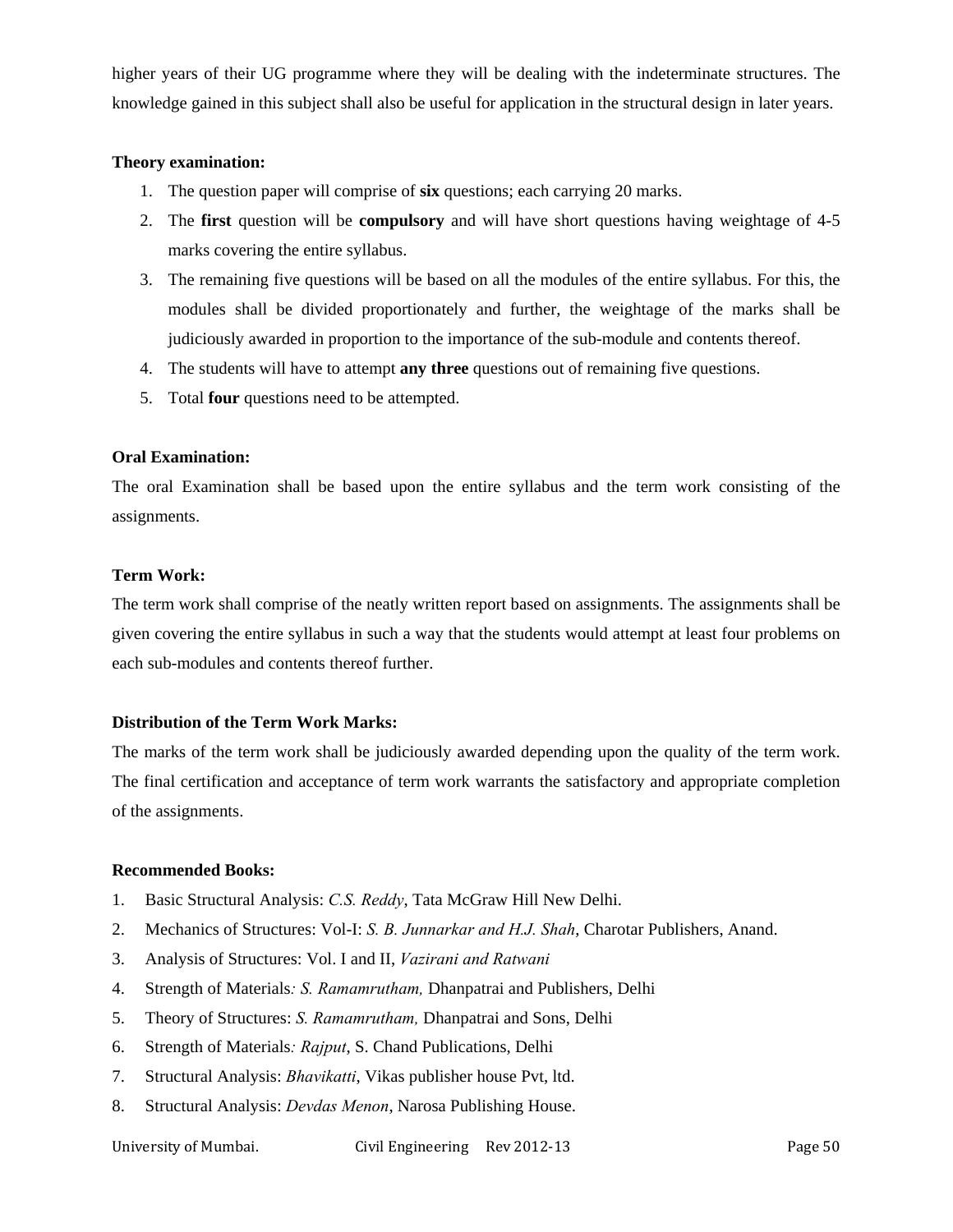- 9. Basic Structural Analysis: K*.U. Muthu, Azmi Ibrahim, M. Vijyanand, Maganti Janadharnand. I.K.* International Publishing House Pvt. Ltd.
- 10. Comprehensive Structural Analysis: Vol-I and II by *Vaidyanathan R. and Perumal R.* Laxmi Publications.
- 11. Elementary Structural Analysis: *Jindal*
- 12. Structural Analysis: *L.S. Negi and R.S. Jangid,* Tata Mc-Graw Hill India
- 13. Fundamentals of Structural Analysis: *Sujit Kumar Roy and Subrota Chakrabarty*, S. Chand Publications.
- 14. Structural Analysis: *T.S. Thandavamoorthy*, Oxford University Press.
- 15. Structural Analysis: *Manmohan Das, Bharghab Mohan* Pentice Hall International.

## **Reference Books:**

- 16. Structural Analysis: *Hibbler*, Pentice Hall International.
- 17. Structural Analysis: *Chajes*, ElBS London.
- 18. Theory of Structures: *Timoshenko and Young*, Tata McGraw Hill New Delhi.
- 19. Structural Analysis: *Kassimali*, TWS Publications.
- 20. Element of Structural Analysis: *Norries and Wilbur*, McGraw Hill.
- 21. Structural Analysis: *Laursen H.I*, McGraw Hill Publishing Co.
- 22. Structural theorem and their application: *B.G. Neal*, Pergaman Press.
- 23. Fundamentals of Structural Analysis: *K.M. Leet*, C.M. Uang and A.M. Gilbert, Tata McGraw Hill New Delhi.
- 24. Elementary theory of Structures: *Hseih*, Prentice Hall.
- 25. Fundamentals of Structural Analysis: Harry H. W. and Louis F. G., Wiley India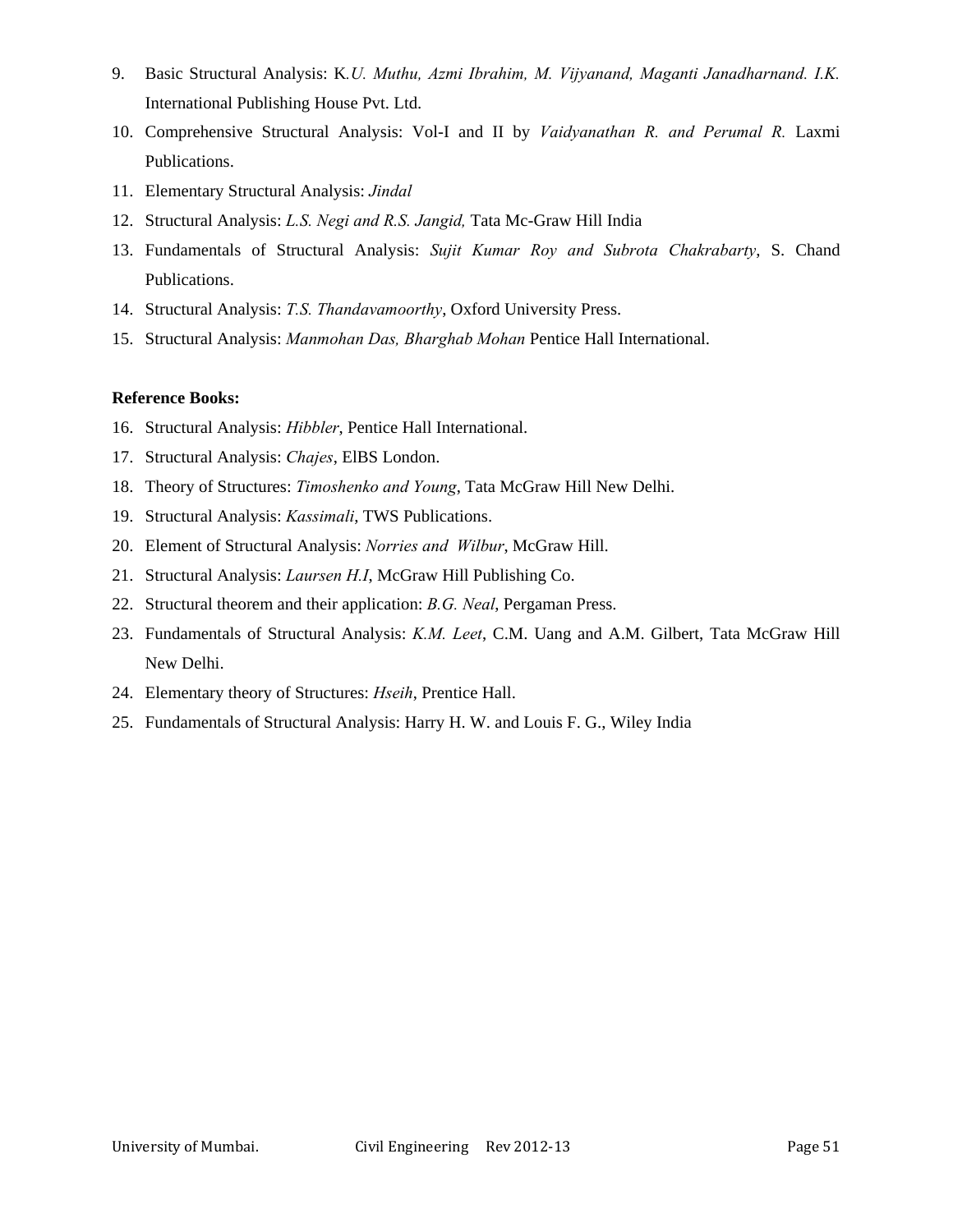#### **Semester IV**

| <b>Subject Code</b> | <b>Subject Name</b>           | Credits |
|---------------------|-------------------------------|---------|
| $CE - C$ 404        | Building Design and Drawing-I | 3.5     |

#### **Teaching Scheme**

|        | <b>Contact Hours</b>                                  | Credits Assigned |     |  |       |
|--------|-------------------------------------------------------|------------------|-----|--|-------|
| Theory | Practical   Tutorial   Theory   Practical   Tutorials |                  |     |  | Total |
| 02     | 03                                                    | 02               | 1.5 |  |       |

#### **Evaluation Scheme**

| Theory                     |        |         |      |                           | Term Work/ Practical/Oral | Total |          |     |
|----------------------------|--------|---------|------|---------------------------|---------------------------|-------|----------|-----|
| <b>Internal Assessment</b> |        |         |      | End Sem   Duration of End | TW                        | PR    | OR       |     |
| Test 1                     | Test 2 | Average | Exam | Sem Exam                  |                           |       |          |     |
| 20                         | 20     | 20      | 80   | 04 Hrs.                   | 25                        |       | $25^{*}$ | 150 |

#### **Rationale**

The complete knowledge of planning, designing and drawing of any civil engineering structure including residential buildings such as bungalows, apartments, pent house, row house, etc. in rural as well as urban areas is essential for civil engineering students. These structures include load bearing and framed structures. The students ought to know the theory and principles of planning, various building bye-laws, local development and control rules. The subject involves preparation and interpretation of different types of drawings such as line plan, working drawings, submission drawings including various components (plan, elevation, section, foundation details) thereof along with allied details such as technical specifications, construction notes, layout for service lines. The interpretation of civil engineering drawings including building drawing is also important while working in the field. This subject imparts the knowledge of the concept and all the aspect including the various bye-laws and rules related with the functional planning, design and drawing of residential buildings.

#### **Objectives**

- 1. To understand the concept, aspects, principles of planning; and designing of building structures.
- 2. To understand the various extant building bye-laws framed by the various authorities, development and control rules satisfying orientation, zoning and functional requirements for different types of building structures.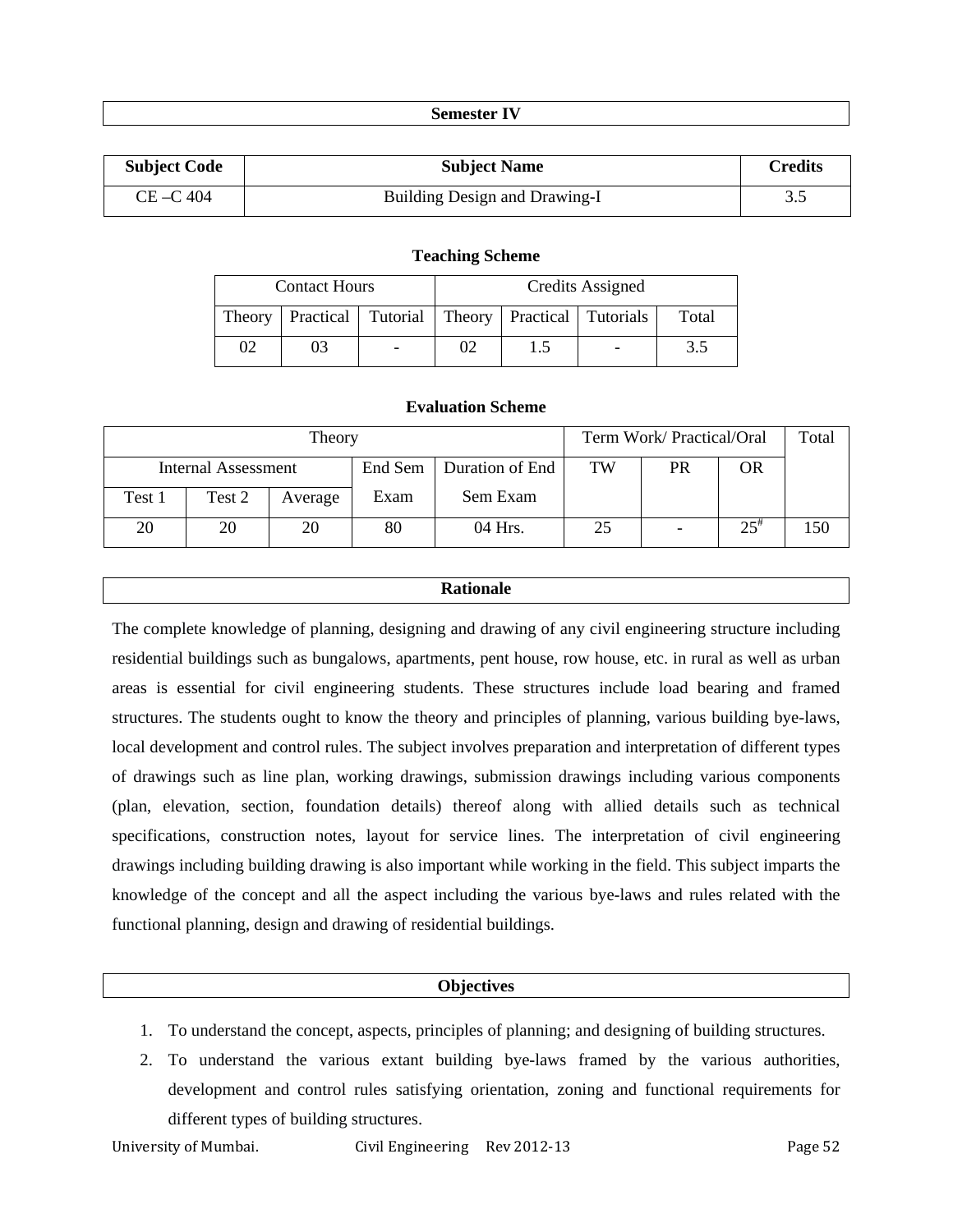- 3. To study the provisions made in the relevant Indian Specifications pertaining to the practice for architectural drawings.
- 4. To understand the various components of different types of civil engineering structures and drawings along with allied contents thereof and further, interpretation thereof.
- 5. To prepare various types of drawings for the building structures planned and designed satisfying the functional and market requirements.

|               |                                                                                     | <b>Detailed Syllabus</b>                                                           |                |  |  |  |  |
|---------------|-------------------------------------------------------------------------------------|------------------------------------------------------------------------------------|----------------|--|--|--|--|
|               |                                                                                     |                                                                                    |                |  |  |  |  |
| <b>Module</b> |                                                                                     | <b>Sub-Modules/Contents</b>                                                        | <b>Periods</b> |  |  |  |  |
| I.            |                                                                                     | Classification of structure                                                        | 02             |  |  |  |  |
|               | $\mathbf{i}$                                                                        | Load bearing structure                                                             |                |  |  |  |  |
|               | $\rm ii)$                                                                           | Framed structure                                                                   |                |  |  |  |  |
|               | $\overline{111}$ )                                                                  | Composite structure                                                                |                |  |  |  |  |
| II.           |                                                                                     | Study of different types of staircases for residential buildings.                  | 04             |  |  |  |  |
|               |                                                                                     | Study of working drawing of components of G+1 buildings:                           |                |  |  |  |  |
|               | $\mathbf{i}$                                                                        | Stepped wall footing and isolated RCC column footing,                              |                |  |  |  |  |
|               | $\rm ii)$                                                                           | Framed and paneled doors and flush doors,                                          |                |  |  |  |  |
|               | iii)                                                                                | Casement window, half paneled and half-glazed window,                              |                |  |  |  |  |
|               | iv)                                                                                 | Dog legged staircase.                                                              |                |  |  |  |  |
| Ш.            | (1)                                                                                 | Classification of buildings according to NBC-2005.                                 | 07             |  |  |  |  |
|               | (2)                                                                                 | Principles of civil engineering planning and aspect diagram.                       |                |  |  |  |  |
|               | (3)                                                                                 | Study of building bylaws as per NBC-2005 and local D.C rules.                      |                |  |  |  |  |
|               | (4)                                                                                 | Study of IS 962- Code of practice for architectural drawings.                      |                |  |  |  |  |
|               | (5)                                                                                 | Study of sun path diagram, Circulation diagrams and sun shading devices.           |                |  |  |  |  |
|               | (6)                                                                                 | Orientation of buildings, setting out of foundation of simple residential          |                |  |  |  |  |
|               |                                                                                     | building.                                                                          |                |  |  |  |  |
| IV.           |                                                                                     | Functional planning and design of residential building as per type of structure,   | 08             |  |  |  |  |
|               |                                                                                     | owner's requirements, principles of planning, local byelaws and D C rules.         |                |  |  |  |  |
|               |                                                                                     | Calculation of setback distances, carpet area, built-up area/floor area and Floor  |                |  |  |  |  |
|               | Space Index (FSI).                                                                  |                                                                                    |                |  |  |  |  |
|               | Preparation of line plan for residential structures of all types such as bungalows, |                                                                                    |                |  |  |  |  |
|               |                                                                                     | row houses, duplex, apartment houses etc., Development of floor plan, elevations,  |                |  |  |  |  |
|               |                                                                                     | sections, schedule of openings and construction notes/specifications for the given |                |  |  |  |  |
|               |                                                                                     | line plan of residential buildings such as for:                                    |                |  |  |  |  |
|               | $\mathbf{i}$                                                                        | Individual building/Apartments/Row House/Penthouse/Duplex house.                   |                |  |  |  |  |

 $\mathsf{I}$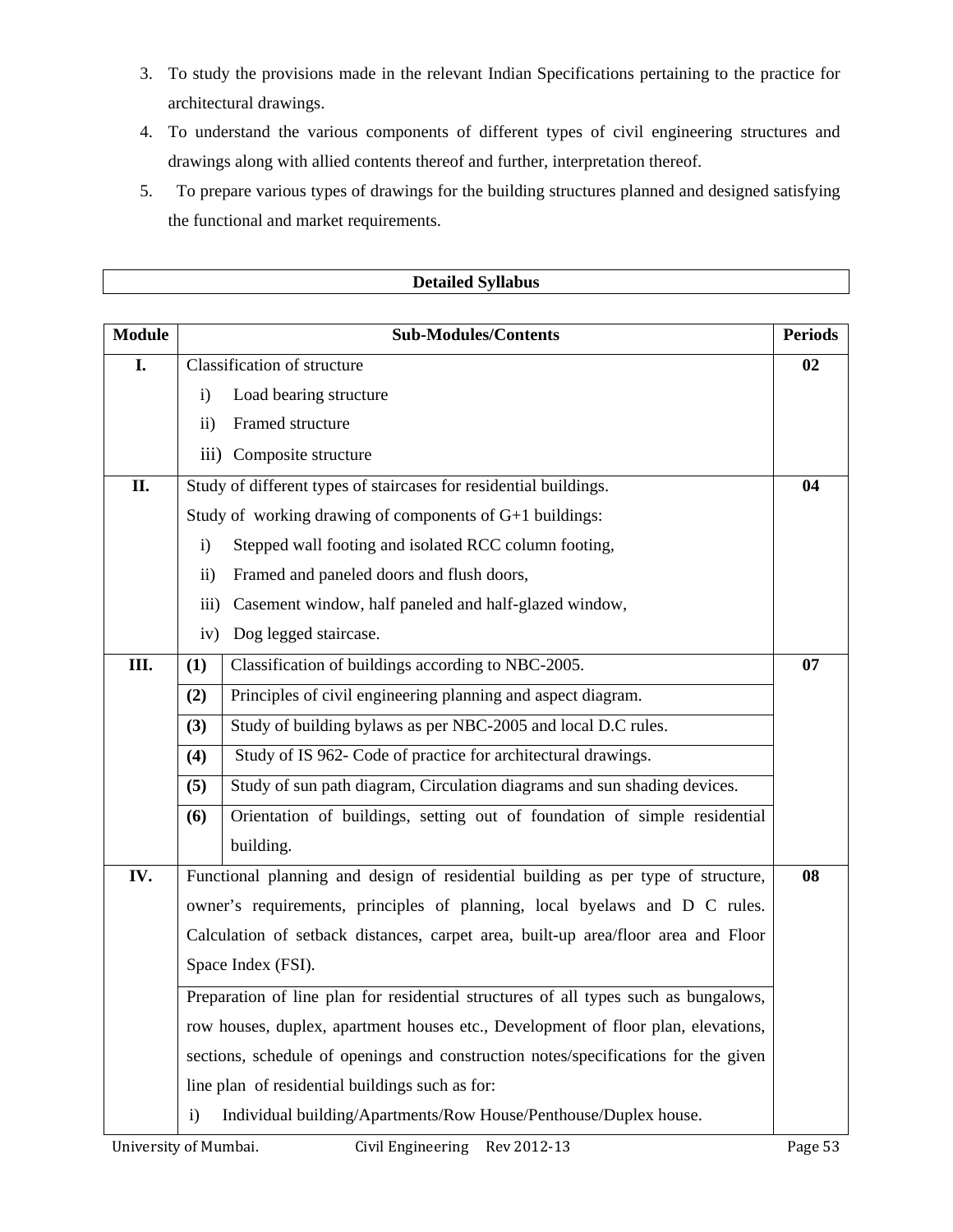|     | Two storied building.<br>11)                                                        |    |
|-----|-------------------------------------------------------------------------------------|----|
|     | Drawing of furniture details of one/two rooms of the building planned.              |    |
| V.  | Method of preparing working drawings for residential structures such as bungalows   | 03 |
|     | and/or apartment houses as per building bylaws, principles of planning, code of     |    |
|     | practice for architectural drawings -IS 962, and related causes of local D.C rules. |    |
| VI. | For a given line diagram, preparation of water supply, sanitary and electrical      | 02 |
|     | layouts.                                                                            |    |

On successful completion of the course work, the students shall be able to understand the principles of planning and designing the residential buildings. The students shall get acquainted with the various extant bye-laws and development and control rules of the local authorities besides the provisions made in the relevant Indian specifications meant for practice for architectural drawings. They will demonstrate the ability to plan the buildings according to the requirements, design the various components involved therein by keeping all the principles of planning and following the extant bye-laws and rules of the local authorities. They will further demonstrate the ability of preparing different types drawings showing all the details therein.

## **Theory examination:**

- 1. The question paper will comprise of **six** questions; each carrying 20 marks.
- 2. The **first** question will be **compulsory** and will have question/s on the theoretical portion covering the entire syllabus.
- 3. The remaining five questions will be based on all the modules of the entire syllabus. For this, the modules shall be divided proportionately and further, the weightage of the marks shall be judiciously awarded in proportion to the importance of the sub-module and contents thereof.
- 4. These five questions shall be on planning, designing and drawing of residential buildings/ structures (framed/ load bearing) like ground floor plan, first floor plan, elevations, sections, site plan, foundation plan, details of foundations, roof plan/ terrace plan; planning, designing and drawing of staircase; drawing of constructional details of doors and windows used for residential buildings.
- 5. The students will have to attempt **any three** questions out of remaining five questions.
- 6. Total **four** questions need to be attempted.

## **Oral Examination:**

University of Mumbai. Civil Engineering Rev 2012-13 Page 54 There shall be Oral Examination in conjunction with the Sketching Examination. The oral examination shall be based on the entire syllabus and term work.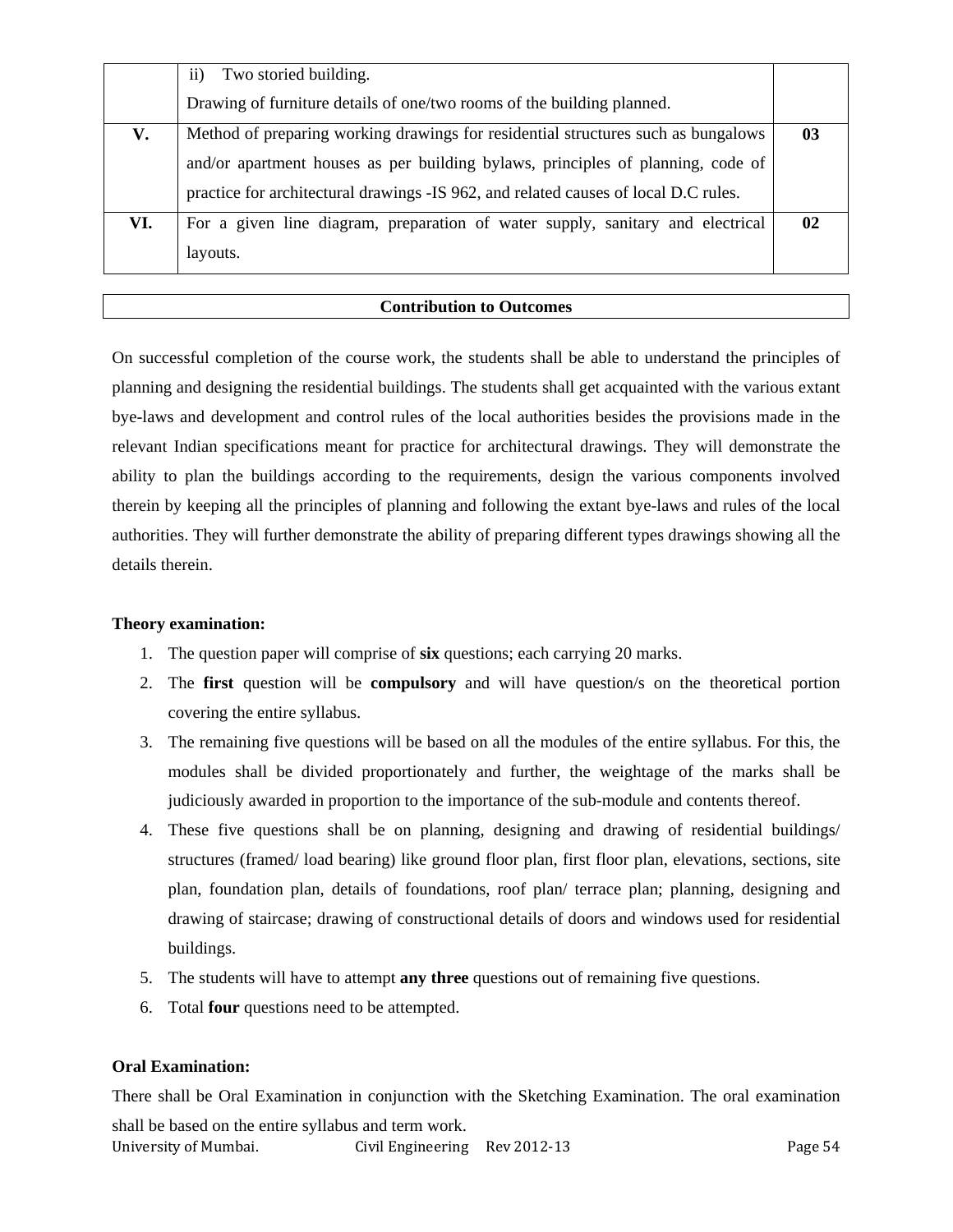#### **List of Practicals/Site Visit:**

- 1. Planning and drawings of different residential buildings.
- 2. Report writing on the buildings that is planned and drawn by the students.

## **Term Work:**

The term work shall consist of report on planning and design of two residential buildings (one designed as load bearing structure with pitched roof, single storied structure and the other shall be designed as RCC framed structure having ground plus one upper floor).

A-1 size drawing sheets (maximum two), drawn independently for the afore-mentioned structures, showing details drawn to scale as per standard practice, site plan, floor plan, elevation , sections, door and window schedule and construction notes.

One A-1 size drawing sheet drawn for one of the two structures designed as mentioned above, showing following details drawn to scale as per standard practice: roof plan and its section, foundation plan and its section, stair and its section, typical door and window details including section; and any other specific details.

## **Distribution of the Term Work Marks:**

The marks of the term work shall be judiciously awarded for the various components of the term work and depending upon the quality of the term work. The final certification and acceptance of term work warrants the satisfactory performance of drawing work by the student, appropriate completion of the report on the drawing work.

#### **Recommended Books:**

- 1. National Building Code: NBC- 2005, BIS, New Delhi.
- 2. IS 962- Code of practice for architectural drawings: BIS, New Delhi.
- 3. Building Drawing: *M.G Shah, C. M. Kale, S.Y Patki*, Tata McGraw Hill, Delhi.
- 4. Civil Engineering Drawing: *M. Chakraborty*, Monojit Chakraborty publication Kolkata.
- 5. Building drawing and detailing: *B T S Prabhu, K.V Paul and C. Vijayan*. SPADES Publication Calicut.
- 6. Planning and designing buildings: *Y.S Sane*, Modern Publication House Pune.
- 7. Building Planning: *Gurucharan Singh*, Standard Publishers & distributors, New Delhi.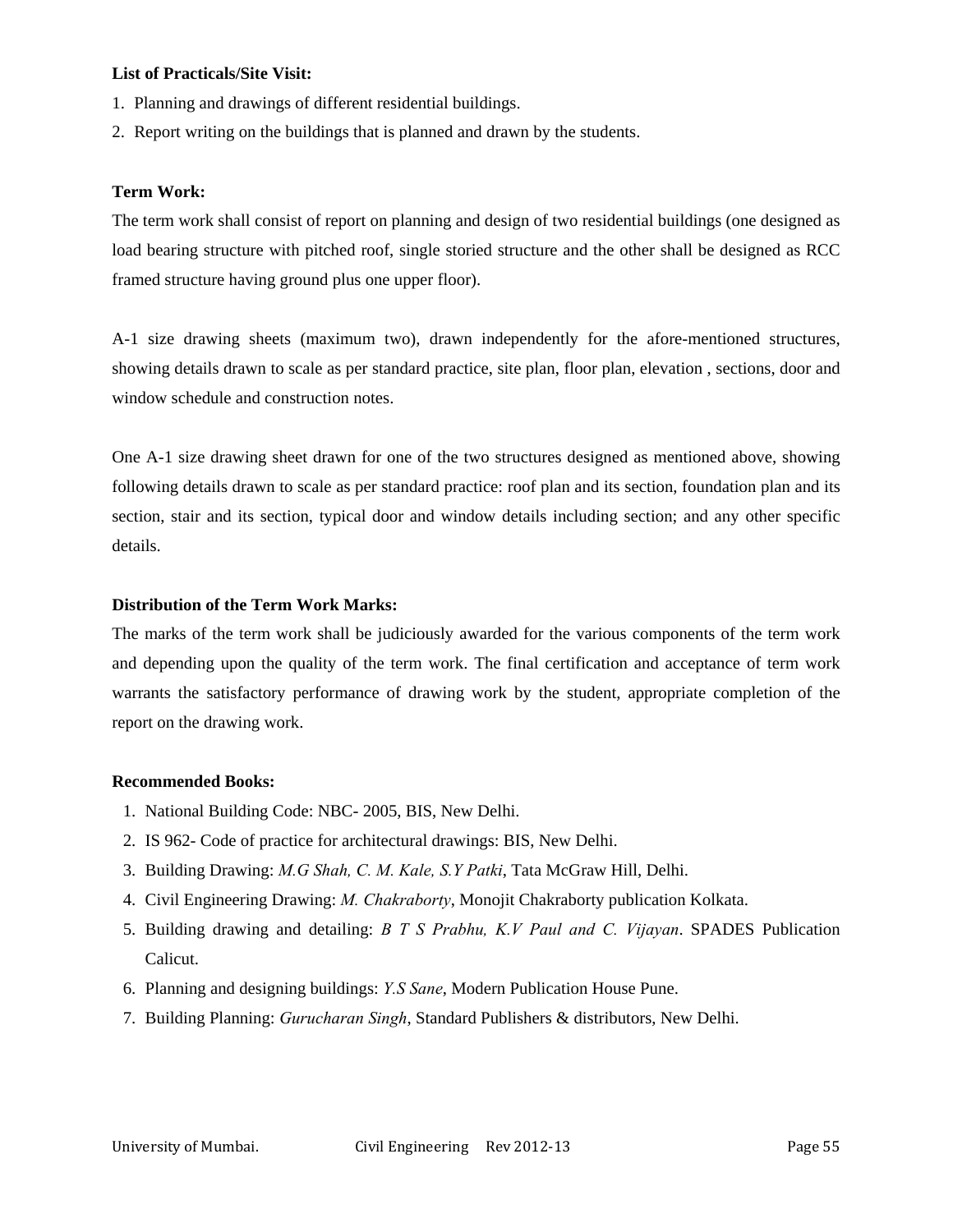#### **Semester IV**

| <b>Subject Code</b> | <b>Subject Name</b> | <b>Credits</b> |
|---------------------|---------------------|----------------|
| $CE - C 405$        | Concrete Technology |                |

#### **Teaching Scheme**

|        | <b>Contact Hours</b> |                          |                                                                |  | Credits Assigned |    |
|--------|----------------------|--------------------------|----------------------------------------------------------------|--|------------------|----|
| Theory |                      |                          | Practical   Tutorial   Theory   Practical   Tutorials<br>Total |  |                  |    |
| 03     |                      | $\overline{\phantom{0}}$ | 03                                                             |  |                  | 04 |

## **Evaluation Scheme**

|        |                     | Term Work/ Practical/Oral |         | Total           |    |    |    |     |
|--------|---------------------|---------------------------|---------|-----------------|----|----|----|-----|
|        | Internal Assessment |                           | End Sem | Duration of End | TW | PR | OR |     |
| Test 1 | Test 2              | Average                   | Exam    | Sem Exam        |    |    |    |     |
| 20     | 20                  | 20                        | 80      | 03 Hrs.         | 25 |    | 25 | 150 |

#### **Rationale**

Basic concept of concrete technology is essential for civil engineering students to execute the civil engineering projects as per the standard laid down time to time. The concrete technology is the backbone of infrastructure of civil engineering field. The students must know various concreting operations and testing operations during and after construction. It is expected to know the properties of materials, especially concrete and to maintain quality in construction projects. The civil engineering students ought to know the selection of materials, its mix proportioning, mixing, placing, compacting, curing and finishing.

#### **Objectives**

- To study the properties of fresh and hardened concrete.
- To study the properties such as workability, durability and porosity.
- To acquaint the practical knowledge by experimental processes of various materials required for concrete
- To implement the knowledge of high strength and high performance concrete used in various civil engineering structures.
- To understand the concept and optimization of mix design for different environmental conditions.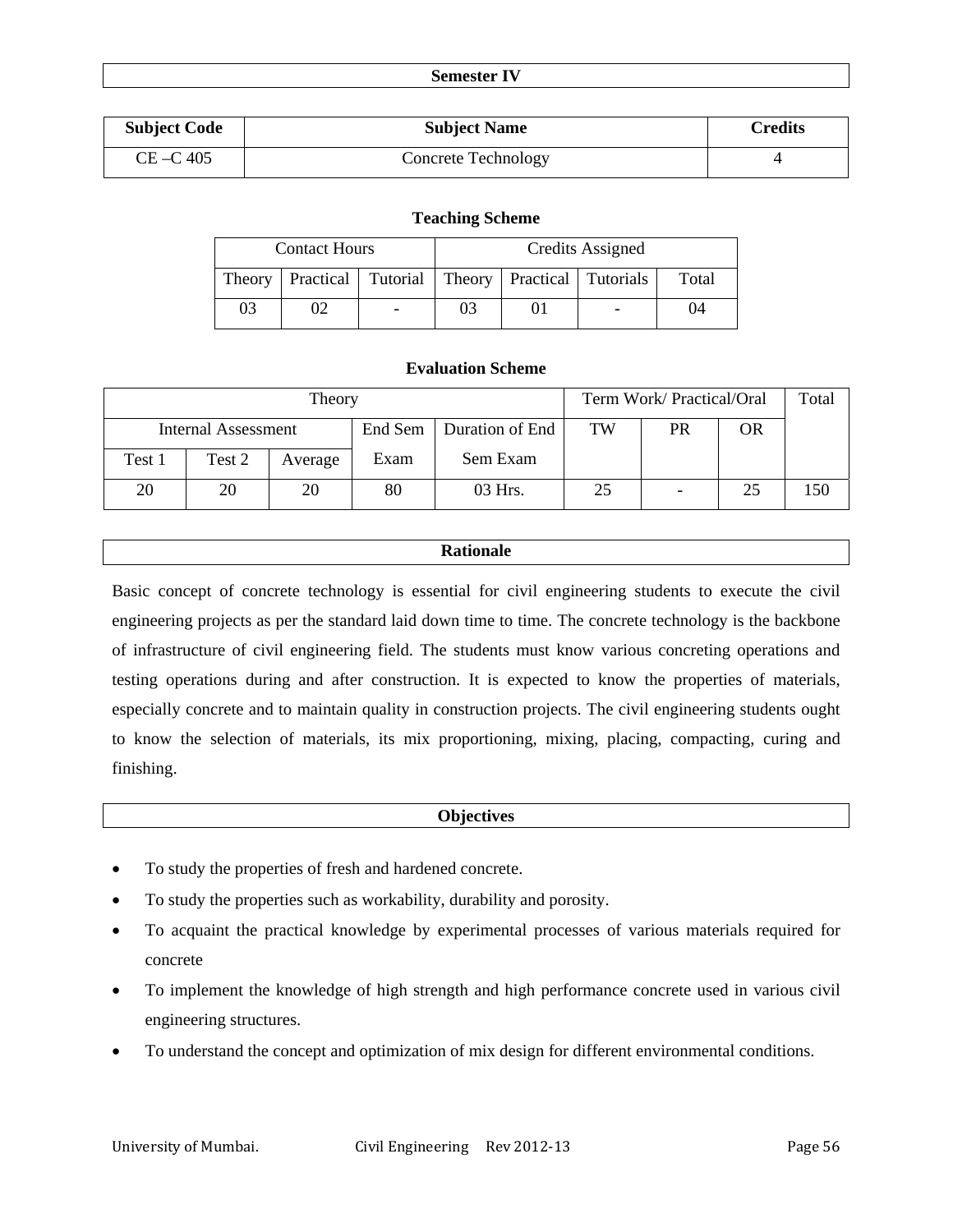| <b>Module</b> |     | <b>Sub-Modules/Contents</b>                                                          | <b>Periods</b> |
|---------------|-----|--------------------------------------------------------------------------------------|----------------|
| I.            |     | 1. Ingradients of concrete                                                           | 06             |
|               | 1.1 | <b>Cement</b>                                                                        |                |
|               |     | Physical properties of cement as per IS Codes, types of cements and their uses.      |                |
|               | 1.2 | <b>Aggregates</b>                                                                    |                |
|               |     | Properties of coarse and fine aggregates and their influence on properties of        |                |
|               |     | concrete, properties of crushed aggregates.                                          |                |
| II.           |     | 2. Concrete                                                                          | 08             |
|               | 2.1 | Grades of concrete, Manufacturing of concrete, importance of w/c ratio.              |                |
|               | 2.2 | Properties of fresh concrete- workability and factors affecting it, consistency,     |                |
|               |     | cohesiveness, bleeding, segregation.                                                 |                |
|               | 2.3 | Properties of hardened concrete- Compressive, Tensile and Flexural strength,         |                |
|               |     | Modulus of Elasticity, Shrinkage and Creep.                                          |                |
|               | 2.4 | Durability- Factors affecting durability, Relation between durability and            |                |
|               |     | permeability, laboratory tests on durability such as Permeability test, Rapid        |                |
|               |     | chloride penetration test.                                                           |                |
|               | 2.5 | Concreting in extreme weather conditions, under-water concreting.                    |                |
| Ш.            |     | Concrete mix design                                                                  | 05             |
|               |     | Mix design for compressive strength by I.S. method, Mix design for flexural          |                |
|               |     | strength, Method of determining compressive strength of accelerated-cured concrete   |                |
|               |     | test specimens as per IS:9013-2004                                                   |                |
| IV.           |     | High performance and High strength concrete                                          | 06             |
|               |     | Constituents of high performance and high strength concrete, various tests and their |                |
|               |     | applications.                                                                        |                |
|               |     | <b>Admixtures</b>                                                                    |                |
|               |     | Plasticizers, Super-plasticizers, Retarders, Accelerators, Mineral admixtures and    |                |
|               |     | other admixtures, test on admixtures, chemistry and compatibility with concrete.     |                |
| V.            |     | <b>Special concretes</b>                                                             | 08             |
|               |     | Light weight concrete, High density concrete, No fines concrete, Fiber reinforced    |                |
|               |     | concrete, Polymer concrete-types, Ferrocement, Shotcrete, Self compacting concrete,  |                |
|               |     | Reactive powder concrete, Bendable concrete, Bacterial concrete, Roller compacted    |                |
|               |     | concrete, Translucent concrete.                                                      |                |
|               |     |                                                                                      |                |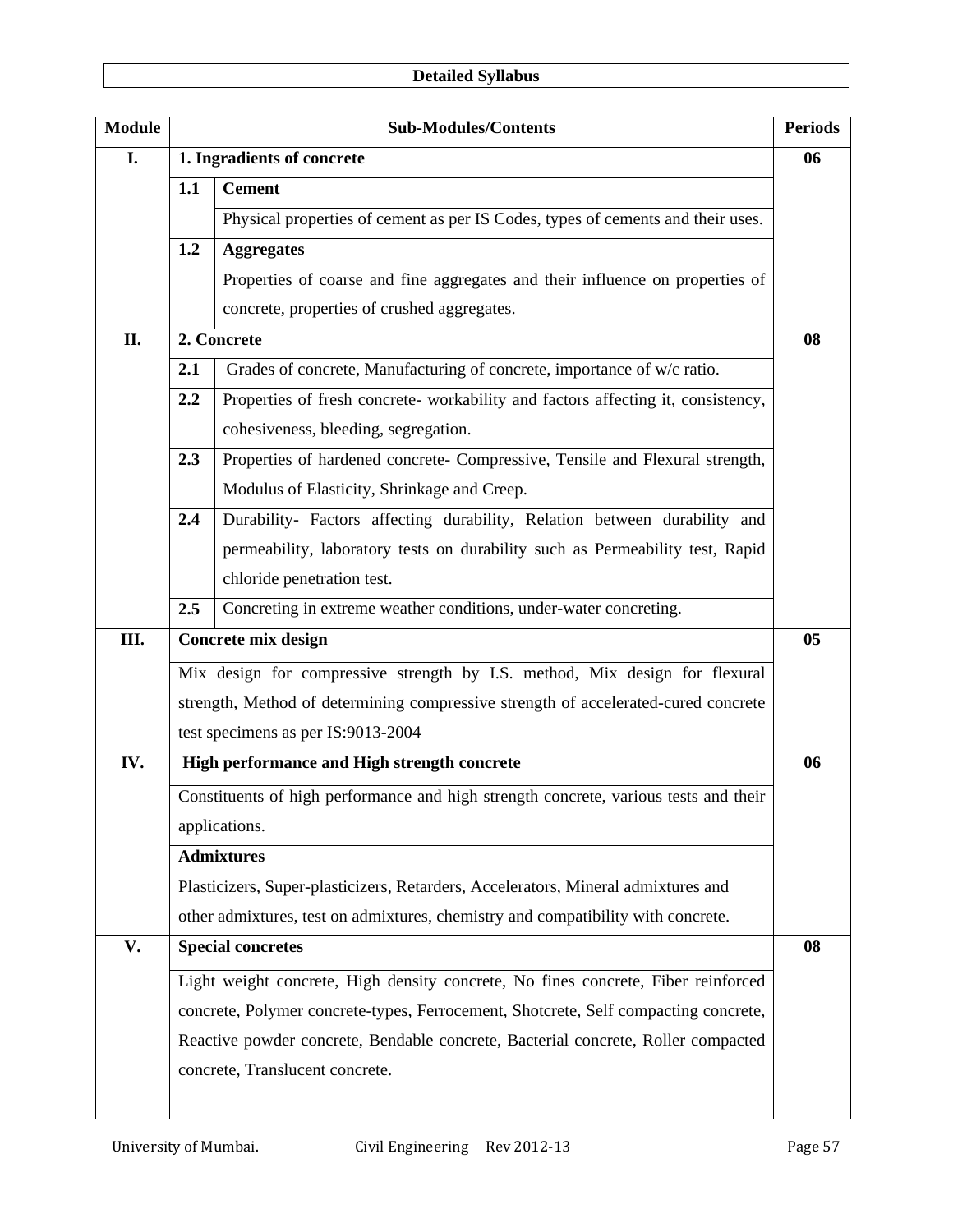|     | Ready mix concrete<br>Advantages of RMC, components of RMC plant, distribution and transport, handling<br>and placing, mix design of RMC.                                                                                                                               |    |
|-----|-------------------------------------------------------------------------------------------------------------------------------------------------------------------------------------------------------------------------------------------------------------------------|----|
| VII | <b>Non-Destructive testing of concrete</b><br>Hammer test, ultrasonic pulse velocity test, load test, carbonation test, $\frac{1}{2}$ cell<br>potentiometer test, core test and relevant provisions of I.S. codes.<br>Repairs and rehabilitation of concrete structures | 07 |
|     | Distress in concrete structures, causes and prevention, damage assessment procedure,<br>crack repair techniques, concept of retrofitting                                                                                                                                |    |

On completion of the course, the students shall be able to:

- Identify the properties of ingredients of concrete
- Know the properties of wet concrete, hardened concrete, high strength and high performance concrete
- Design the concrete mix for various grades
- Get acquainted with the various types of special concrete
- Perform various test on concrete
- Execute concreting in extreme weathers and under water

## **Theory examination:**

- 1. The question paper will comprise of **six** questions; each carrying 20 marks.
- 2. The **first** question will be **compulsory** and will have short questions having weightage of 4-5 marks covering the entire syllabus.
- 3. The remaining five questions will be based on all the modules of the entire syllabus. For this, the modules shall be divided proportionately and further, the weightage of the marks shall be judiciously awarded in proportion to the importance of the sub-module and contents thereof.
- 4. The students will have to attempt **any three** questions out of remaining five questions.
- 5. Total **four** questions need to be attempted.

## **Oral Examination:**

The oral examination shall be based on the entire syllabus and the report of the experiments conducted by the students including assignments.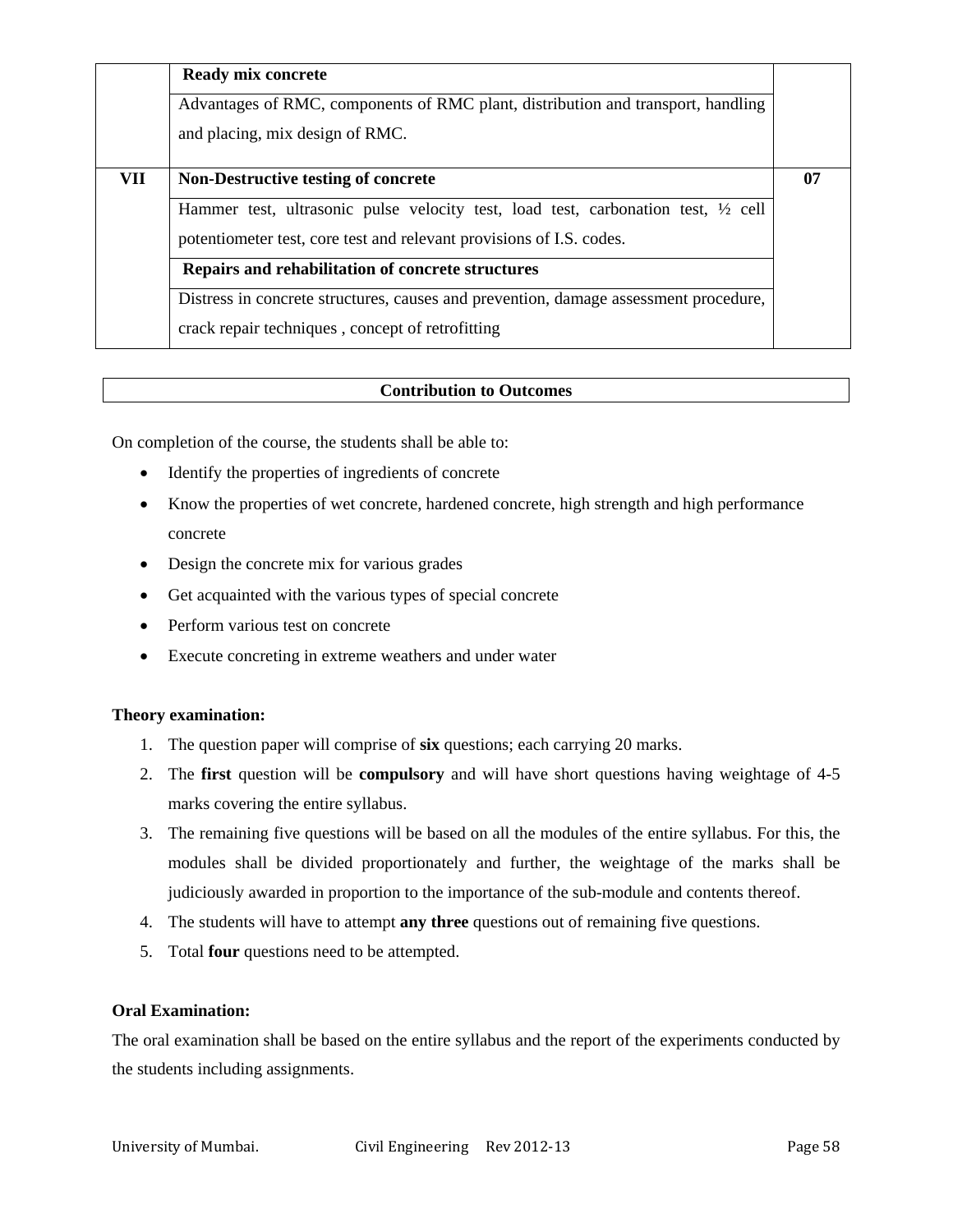## **List of Practicals** *(Any Eight to be performed)***:**

- 1. Effect of w/c ratio on workability (slump cone, compaction factor, V-B test, flow table)
- 2. Effect of w/c ratio on strength of concrete,
- 3. Mix design in laboratory.
- 4. Modulus of rupture of concrete.
- 5. Study of admixtures and their effect on workability and strength of concrete
- 6. Secant modulus of elasticity of concrete and indirect tensile test on concrete
- 7. Permeability test on concrete.
- 8. Rapid chloride penetration test
- 9. Tests on polymer modified concrete/mortar.
- 10. Tests on fiber-reinforced concrete.
- 11. Non destructive testing of concrete- some applications (hammer, ultrasonic)

#### **Industrial/ Site Visit:**

At least one visit shall be arranged to the plant or industry such as RMC plant, cement manufacturing industry, stone quarry. A visit may also be arranged to the site involving repairs and rehabilitation of concrete structures. The students shall prepare detail report of the visit and this report shall form the part of the term work.

#### **Term Work:**

The term work shall comprise of the neatly written report based on the afore-mentioned experiments (at least eight) and ten assignments covering the entire syllabus divided properly module wise.

#### **Distribution of the Term Work Marks:**

The marks of the term work shall be judiciously awarded for the various components of the term work and depending upon the quality of the term work. The final certification and acceptance of term work warrants the satisfactory performance of laboratory work by the student, appropriate completion of the assignments.

#### **Recommended Books:**

- 1. Concrete Technology: *A. R. Shanthakumar*, Oxford University Press.
- 2. Concrete Technology Theory and Practice: *Shetty M.S*., S. Chand.
- 3. Properties of concrete: *Neville*, Isaac Pitman, London.
- 4. Relevant I.S. codes: Bureau of Indian standard.
- 5. Special Publication of ACI on Polymer concrete and FRC.
- 6. Proceedings of International Conferences on Polymer Concrete and FRC.

University of Mumbai. 
Civil Engineering Rev 2012-13 

Civil Engineering Rev 2012-13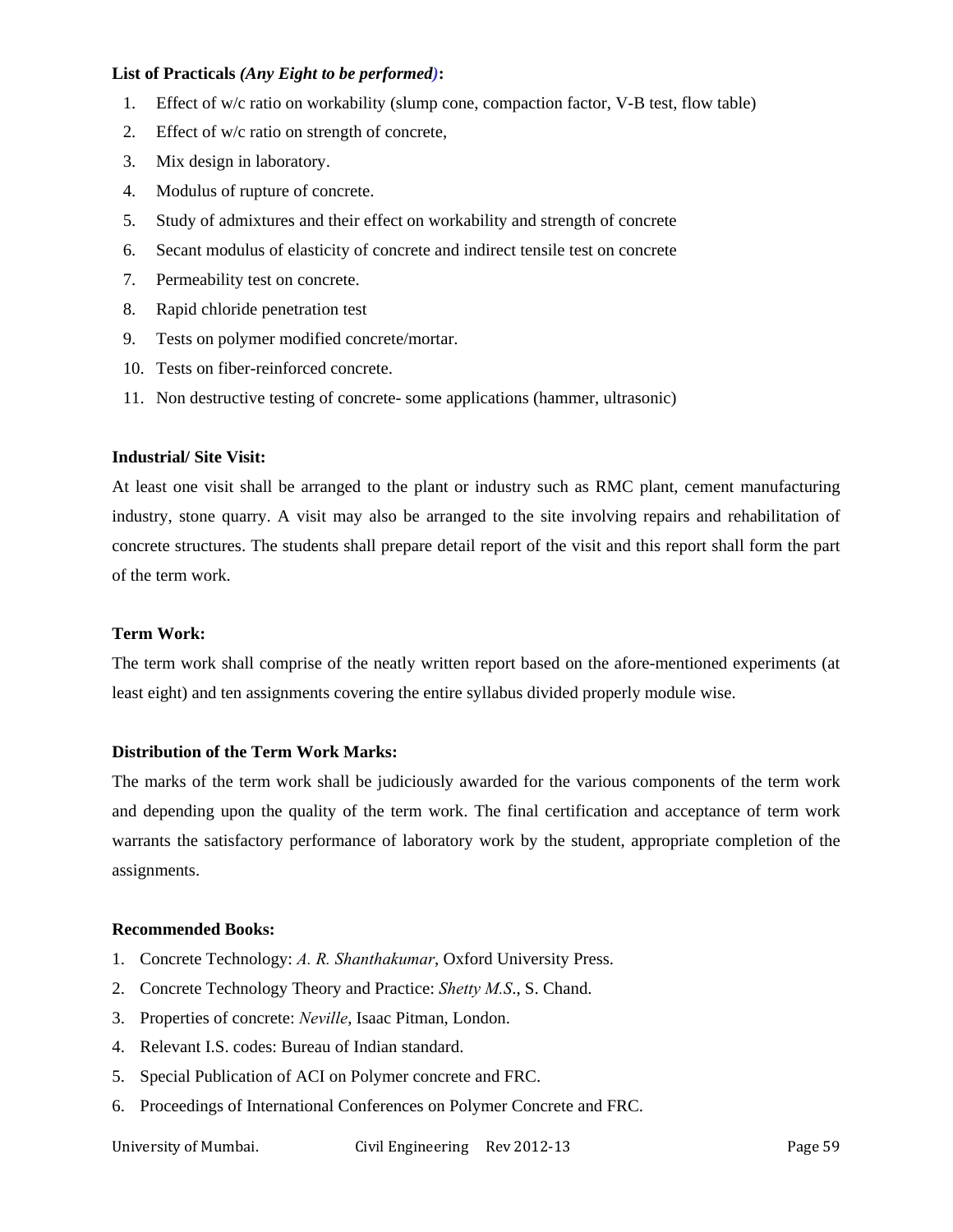- 7. Concrete Technology: *Gambhir M.L*., Tata McGraw Hill, New Delhi.
- 8. Concrete Technology: *Neville A.M. & Brooks*. J. J., ELBS-Longman.
- 9. Chemistry of Cement and Concrete: *F.M. Lue*, Edward Arnold, 3rd Edition, 1970.
- 10. Concrete Technology: *D.F. Orchardi*, Wiley, 1962.
- 11. Tentative Guidelines for cement concrete mix design for pavements (IRC: 44-1976): Indian Road Congress, New Delhi.
- 12. Repairs and Rehabilitation Compilation from Indian congress Journal: ACC Pub.
- 13. Method making, curing and determining compressive strength of accelerated-cured concrete test specimens as per IS: 9013-2004.
- 14. Concrete mix proportioning-guidelines (IS 10262:2009).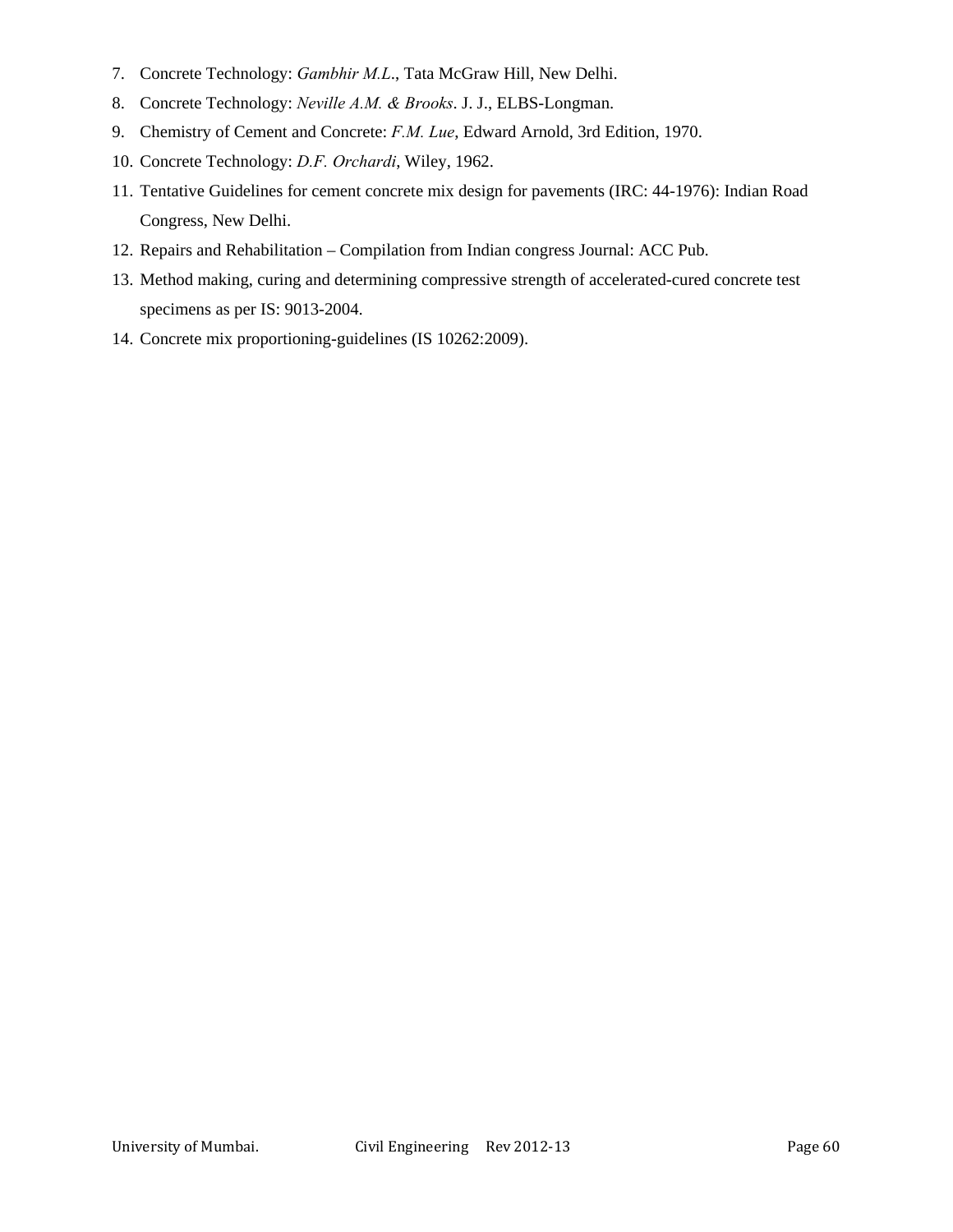| <b>Semester IV</b> |  |
|--------------------|--|
|--------------------|--|

| <b>Subject Code</b> | <b>Subject Name</b> | Credits |
|---------------------|---------------------|---------|
| CE-C 406            | Fluid Mechanics-II  |         |

## **Teaching Scheme**

|        | <b>Contact Hours</b> |                |                                                                |  | Credits Assigned |    |
|--------|----------------------|----------------|----------------------------------------------------------------|--|------------------|----|
| Theory |                      |                | Practical   Tutorial   Theory   Practical   Tutorials<br>Total |  |                  |    |
| 03     |                      | $\blacksquare$ | 03                                                             |  |                  | 04 |

## **Evaluation Scheme**

| Theory |                     |         |         |                 | Term Work/ Practical/Oral |    |    | Total |
|--------|---------------------|---------|---------|-----------------|---------------------------|----|----|-------|
|        | Internal Assessment |         | End Sem | Duration of End | TW                        | PR | OR |       |
| Test 1 | Test 2              | Average | Exam    | Sem Exam        |                           |    |    |       |
| 20     | 20                  | 20      | 80      | 03 Hrs.         | 25                        |    | 25 | 150   |

## **Rationale**

The course introduces the fluid flow science, problems and their applications in varied conditions. The study dealt with the characteristics of fluid flow in pipes namely compressible, laminar and turbulent with their applications in detail.

## **Objectives**

- 1. To understand the pipe flow problem, losses incurred transmission of power through pipe and nozzle.
- 2. To study and analyze the pipe network which will help to design water supply schemes.
- 3. To study compressible, laminar, turbulent flows and its significance.
- 4. To understand the importance and use of Moody's diagram.

## **Detailed Syllabus**

| <b>Module</b> |     | <b>Periods</b><br><b>Sub-Modules/Contents</b>                                                                                                                  |  |  |  |  |  |  |
|---------------|-----|----------------------------------------------------------------------------------------------------------------------------------------------------------------|--|--|--|--|--|--|
|               |     | 1. Flow Through Pipes                                                                                                                                          |  |  |  |  |  |  |
|               | 1.1 | Loss of head through pipes, Darcy-Weisbach equation, minor and major<br>losses.                                                                                |  |  |  |  |  |  |
|               | 1.2 | Hydraulic gradient line and energy gradient line, pipes in series, equivalent<br>pipes, pipes in parallel, flow through laterals, flow through branched pipes, |  |  |  |  |  |  |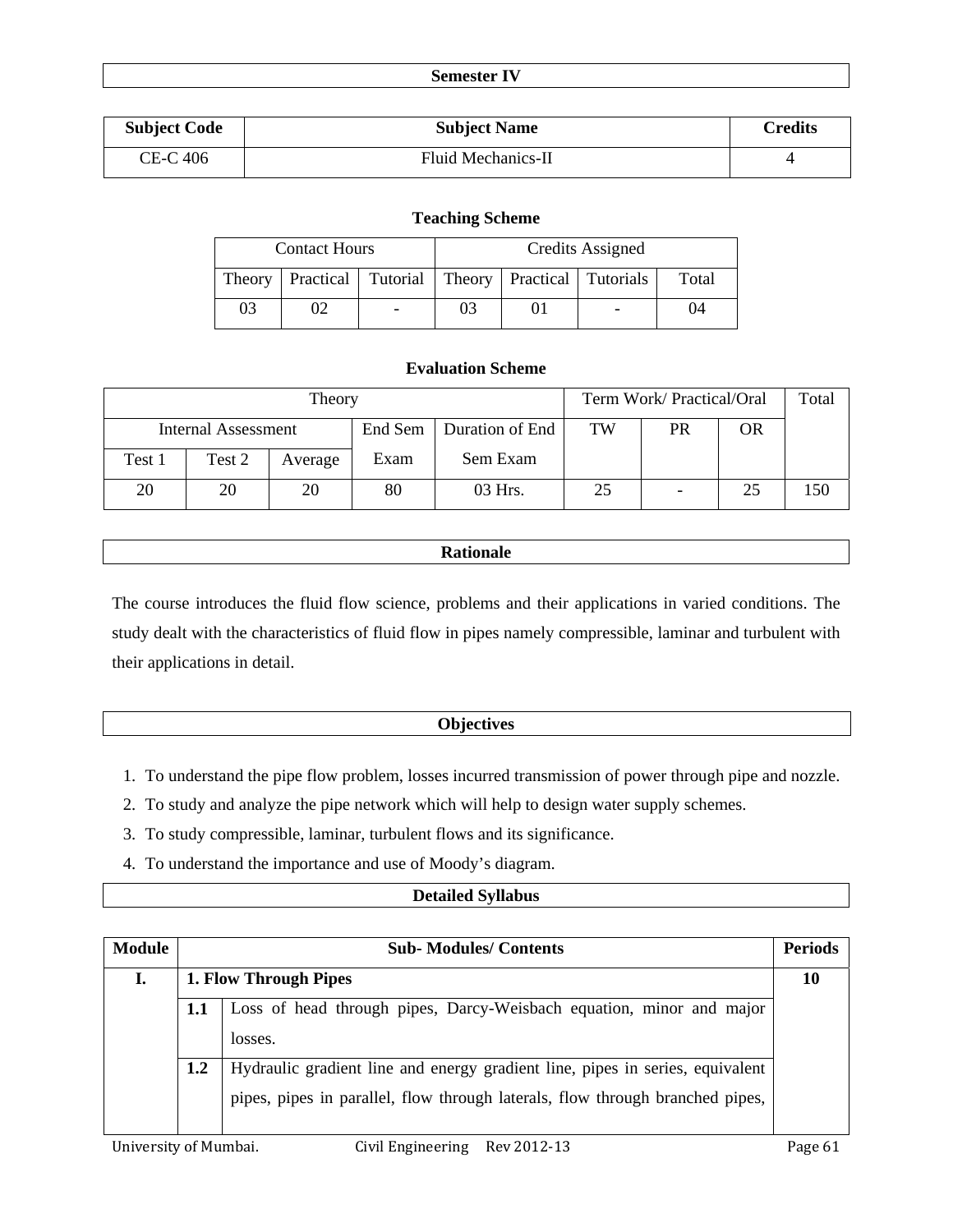|     |     | three reservoir problem, siphon.                                              |                |
|-----|-----|-------------------------------------------------------------------------------|----------------|
| II. |     | 2. Flow Through Nozzles                                                       | 0 <sub>5</sub> |
|     |     |                                                                               |                |
|     |     | Power transmitted through nozzle, condition for maximum power transmitted,    |                |
|     |     | diameter of nozzle for maximum transmission of power.                         |                |
| Ш.  |     | 3. Pipe Network and Water Hammer                                              | 04             |
|     |     | Hardy cross method, water hammer in pipes-Gradual closure and instantaneous   |                |
|     |     | closure of valve, control measures.                                           |                |
| IV. |     | 4. Compressible Flow                                                          | 04             |
|     | 4.1 | Basic equation of flow (elementary study), velocity of sound or pressure      |                |
|     |     | wave in a fluid, Mach number, propagation of pressure waves, area-velocity    |                |
|     |     | relationship,                                                                 |                |
|     | 4.2 | Stagnation properties and compressible fluid through discharge measuring      |                |
|     |     | devices.                                                                      |                |
| V.  |     | 5. Laminar Flow                                                               | 07             |
|     | 5.1 | Reynolds experiment, critical velocity, laminar flow through circular pipes,  |                |
|     |     | annulus, and flow between two parallel plates: stationary and moving.         |                |
|     | 5.2 | Flow through porous media, kinetic energy correction factor, and momentum     |                |
|     |     | correction factor. Dash pot mechanism.                                        |                |
| VI. |     | <b>6. Turbulent Flow Through Pipes</b>                                        | 09             |
|     | 6.1 | Causes of turbulence, shear stress in turbulent flow, Prandtl's mixing length |                |
|     |     | theory,                                                                       |                |
|     | 6.2 | Hydro dynamically smooth and rough pipes, velocity distribution in smooth     |                |
|     |     | and rough pipes, Karman-Prandtl velocity distribution equation.               |                |
|     | 6.3 | Resistance to flow in smooth and rough pipes, resistance equation and         |                |
|     |     | Moody's diagram.                                                              |                |

On successful completion of the course, the students will demonstrate the ability to:

- Solve problems of pipe flow, to understand the concept of water hammer.
- Enable to solve pipe network problems by Hardy cross method.
- Study of compressible flow and their applications; and solve the problems based on compressible fluid flow.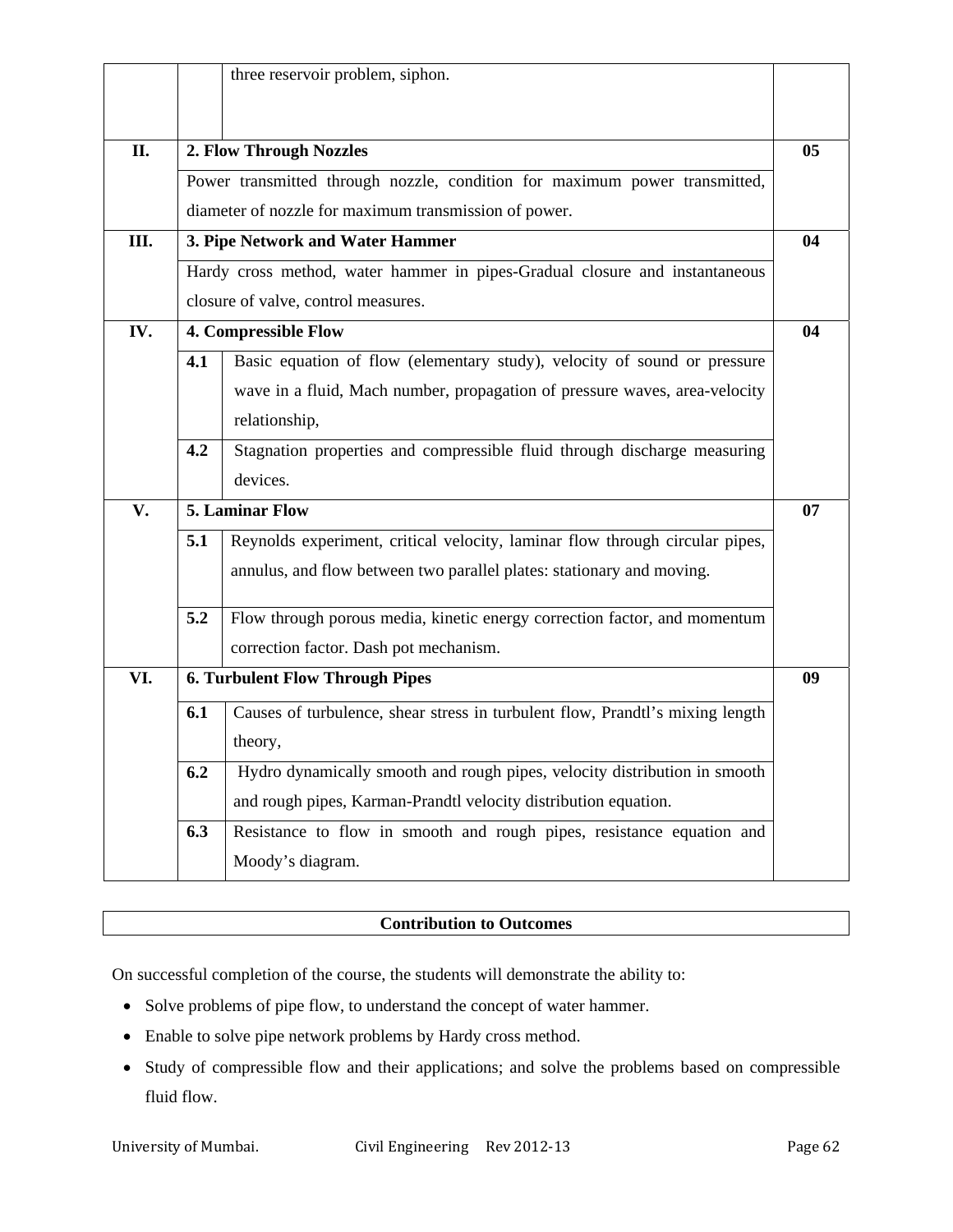• Study the concept of laminar and turbulent flow and their applications; and further, solve the problems based on laminar and turbulent flows.

## **Theory examination:**

- 1. The question paper will comprise of **six** questions; each carrying 20 marks.
- 2. The **first** question will be **compulsory** and will have short questions having weightage of 4-5 marks covering the entire syllabus.
- 3. The remaining five questions will be based on all the modules of the entire syllabus. For this, the modules shall be divided proportionately and further, the weightage of the marks shall be judiciously awarded in proportion to the importance of the sub-module and contents thereof.
- 4. The students will have to attempt **any three** questions out of remaining five questions.
- 5. Total **four** questions need to be attempted.

## **Oral Examination:**

The oral examination shall be based on the entire syllabus and the report of the experiments conducted by the students including assignments.

## **List of Practicals (Any six experiments to be performed):**

- 1. Reynold's Experiment
- 2. Determination of viscosity of fluid
- 3. Friction loss through pipes
- 4. Minor losses through pipes
- 5. Laminar flow through pipes
- 6. Velocity distribution in circular pipes
- 7. Turbulent flow through pipe
- 8. Water Hammer phenomenon

#### **Term Work:**

The term work shall comprise of the neatly written report based on the afore-mentioned experiments and assignments. The assignments shall comprise of the minimum 15 problems covering the entire syllabus divided properly module wise.

## **Distribution of the Term Work Marks:**

The marks of the term work shall be judiciously awarded for the various components of the term work and depending upon the quality of the term work. The final certification and acceptance of term work